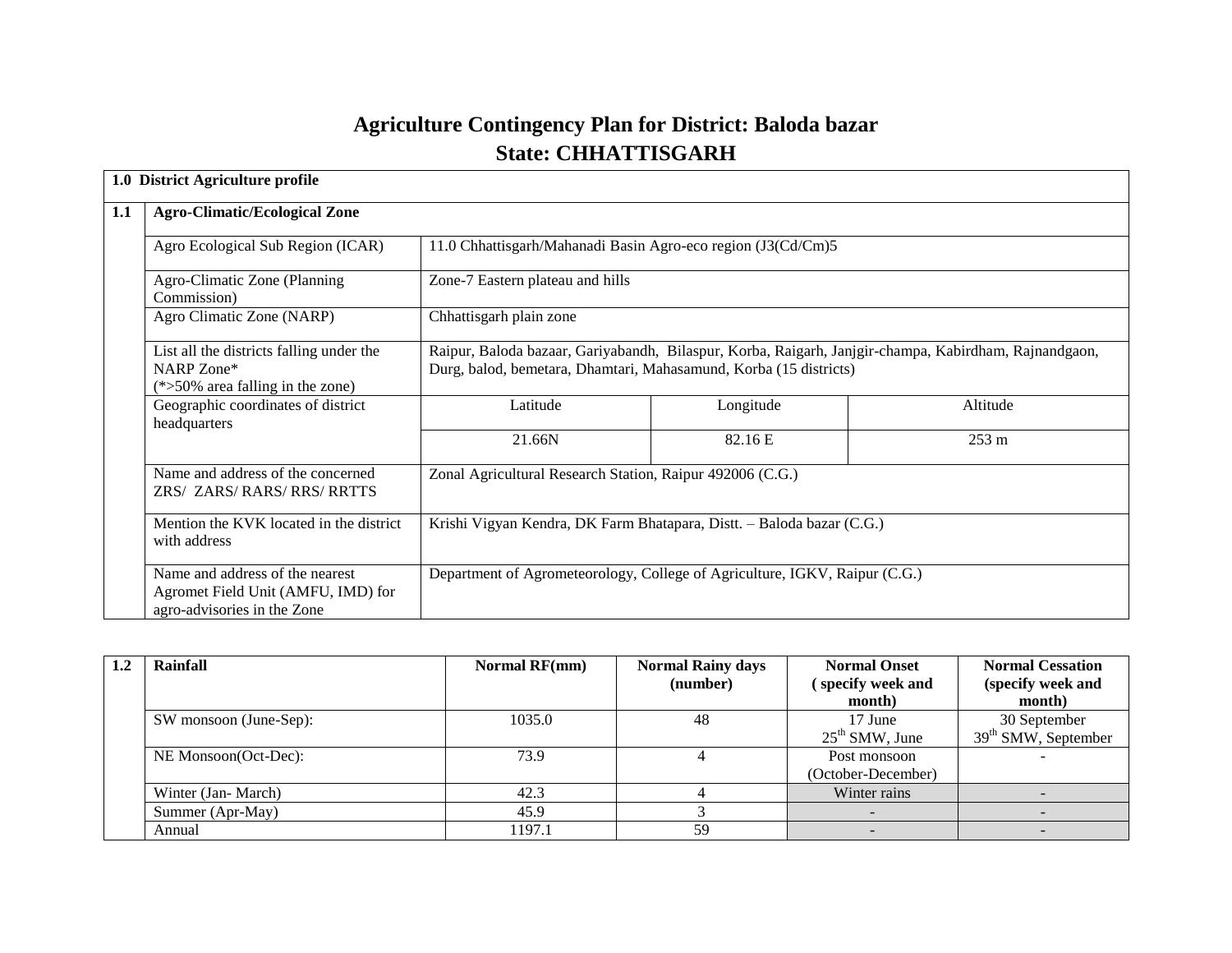| 1.3 | <b>Land use</b>              | Geographical | Cultivable | Forest | Land under       | Permanent | Cultivable | Land   | Barren and   | Current | Other   |
|-----|------------------------------|--------------|------------|--------|------------------|-----------|------------|--------|--------------|---------|---------|
|     | pattern of the               | area         | area       | area   | non-             | pastures  | wasteland  | under  | uncultivable | fallows | fallows |
|     | district (latest statistics) |              |            |        | agricultural use |           |            | Misc.  | land         |         |         |
|     |                              |              |            |        |                  |           |            | tree   |              |         |         |
|     |                              |              |            |        |                  |           |            | crops  |              |         |         |
|     |                              |              |            |        |                  |           |            | and    |              |         |         |
|     |                              |              |            |        |                  |           |            | groves |              |         |         |
|     | Area $('000 ha)$             | 467.7        | 280.9      | 25.1   | 31.3             | 32.5      |            | 0.1    | 5.7          | 6.5     | 12.5    |

Source: Agricultural Statistics, 2013, Commissioner of land records, Raipur, Govt. of Chhattisgarh

| 1.4 | Major Soils (common names like red sandy | Area $(900 \text{ ha})$ | Percent $(\% )$ of total |
|-----|------------------------------------------|-------------------------|--------------------------|
|     | loam deep soils (etc.,)*                 |                         |                          |
|     | 1. Entisol (Bhata-gravely)               |                         |                          |
|     | 2. Inceptisol (Matasi-Sandyloam)         |                         |                          |
|     | 3. Alfisols (Dorsa-clayloam)             |                         |                          |
|     | 4. Vertisols (Kanhar-clayey)             |                         |                          |
|     | 5. Bharri                                |                         | -                        |
|     | Total                                    |                         |                          |
|     | Others (specify):                        |                         |                          |

\* mention colour, depth and texture (heavy, light, sandy, loamy, clayey etc) and give vernacular name, if any, in brackets (data source: Soil Resource Maps of NBSS & LUP)

| 1.3 | <b>Agricultural land use</b> | Area $('000 ha)$ | Cropping intensity % |
|-----|------------------------------|------------------|----------------------|
|     | Net sown area                | 232.9            | 120                  |
|     | Area sown more than once     | 48.0             |                      |
|     | Gross cropped area           | 280.9            |                      |

| 1.6 | <b>Irrigation</b>            | Area $('000 ha)$           |         |                                    |  |  |
|-----|------------------------------|----------------------------|---------|------------------------------------|--|--|
|     | Net irrigated area           | 109.9                      |         |                                    |  |  |
|     | Gross irrigated area         | 116.0                      |         |                                    |  |  |
|     | Rainfed area                 | 164.9                      |         |                                    |  |  |
|     | <b>Sources of Irrigation</b> | Area $('000 ha)$<br>Number |         | Percentage of total irrigated area |  |  |
|     | Canals                       | 25                         | 127.740 | 78.8                               |  |  |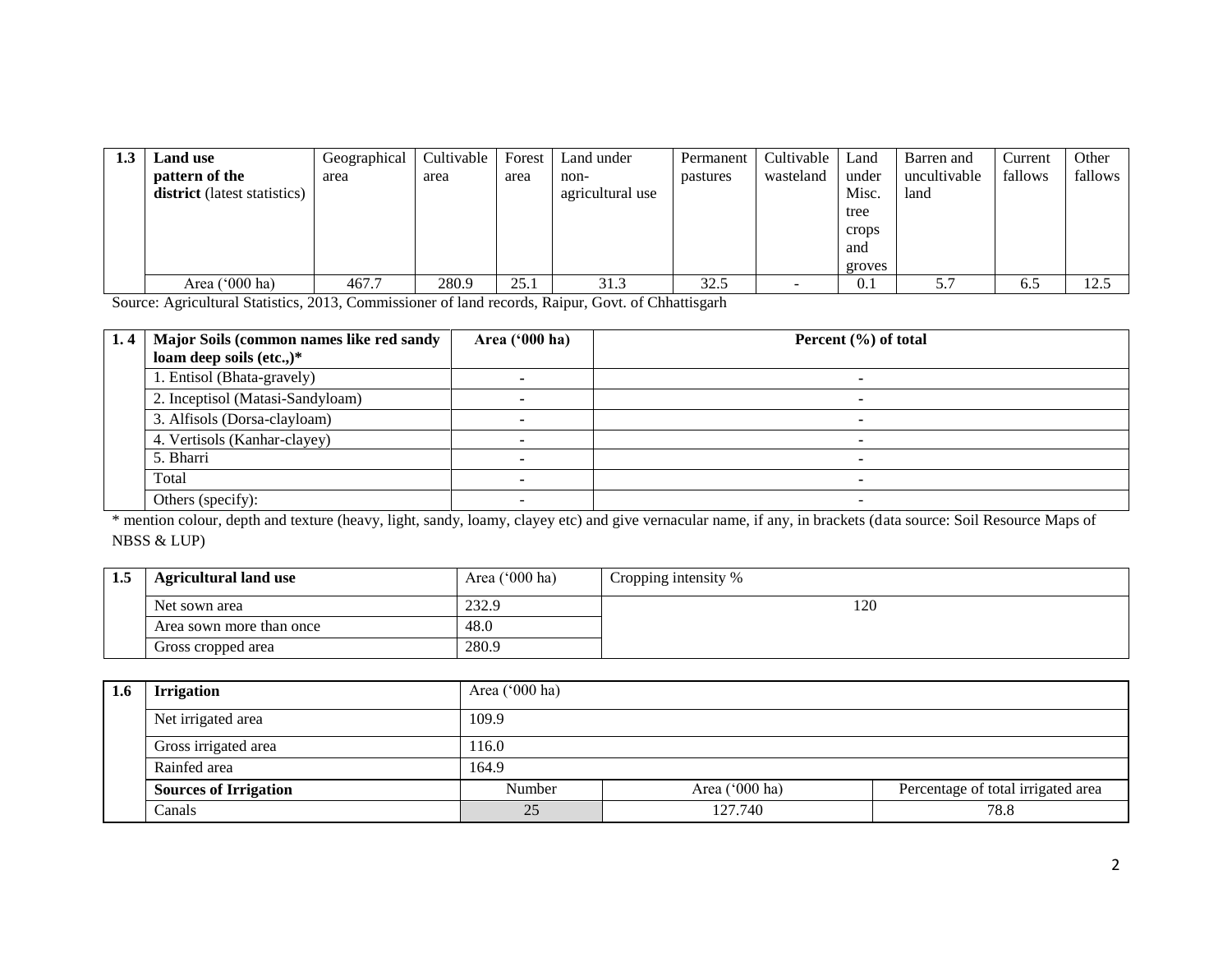| Tanks                                                                                                      | 3838                      | 2.097          | 2.5                                                                                               |  |  |
|------------------------------------------------------------------------------------------------------------|---------------------------|----------------|---------------------------------------------------------------------------------------------------|--|--|
| Open wells                                                                                                 | 9453                      | 1.081          | 1.0                                                                                               |  |  |
| Bore wells                                                                                                 |                           |                | 13.9                                                                                              |  |  |
| Lift irrigation schemes                                                                                    | $\qquad \qquad -$         | ۰              | -                                                                                                 |  |  |
| Micro-irrigation                                                                                           |                           |                | ۰                                                                                                 |  |  |
| Other sources (please specify)                                                                             |                           | 3.862          | 3.8                                                                                               |  |  |
| <b>Total Irrigated Area</b>                                                                                |                           | 116.002        | 100                                                                                               |  |  |
| Pump sets                                                                                                  | 21250                     |                |                                                                                                   |  |  |
| No. of Tractors                                                                                            | ۰                         |                |                                                                                                   |  |  |
| Groundwater availability and use* (Data<br>source: State/Central Ground water<br><b>Department /Board)</b> | No. of blocks/<br>Tehsils | $(\%)$ area    | Quality of water (specify the problem<br>such as high levels of arsenic,<br>fluoride, saline etc) |  |  |
| Over exploited                                                                                             | N <sub>il</sub>           |                |                                                                                                   |  |  |
| Critical                                                                                                   | N <sub>il</sub>           | ۰              |                                                                                                   |  |  |
| Semi-critical                                                                                              | N <sub>il</sub>           |                | $\blacksquare$                                                                                    |  |  |
| Safe                                                                                                       | 15                        | <b>100</b>     |                                                                                                   |  |  |
| Wastewater availability and use                                                                            | N <sub>il</sub>           | $\blacksquare$ | $\blacksquare$                                                                                    |  |  |
| Ground water quality<br>Potable and suitable for irrigation as well                                        |                           |                |                                                                                                   |  |  |
| *over-exploited: groundwater utilization > 100%; critical: 90-100%; semi-critical: 70-90%; safe: <70%      |                           |                |                                                                                                   |  |  |
|                                                                                                            |                           |                |                                                                                                   |  |  |

Source: Agriculture statistic 2013, Govt. of Chhattisgarh

Source: Agricultural Statistics, 2013, Commissioner of land records, Govt. of Chhattisgarh

#### **1.7 Area under major field crops & horticulture (as per latest figures) (2013)**

| 1.7 |     | S.No.   Major field crops cultivated | Total Area ('000 ha) |
|-----|-----|--------------------------------------|----------------------|
|     |     |                                      |                      |
|     |     | Rice                                 | 222.1                |
|     |     | Wheat                                | 4.3                  |
|     |     | Jowar                                | 0.1                  |
|     |     | Maize                                | 0.                   |
|     |     | Millets                              | 0.4                  |
|     |     | <b>Total Cereals</b>                 | 227.0                |
|     | . . | Pigeonpea                            | 0.7                  |
|     | o.  | Gram                                 | ◠<br>2.6             |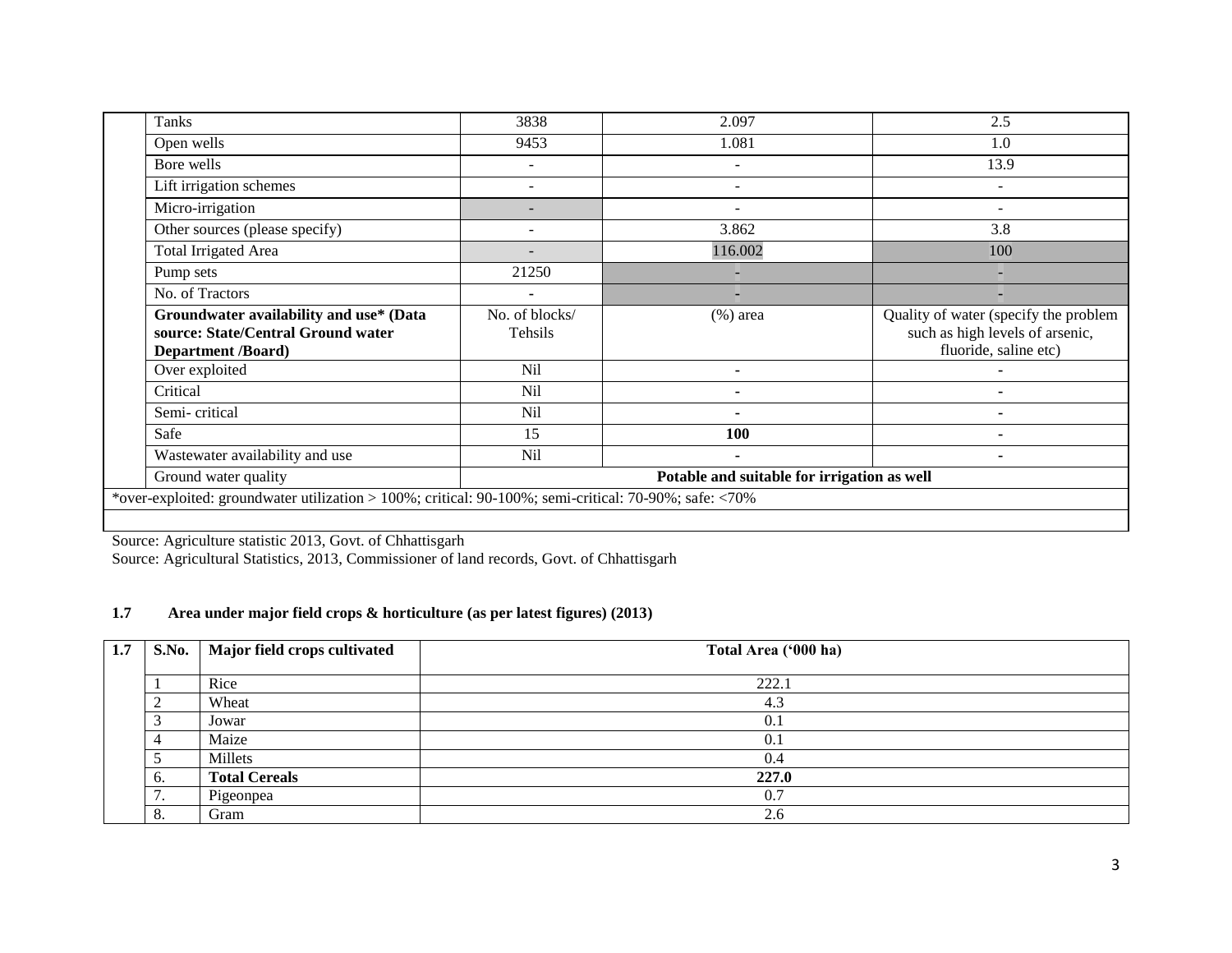| 9.  | GreenGram             | 3.5                      |
|-----|-----------------------|--------------------------|
| 10. | BlackGram             | 1.9                      |
| 11. | HorseGram             | 0.1                      |
| 12. | Pea                   | 1.9                      |
| 13. | Lentil                | 0.9                      |
| 14. | Lathyrus              | 35.2                     |
| 15. | <b>Total Pulses</b>   | 44.5                     |
| 16. | Rapeseed-mustard      | 0.5                      |
| 17. | Linseed               | 0.1                      |
| 18. | Groundnut             | 0.5                      |
| 19. | Seasamum              | 0.8                      |
| 20. | Soybean               | 0.3                      |
| 21. | Sunflower             | 0.1                      |
| 22. | Safflower             | $\overline{\phantom{a}}$ |
| 23. | <b>Total Oilseeds</b> | 2.3                      |
| 24. | Vegetables            | $\overline{\phantom{a}}$ |
| 25. | Sugarcane             | 0.1                      |

Source: Agricultural Statistics, 2013, Commissioner of land records, Govt. of Chhattisgarh

| S.No.          | Horticulture crops - Fruits     | Total Area (' 000 ha) |
|----------------|---------------------------------|-----------------------|
|                | Mango                           | 0.1                   |
| $\overline{2}$ | Banana                          | 0.01                  |
| 3              | Papaya                          | 0.02                  |
| 4              | Gauva                           | 0.2                   |
| 5              | Lemon                           | 0.001                 |
| 6              | Water melon                     | 0.3                   |
|                | Musk melon                      | 0.1                   |
| Total          | All fruits                      | 0.6                   |
|                | Horticulture crops - Vegetables |                       |
|                | Cauliflower                     | 0.3                   |
| $\overline{2}$ | Cabbage                         | 0.2                   |
| 3              | <b>Brinjal</b>                  | 0.9                   |
| 4              | Tomato                          | 1.1                   |
|                | Bhindi                          | 0.6                   |
| 6              | Potato                          | 0.2                   |
| $\mathcal{I}$  | Green Pea                       | 0.2                   |
| 8              | Leafy Vegetables                | $\sim$                |
| 9.             | Onion                           | 0.2                   |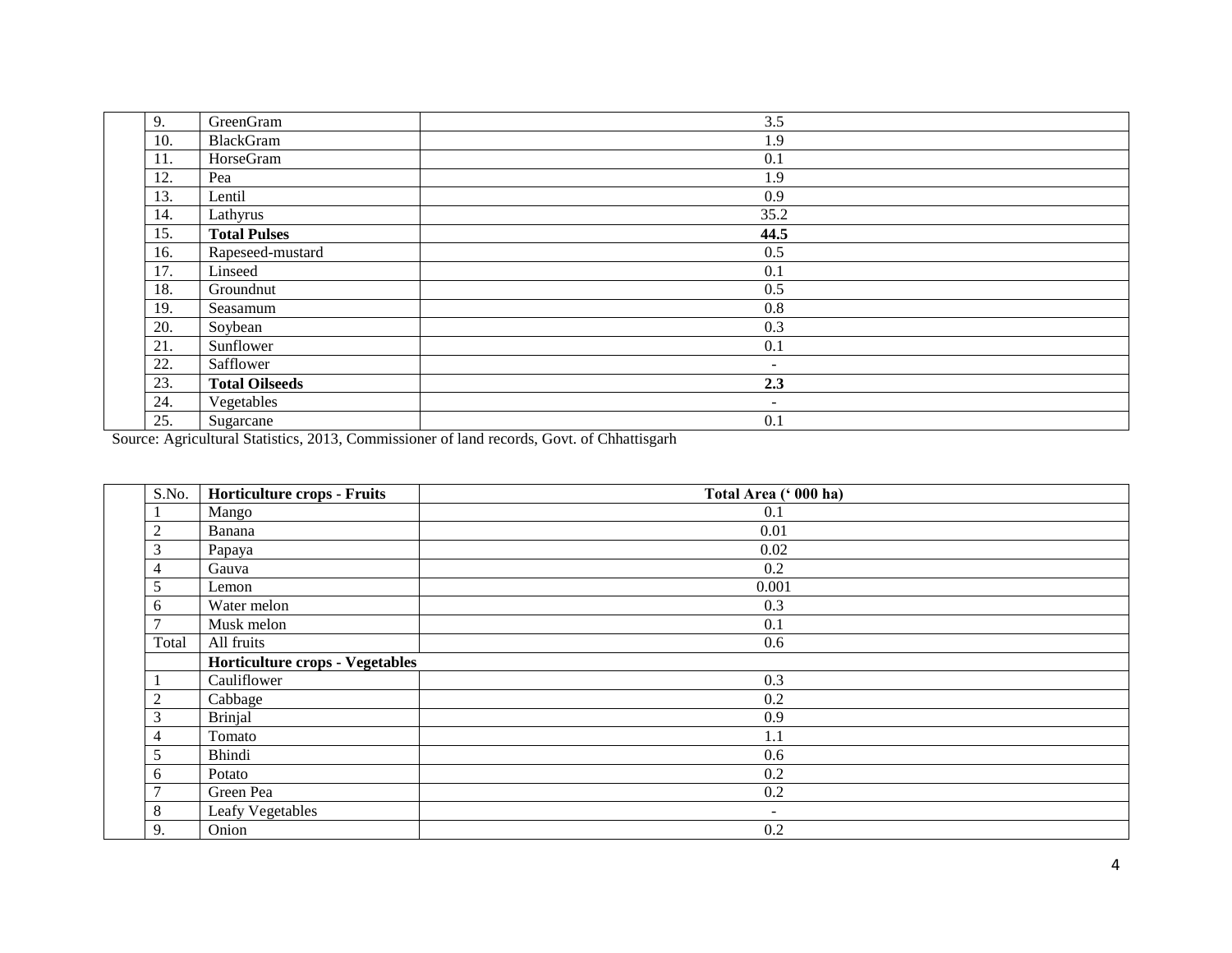| $\epsilon$<br>10 | Cucumber       | -   |
|------------------|----------------|-----|
| . .              | Bottel guard   |     |
| -14              | Others         | ۰.۰ |
| πJ               | <b>Spices</b>  | -   |
| 14.              | All vegetables | 5.0 |

Source: Directorate of Horticulture, 2010, Govt. of Chhattisgarh

| 1.8 | <b>Livestock</b>                               | <b>Male ('000)</b>       | Female ('000)            | <b>Total ('000)</b>       |
|-----|------------------------------------------------|--------------------------|--------------------------|---------------------------|
|     | All kinds of cattle                            |                          |                          | 522.853                   |
|     | Non descriptive Cattle (local low yielding)    |                          | -                        |                           |
|     | Improved cattle                                |                          |                          |                           |
|     | Crossbred cattle                               | $\overline{\phantom{0}}$ | $\overline{\phantom{0}}$ | $\overline{\phantom{0}}$  |
|     | Non descriptive Buffaloes (local low yielding) |                          |                          |                           |
|     | <b>Descript Buffaloes</b>                      |                          |                          |                           |
|     | Goat                                           |                          |                          |                           |
|     | Sheep                                          |                          |                          |                           |
|     | Pig                                            |                          |                          |                           |
|     | Commercial dairy farms (Number)                | -                        |                          | $\overline{\phantom{0}}$  |
| 1.9 | <b>Poultry</b>                                 | No. of farms             |                          | Total No. of birds ('000) |
|     | Commercial                                     |                          |                          | 112.2                     |
|     | Backyard                                       |                          |                          |                           |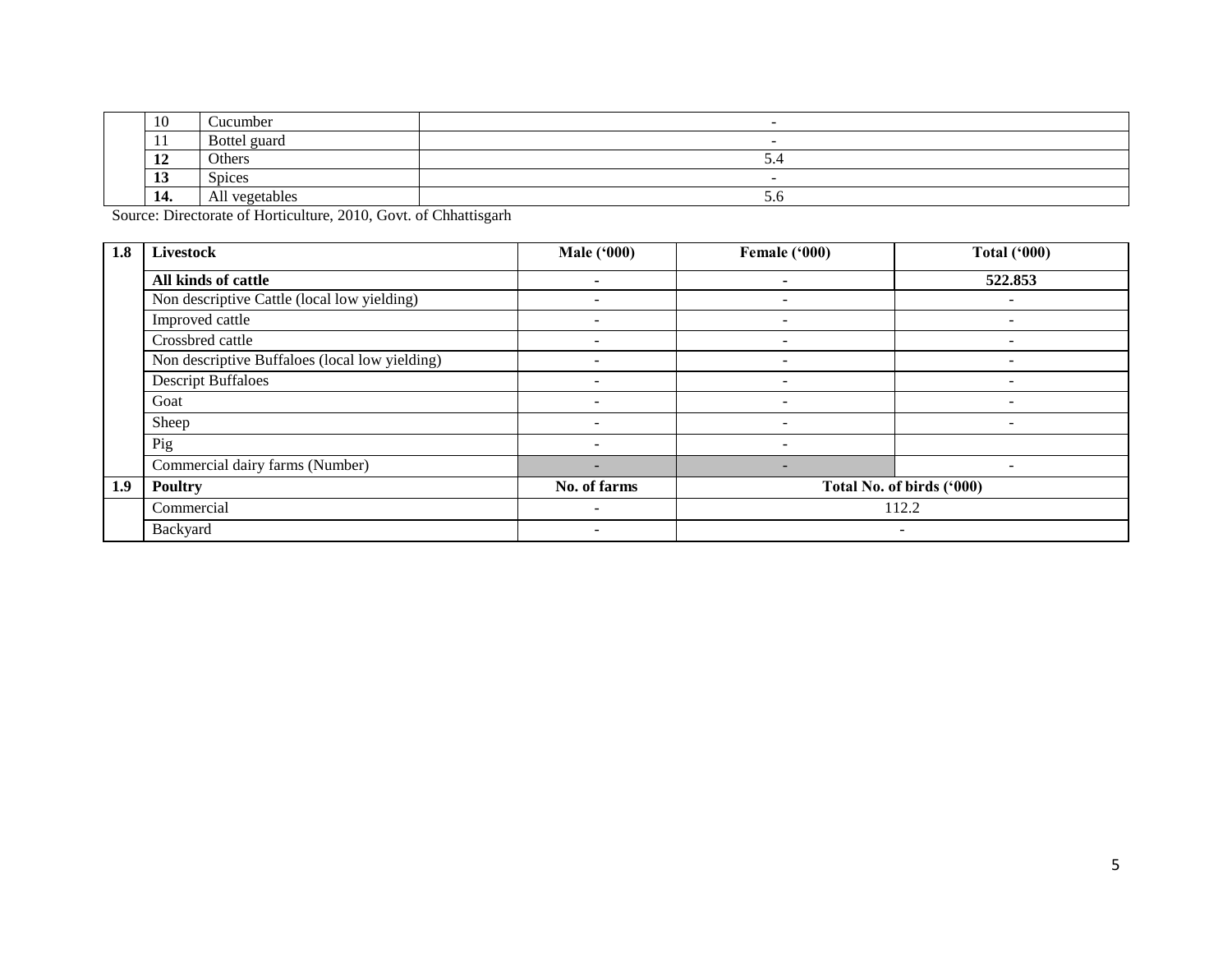| 1.10                                                      | Fisheries (Data source: Chief Planning Officer)             |                        |                          |                                       |                 |                                                     |                      |                                   |  |  |  |  |
|-----------------------------------------------------------|-------------------------------------------------------------|------------------------|--------------------------|---------------------------------------|-----------------|-----------------------------------------------------|----------------------|-----------------------------------|--|--|--|--|
| A. Capture                                                |                                                             |                        |                          |                                       |                 |                                                     |                      |                                   |  |  |  |  |
| i) Marine (Data Source:<br><b>Fisheries Department)</b>   | No. of<br>fishermen                                         |                        | <b>Boats</b>             |                                       | <b>Nets</b>     |                                                     |                      | <b>Storage</b><br>facilities (Ice |  |  |  |  |
|                                                           |                                                             | Mechanized             | Non-mechanized           | Mechanized (Trawl<br>nets, Gill nets) |                 | Non-mechanized (Shore<br>Seines, Stake & trap nets) |                      | plants etc.)                      |  |  |  |  |
|                                                           | $\blacksquare$                                              | ۰                      | ۰                        | $\blacksquare$                        |                 | ۰                                                   |                      |                                   |  |  |  |  |
| ii) Inland (Data Source:<br><b>Fisheries Department</b> ) |                                                             | No. Farmer owned ponds | <b>No. of Reservoirs</b> |                                       |                 |                                                     | No. of village tanks |                                   |  |  |  |  |
|                                                           | 2364                                                        |                        | 177                      |                                       | 7228            |                                                     |                      |                                   |  |  |  |  |
| <b>B.</b> Culture                                         |                                                             |                        |                          |                                       |                 |                                                     |                      |                                   |  |  |  |  |
|                                                           |                                                             |                        |                          | Water Spread Area (ha)                |                 | <b>Yield</b><br>(t/ha)                              |                      | <b>Production ('000 tons)</b>     |  |  |  |  |
|                                                           | i) Brackish water (Data Source: MPEDA/Fisheries Department) |                        |                          |                                       |                 | <b>Nil</b>                                          | Nil                  |                                   |  |  |  |  |
| ii) Fresh water (Data Source: Fisheries Department)       |                                                             |                        |                          | 11552.0                               | 3.803<br>35.848 |                                                     |                      |                                   |  |  |  |  |
| <b>Others</b>                                             |                                                             |                        |                          |                                       |                 |                                                     |                      |                                   |  |  |  |  |

Source: Agricultural Statistics, 2013, Commissioner of land records, Govt. of Chhattisgarh Directorate of Fisheries, Govt. of Chhattisgarh

Directorate of vetenary science, 2013, Govt. of Chhattisgarh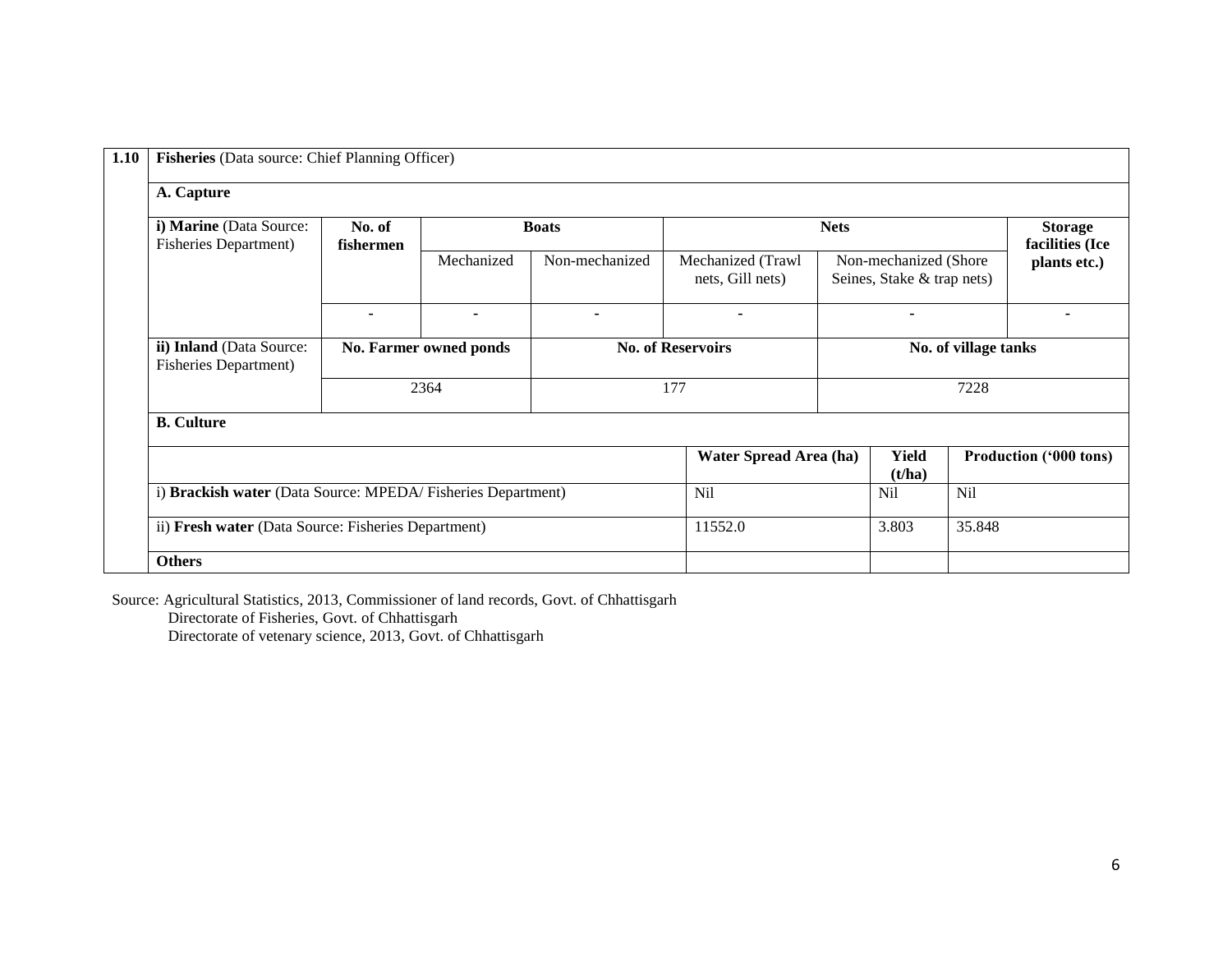| 1.11                                                              | Name of crop      |                                 | <b>Kharif</b>                                                                                   |                                 | Rabi                     |                                 | <b>Summer</b>            |                                 | <b>Total</b>             |                               |
|-------------------------------------------------------------------|-------------------|---------------------------------|-------------------------------------------------------------------------------------------------|---------------------------------|--------------------------|---------------------------------|--------------------------|---------------------------------|--------------------------|-------------------------------|
|                                                                   |                   | Production<br>$(000 \text{ m})$ | Productivity<br>(kg/ha)                                                                         | Production<br>$(000 \text{ m})$ | Productivity<br>(kg/ha)  | Production<br>$(000 \text{ m})$ | Productivity<br>(kg/ha)  | Production<br>$(000 \text{ m})$ | Productivity<br>(kg/ha)  | residue as<br>fodder<br>(000) |
|                                                                   |                   |                                 |                                                                                                 |                                 |                          |                                 |                          |                                 |                          | tons)                         |
| Major Field crops (Crops to be identified based on total acreage) |                   |                                 |                                                                                                 |                                 |                          |                                 |                          |                                 |                          |                               |
| Crop 1                                                            | Rice              |                                 |                                                                                                 | $\overline{\phantom{a}}$        |                          |                                 |                          | 382.0                           | 1720                     |                               |
| Crop 2                                                            | <b>Black Gram</b> | 0.8                             | 430                                                                                             | $\overline{\phantom{a}}$        | $\overline{\phantom{a}}$ | $\overline{\phantom{0}}$        | $\overline{\phantom{m}}$ | 0.8                             | 430                      |                               |
| Crop 3                                                            | Maize             | 0.2                             | 1610                                                                                            |                                 | $\overline{\phantom{a}}$ | $\overline{\phantom{a}}$        |                          | 0.2                             | 1610                     |                               |
| Crop 4                                                            | Pigeonpea         | 0.6                             | 720                                                                                             |                                 | $\overline{\phantom{a}}$ | $\overline{\phantom{0}}$        |                          | 0.6                             | 720                      |                               |
| Crop 5                                                            | Seasamum          | $\overline{\phantom{0}}$        | $\overline{\phantom{a}}$                                                                        |                                 |                          |                                 |                          | $\overline{\phantom{a}}$        | ۰                        |                               |
| Crop 6                                                            | Wheat             | $\overline{a}$                  | $\overline{\phantom{a}}$                                                                        | ۰                               | $\overline{\phantom{a}}$ | $\overline{\phantom{0}}$        | $\overline{\phantom{0}}$ | $\qquad \qquad -$               | ۰                        |                               |
| Crop 7                                                            | Lathyrus          | $\blacksquare$                  | $\equiv$                                                                                        | 17.320                          | 490                      | $\sim$                          | $\sim$                   | 17.320                          | 490                      |                               |
| Crop 8                                                            | Linseed           | $\overline{\phantom{0}}$        | $\qquad \qquad -$                                                                               | $\overline{\phantom{a}}$        | $\overline{\phantom{a}}$ | $\overline{\phantom{0}}$        | $\overline{\phantom{m}}$ |                                 |                          |                               |
| Crop 9                                                            | Gram              | $\overline{\phantom{a}}$        | $\blacksquare$                                                                                  | 3.487                           | 1330                     | $\overline{\phantom{a}}$        |                          | 3.487                           | 1330                     |                               |
| Crop 10                                                           | Greengram         | $\overline{\phantom{0}}$        | $\qquad \qquad -$                                                                               | $\overline{\phantom{a}}$        | $\overline{\phantom{a}}$ | $\overline{\phantom{0}}$        |                          |                                 | $\overline{\phantom{a}}$ |                               |
|                                                                   | All crops         |                                 | ٠                                                                                               |                                 |                          | ۰                               |                          | 410.202                         | $\sim$                   |                               |
|                                                                   |                   |                                 | Major Horticultural crops (Crops to be identified based on total acreage) – Fruits & Vegetables |                                 |                          |                                 |                          |                                 |                          |                               |
| Crop 1                                                            | Papaya            | $\equiv$                        | $\overline{\phantom{a}}$                                                                        | $\overline{\phantom{a}}$        | $\sim$                   | $\overline{\phantom{a}}$        | $\overline{\phantom{m}}$ | 0.077                           | $\overline{\phantom{a}}$ |                               |
| Crop 2                                                            | Banana            |                                 |                                                                                                 |                                 |                          | $\overline{\phantom{a}}$        |                          | 0.161                           | $\overline{\phantom{a}}$ |                               |

# **1.11** Production and Productivity of major crops (Year 2012-13; specify years)

| 1.12 | Sowing window for 5<br>major field crops<br>(start and end of<br>normal sowing period) | Crop 1: Rice                                 | Crop 2: upland crops<br>i.e. maize, sesamum,<br>Urd, mung | Crop 3: Wheat                                           | Crop 4: Pulses                                                    | Crop 5: oilseed                                           |
|------|----------------------------------------------------------------------------------------|----------------------------------------------|-----------------------------------------------------------|---------------------------------------------------------|-------------------------------------------------------------------|-----------------------------------------------------------|
|      | Kharif-Rainfed                                                                         | June $2nd$ week to July<br>$1^{\rm st}$ week | June $2nd$ week to July<br>$3rd$ week                     |                                                         |                                                                   |                                                           |
|      | June $2nd$ week to July<br>Kharif-Irrigated<br>$2nd$ week                              |                                              |                                                           |                                                         |                                                                   |                                                           |
|      | Rabi-Rainfed                                                                           |                                              |                                                           | $4th$ week October to $2nd$<br>week November            | $2nd$ week October to $2nd$<br>week November                      | 2 <sup>nd</sup><br>week October to $2nd$<br>week November |
|      | Rabi-Irrigated                                                                         |                                              |                                                           | 1 <sup>st</sup> week November to<br>$2nd$ week December | 1 <sup>st</sup> week November to<br>4 <sup>th</sup> week November | 1 <sup>st</sup> week November to<br>$2nd$ week December   |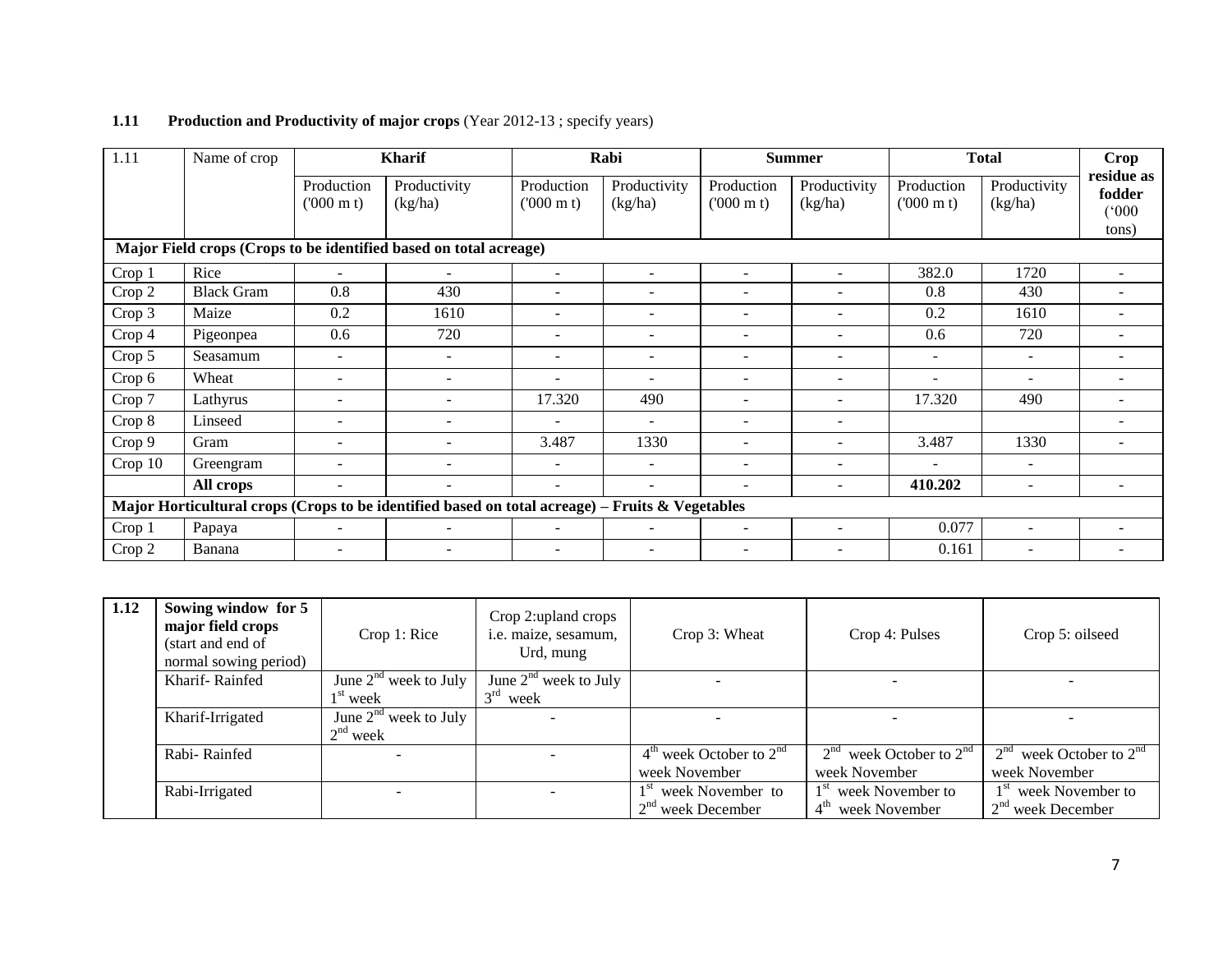| 1.13 | What is the major contingency the district is prone to? (Tick mark) | <b>Regular</b> | <b>Occasional</b> | <b>None</b> |
|------|---------------------------------------------------------------------|----------------|-------------------|-------------|
|      | Drought                                                             |                |                   |             |
|      | Flood                                                               |                |                   |             |
|      | Cyclone                                                             |                |                   |             |
|      | Hail storm                                                          |                |                   |             |
|      | Heat wave                                                           |                |                   |             |
|      | Cold wave                                                           |                |                   |             |
|      | Frost                                                               |                |                   |             |
|      | Sea water intrusion                                                 |                |                   |             |
|      | Pests and disease outbreak (specify)                                |                |                   |             |

| 1.14 | Include Digital maps of<br>the district for | Location map of district within State as Annexure I | Enclosed: Yes |  |
|------|---------------------------------------------|-----------------------------------------------------|---------------|--|
|      |                                             | Mean annual rainfall as Annexure 2                  | Enclosed: Yes |  |
|      |                                             | Soil map as Annexure 3                              | Enclosed: Yes |  |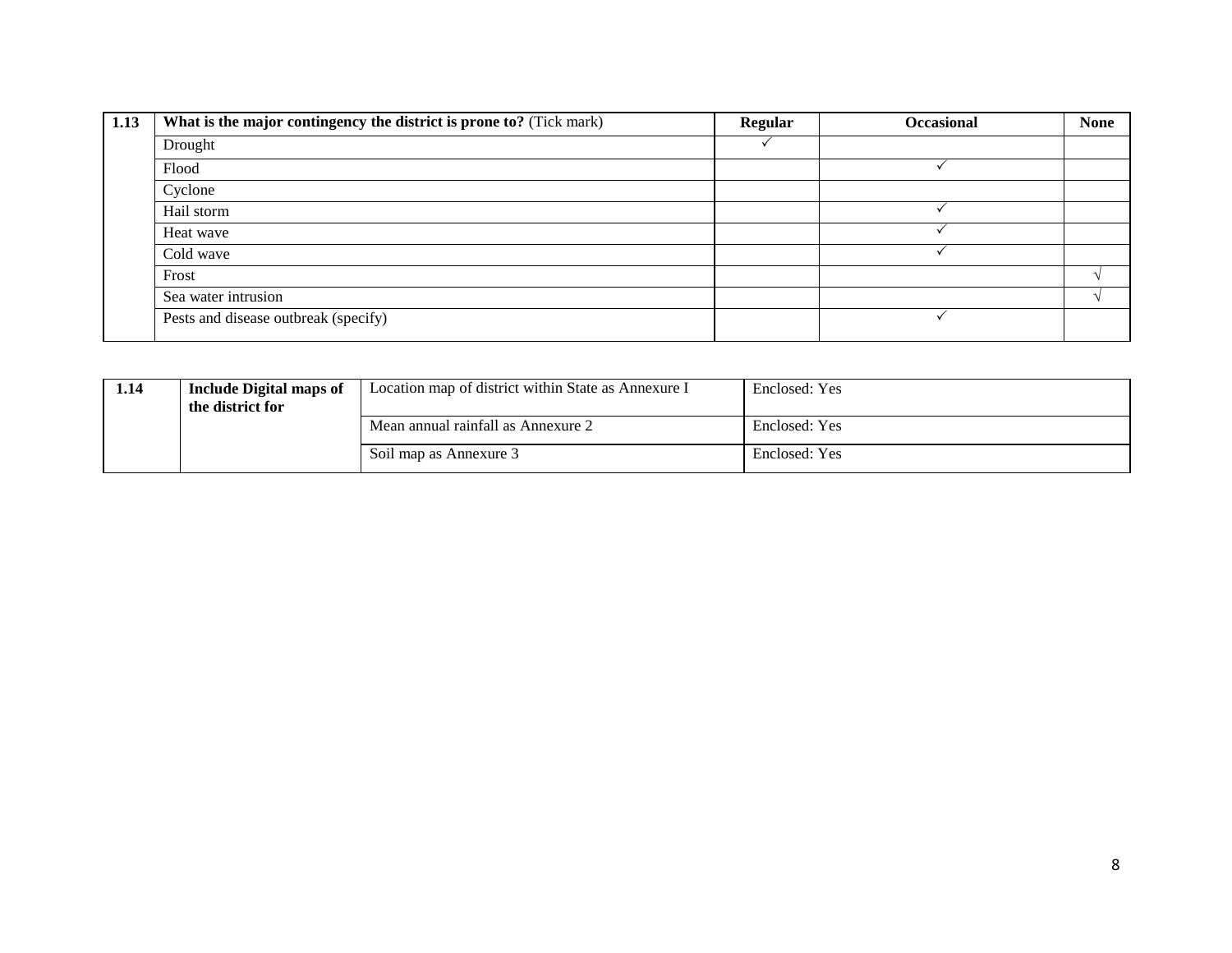

Annexure I Location map of Baloda Bazar district in Chhattisgarh state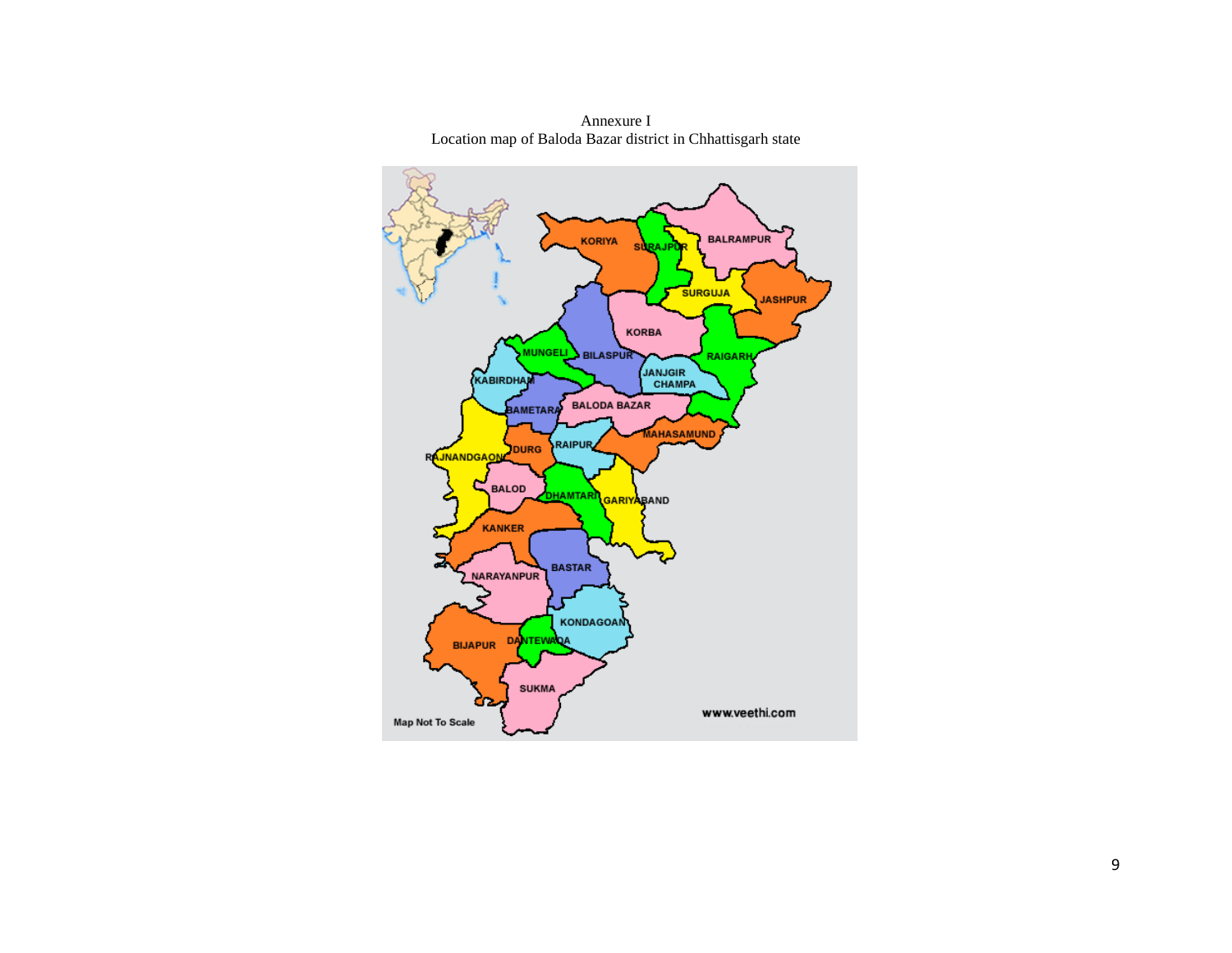Annexure 2 Average month-wise rainfall(mm) in Baloda Bazar district

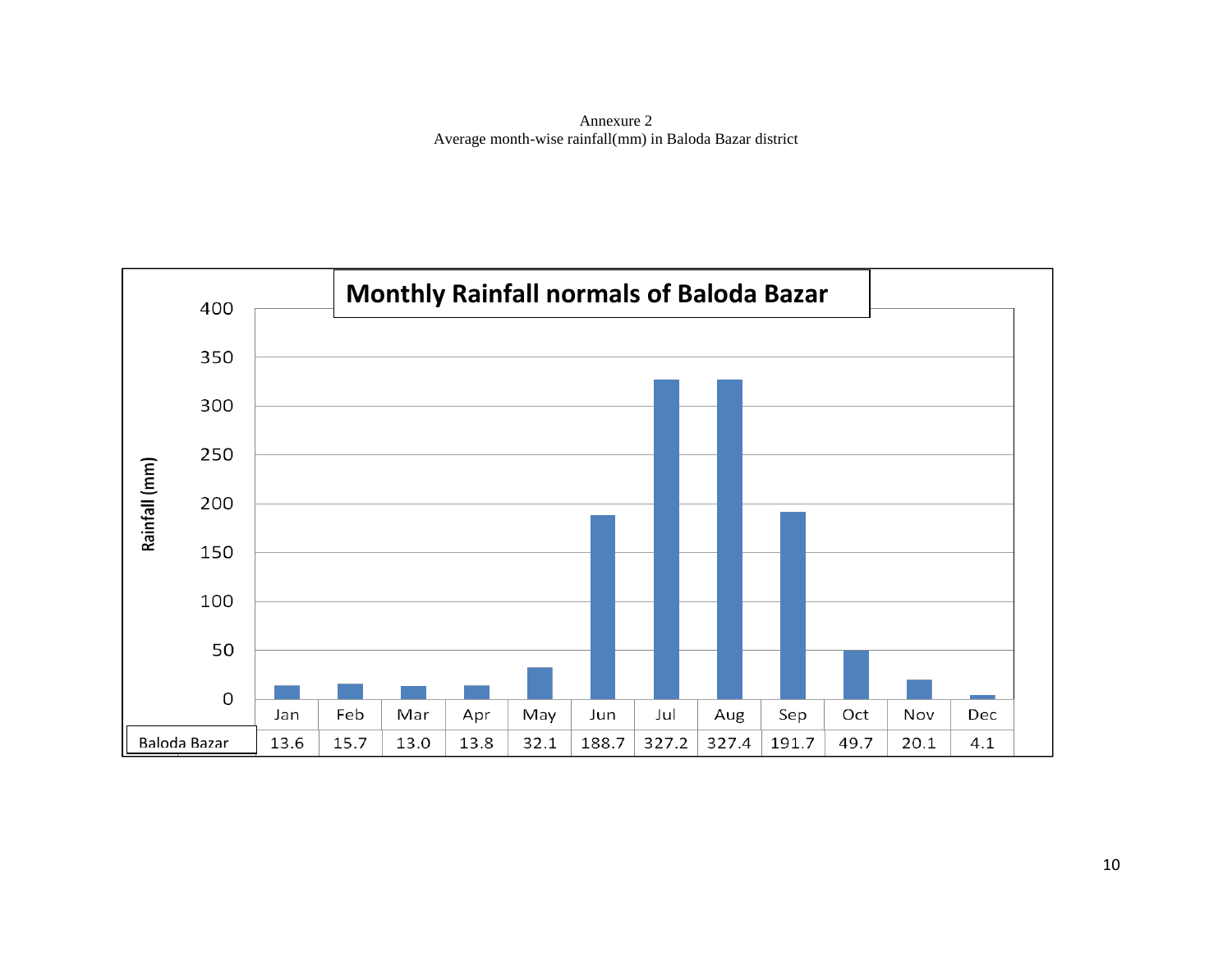



Baloda Bazar is carved out from Raipur District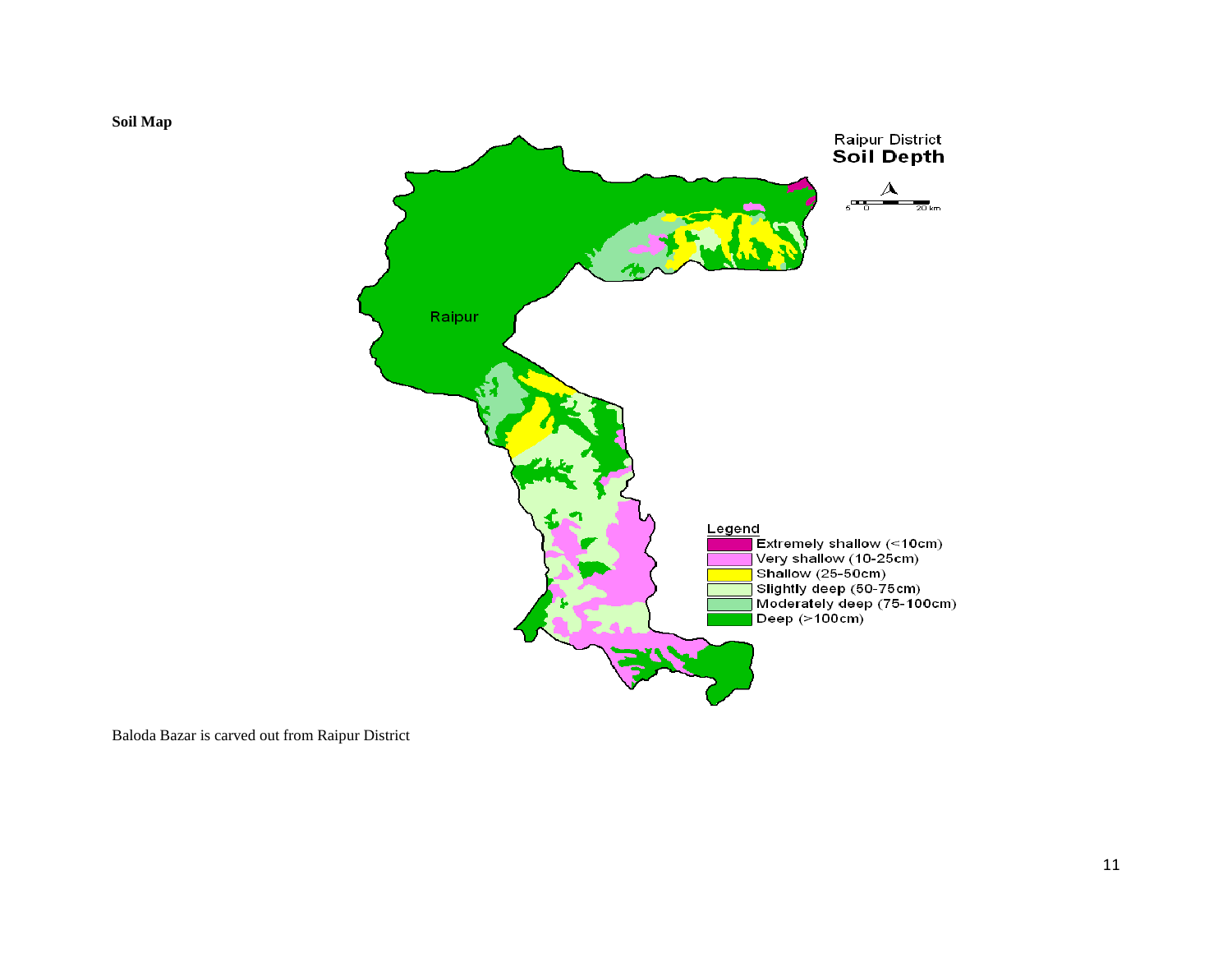## **2.0 Strategies for weather related contingencies**

### **2.1 Drought**

#### **2.1.1 Rainfed situation**

| <b>Condition</b>    | <b>Major Farming</b> | <b>Normal Crop / Cropping</b> |                      | <b>Suggested Contingency measures</b> |                   |                           |                          |  |  |
|---------------------|----------------------|-------------------------------|----------------------|---------------------------------------|-------------------|---------------------------|--------------------------|--|--|
|                     | situation            | system                        |                      | Change in crop / cropping             |                   | <b>Agronomic measures</b> | <b>Remarks</b> on        |  |  |
|                     |                      |                               |                      | system including variety              |                   |                           | Implementation           |  |  |
|                     |                      | <b>Kharif</b>                 | Rabi                 | <b>Kharif</b>                         | Rabi              |                           |                          |  |  |
|                     |                      |                               |                      |                                       |                   |                           |                          |  |  |
| <b>Early season</b> | Unbunded upland      | Mung                          | ÷.                   | Mungbean                              | ÷,                | Normal                    | $\blacksquare$           |  |  |
| drought:            | Bharri               | Urd                           | ÷                    | (Pusa                                 | $\qquad \qquad -$ | Normal                    | $\overline{\phantom{a}}$ |  |  |
| Delay by 2          |                      | Pigeonpea                     | ÷.                   | Vishal, HUM                           | $\overline{a}$    |                           | $\overline{\phantom{a}}$ |  |  |
| weeks (July         |                      |                               |                      | 1, HUM-16,                            |                   |                           |                          |  |  |
| $1st$ wk)           |                      |                               |                      | BM 4, HUM                             |                   |                           |                          |  |  |
|                     |                      |                               |                      | 12) /                                 |                   |                           |                          |  |  |
|                     |                      |                               |                      | Urdbean (TU<br>94-2, TAU-2,           |                   |                           |                          |  |  |
|                     |                      |                               |                      | KU 96-3,                              |                   |                           |                          |  |  |
|                     |                      |                               |                      | Indira Urd 1)                         |                   |                           |                          |  |  |
|                     |                      |                               |                      | Pigeonpea                             |                   |                           |                          |  |  |
|                     |                      |                               |                      | (ICPL87,                              |                   |                           |                          |  |  |
|                     |                      |                               |                      | JKM189,                               |                   |                           |                          |  |  |
|                     |                      |                               |                      |                                       |                   |                           |                          |  |  |
|                     |                      |                               |                      | <b>UPAS 120,</b>                      |                   |                           |                          |  |  |
|                     |                      |                               |                      | BDN 2,                                |                   |                           |                          |  |  |
|                     |                      |                               |                      | Rajivlochan)                          |                   |                           |                          |  |  |
|                     |                      |                               |                      |                                       |                   |                           |                          |  |  |
|                     |                      | Mung                          | Hoursegram/<br>Niger | No change                             | $\overline{a}$    | Normal                    | $\sim$                   |  |  |
|                     |                      | Urd                           | Hoursegram/<br>Niger | No change                             | ÷,                | Normal                    | $\overline{a}$           |  |  |
|                     |                      | Groundnut                     | ÷.                   | No change                             | $\equiv$          | Normal                    | $\sim$                   |  |  |
|                     |                      | Sesamum                       | ÷,                   | No change                             | ÷,                | Normal                    | $\blacksquare$           |  |  |
|                     |                      | Maize                         | $\overline{a}$       | No change                             | $\blacksquare$    | Normal                    | $\overline{\phantom{a}}$ |  |  |
|                     | Bundeded upland      | Rice-Purnima,                 | $\overline{a}$       | No change                             | $\overline{a}$    | Normal                    | ÷,                       |  |  |
|                     | Bharri               | Danteshwari,                  |                      |                                       |                   |                           |                          |  |  |
|                     |                      | Samleshwari,                  |                      |                                       |                   |                           |                          |  |  |
|                     |                      | Annada                        |                      |                                       |                   |                           |                          |  |  |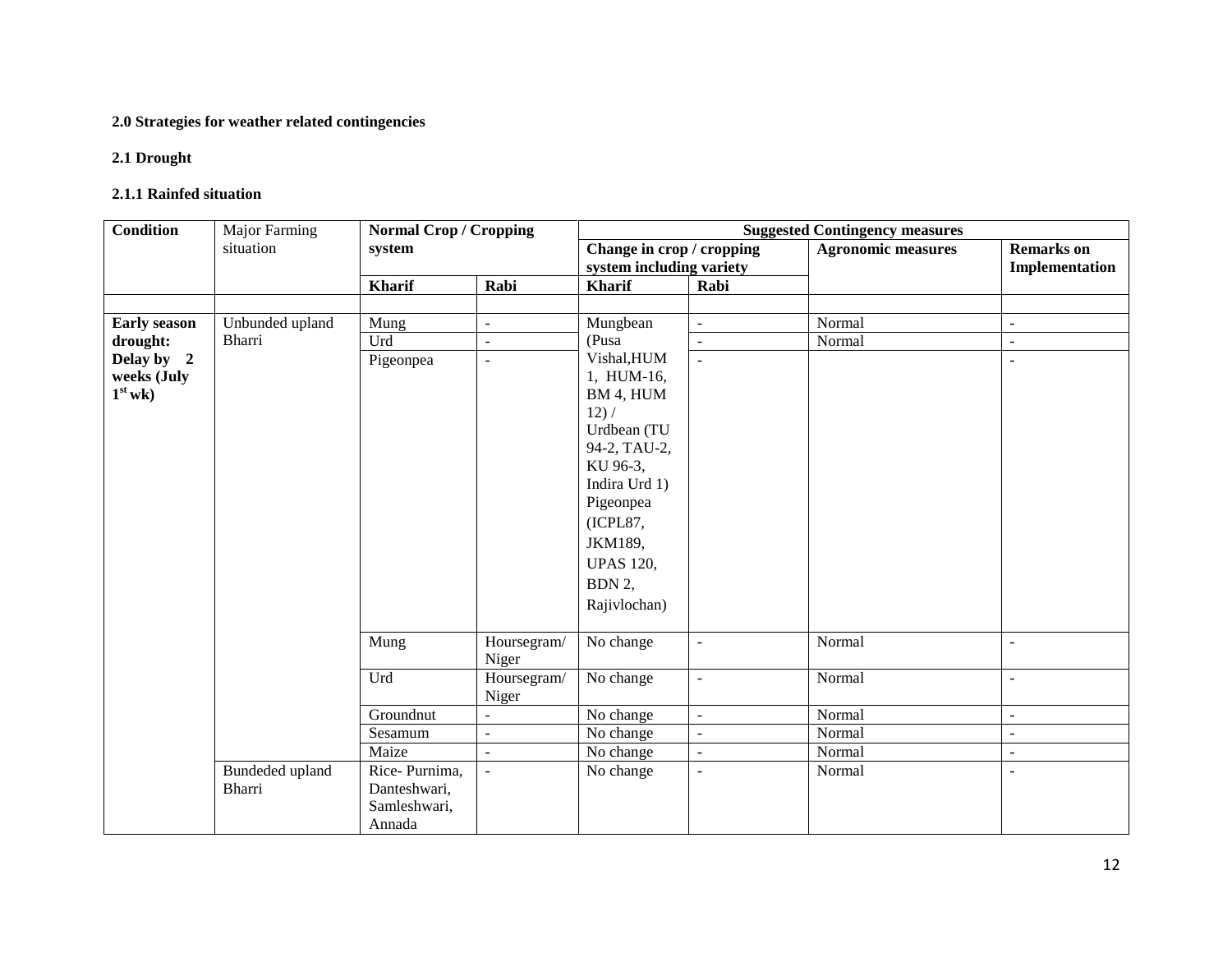| <b>Condition</b> | Major Farming                                                                            | <b>Normal Crop / Cropping</b>                                                                                                                                             |                                            |                                                       |                | <b>Suggested Contingency measures</b>                                                                                                                                               |                                                                                                           |  |
|------------------|------------------------------------------------------------------------------------------|---------------------------------------------------------------------------------------------------------------------------------------------------------------------------|--------------------------------------------|-------------------------------------------------------|----------------|-------------------------------------------------------------------------------------------------------------------------------------------------------------------------------------|-----------------------------------------------------------------------------------------------------------|--|
|                  | situation                                                                                | system                                                                                                                                                                    |                                            | Change in crop / cropping<br>system including variety |                | <b>Agronomic measures</b>                                                                                                                                                           | <b>Remarks</b> on<br>Implementation                                                                       |  |
|                  |                                                                                          | <b>Kharif</b>                                                                                                                                                             | Rabi                                       | <b>Kharif</b>                                         | Rabi           |                                                                                                                                                                                     |                                                                                                           |  |
|                  |                                                                                          |                                                                                                                                                                           |                                            |                                                       |                |                                                                                                                                                                                     |                                                                                                           |  |
|                  |                                                                                          | Maize-Hishell,<br>P 3785, Bio<br>9681, 900M,<br>Seedtech 2324,<br>Pro 4640,<br>DMH 117, Pro<br>Agro-4212<br>PEM $1$ , VH -<br>9,17HQPM-1<br><b>NMH-731NK-</b><br>30, NMH- |                                            |                                                       |                |                                                                                                                                                                                     |                                                                                                           |  |
|                  |                                                                                          | 803KMH-3426                                                                                                                                                               |                                            |                                                       |                |                                                                                                                                                                                     |                                                                                                           |  |
|                  |                                                                                          | Rice                                                                                                                                                                      | Hoursegram                                 | No change                                             | ÷,             | Normal                                                                                                                                                                              | $\overline{\phantom{a}}$                                                                                  |  |
|                  |                                                                                          | Rice                                                                                                                                                                      | Niger                                      | No change                                             | $\overline{a}$ | Normal                                                                                                                                                                              |                                                                                                           |  |
|                  | Midland Inceptisol<br>(Matasi-Sandy<br>loam)                                             | Rice-<br>MTU1010,<br>IR64, IR 36,<br>Indira Barani<br>Dhan 1,<br>Chandrahasni,<br>Samleshwari                                                                             |                                            | No change                                             | ä,             | 1. Direct dry seeding in line<br>technique suggested for<br>better crop yield and<br>double cropping<br>2. Line sowing to avoid<br>mortality of germinating<br>seed in case drought | Linkage with<br><b>RKVY</b> for supply<br>of tractor and<br>animal drawn<br>seed drill for line<br>sowing |  |
|                  |                                                                                          |                                                                                                                                                                           | $\overline{\phantom{a}}$                   | No change                                             | $\omega$       | follows after scanty                                                                                                                                                                |                                                                                                           |  |
|                  | <b>Shallow Lowland</b><br>Alfisols<br>(Dorsa-clayloam or<br>Vertisols<br>(Kanhar-clayey) | Rice-<br>Mahamaya, s<br>swarna,<br>Sampda, IGKV<br>R1, IGKV R2,<br>Bamleshwari,<br>Indira Sona                                                                            |                                            | No change                                             | $\equiv$       | rainfall events<br>3. Promote application of<br>post emergence<br>herbicide for timely<br>weed management and<br>avoiding biasi operation                                           |                                                                                                           |  |
|                  |                                                                                          | Rice                                                                                                                                                                      | Lathyrus/<br>linseed/gram/<br>mung (relay) | No change                                             | $\omega$       |                                                                                                                                                                                     |                                                                                                           |  |
|                  |                                                                                          | Rice                                                                                                                                                                      | Lentil                                     | No change                                             | $\overline{a}$ |                                                                                                                                                                                     |                                                                                                           |  |
|                  |                                                                                          | Rice                                                                                                                                                                      | Gram                                       | No change                                             | $\equiv$       |                                                                                                                                                                                     |                                                                                                           |  |
|                  |                                                                                          | Rice                                                                                                                                                                      | Linseed                                    | No change                                             | $\overline{a}$ |                                                                                                                                                                                     |                                                                                                           |  |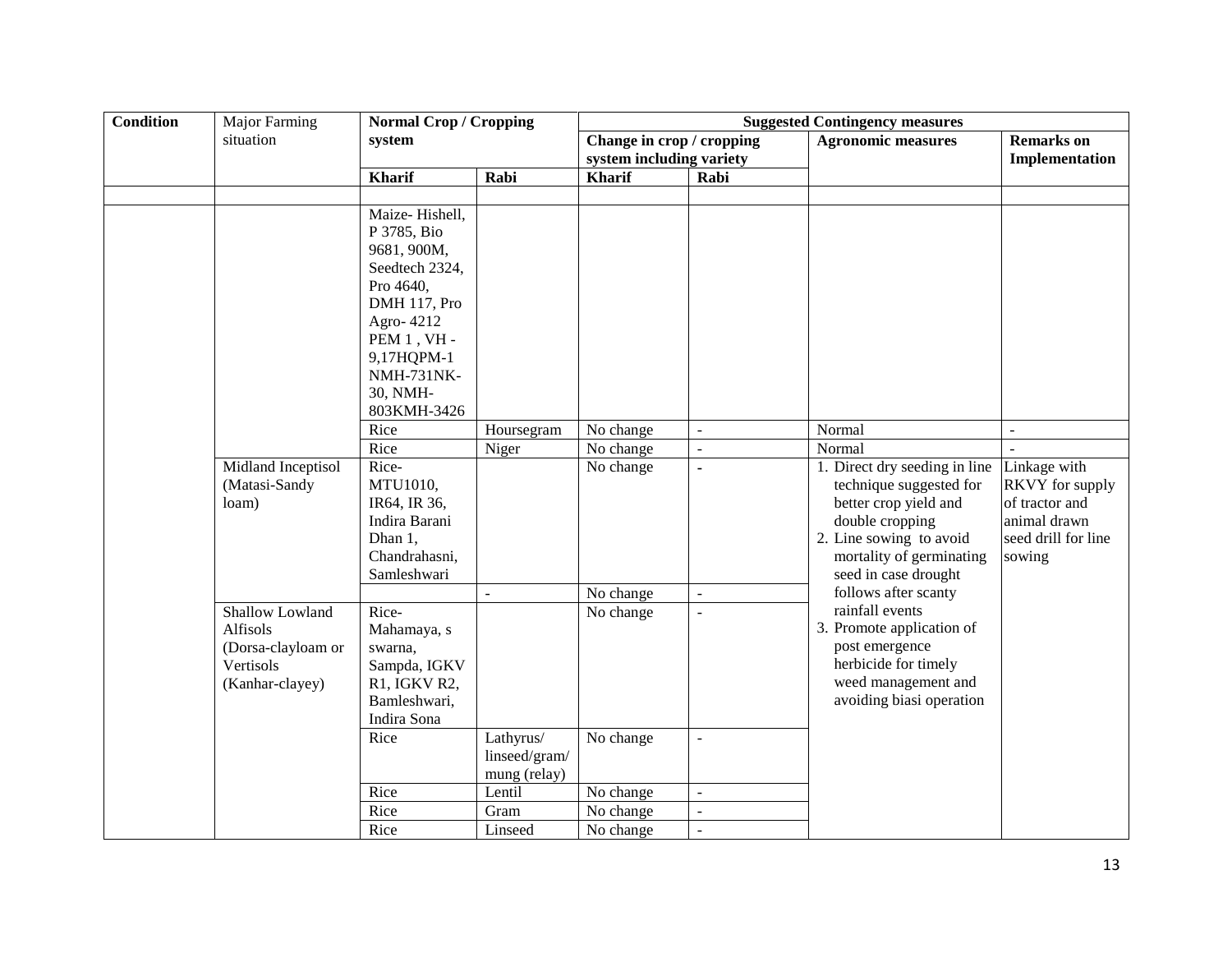| <b>Condition</b>                                 | Major Farming                                 | <b>Normal Crop / Cropping</b>                                                                |                                            | <b>Suggested Contingency measures</b>                                                                                                                                                         |                     |                           |                                     |  |
|--------------------------------------------------|-----------------------------------------------|----------------------------------------------------------------------------------------------|--------------------------------------------|-----------------------------------------------------------------------------------------------------------------------------------------------------------------------------------------------|---------------------|---------------------------|-------------------------------------|--|
|                                                  | situation                                     | system                                                                                       |                                            | Change in crop / cropping<br>system including variety                                                                                                                                         |                     | <b>Agronomic measures</b> | <b>Remarks</b> on<br>Implementation |  |
|                                                  |                                               | <b>Kharif</b>                                                                                | Rabi                                       | <b>Kharif</b>                                                                                                                                                                                 | Rabi                |                           |                                     |  |
|                                                  |                                               |                                                                                              |                                            |                                                                                                                                                                                               |                     |                           |                                     |  |
|                                                  |                                               | Rice                                                                                         | Safflower                                  | No change                                                                                                                                                                                     | $\mathbb{Z}^2$      |                           |                                     |  |
|                                                  | Bahra lowland<br>Vertisols<br>(Kanhar-clayey) | Rice- Swarna,<br>Swarna sub1,<br>Jaldubi,<br>Bamleshwari,<br>MTU 1001,<br><b>IGKV R 1244</b> | Fallow                                     | No change                                                                                                                                                                                     | $\bar{\mathcal{L}}$ |                           |                                     |  |
|                                                  |                                               | Rice                                                                                         | Lathyrus/<br>linseed/gram/<br>mung (relay) | No change                                                                                                                                                                                     | $\mathbb{Z}^2$      |                           |                                     |  |
|                                                  |                                               | Rice                                                                                         | Wheat                                      | No change                                                                                                                                                                                     | $\equiv$            |                           |                                     |  |
|                                                  |                                               | Rice                                                                                         | Mung                                       | No change                                                                                                                                                                                     | ÷,                  |                           |                                     |  |
| Early season                                     | Unbunded upland                               | Mung                                                                                         | $\overline{a}$                             | Mungbean                                                                                                                                                                                      | $\equiv$            | 25 % higher seed rate     | $\blacksquare$                      |  |
| drought:                                         | Bharri                                        | Urd                                                                                          | $\frac{1}{2}$                              | (Pusa                                                                                                                                                                                         | $\overline{a}$      | $-do-$                    | $\omega$                            |  |
| Delay by 4<br>weeks (July<br>$3^{\text{rd}}$ wk) |                                               | Pigeonpea                                                                                    |                                            | Vishal, HUM<br>1, HUM-16,<br>BM 4, HUM<br>12) /<br>Urdbean (TU<br>94-2, TAU-2,<br>KU 96-3,<br>Indira Urd 1)<br>Pigeonpea<br>(ICPL87,<br>JKM189,<br><b>UPAS 120,</b><br>BDN 2,<br>Rajivlochan) |                     |                           |                                     |  |
|                                                  |                                               | Mung                                                                                         | Hoursegram/<br>Niger                       | $\mathcal{L}$                                                                                                                                                                                 | $\overline{a}$      | $-do-$                    | $\blacksquare$                      |  |
|                                                  |                                               | Urd                                                                                          | Hoursegram/<br>Niger                       | $\mathbb{Z}^2$                                                                                                                                                                                | ÷,                  | $-do-$                    | $\blacksquare$                      |  |
|                                                  |                                               | Groundnut                                                                                    | $\overline{\phantom{a}}$                   | Erect variety<br>$GG-5/G-20$                                                                                                                                                                  | $\omega$            | $-do-$                    | $\blacksquare$                      |  |
|                                                  |                                               | Sesamum                                                                                      | $\blacksquare$                             | $\blacksquare$                                                                                                                                                                                | $\blacksquare$      | $-do-$                    | $\blacksquare$                      |  |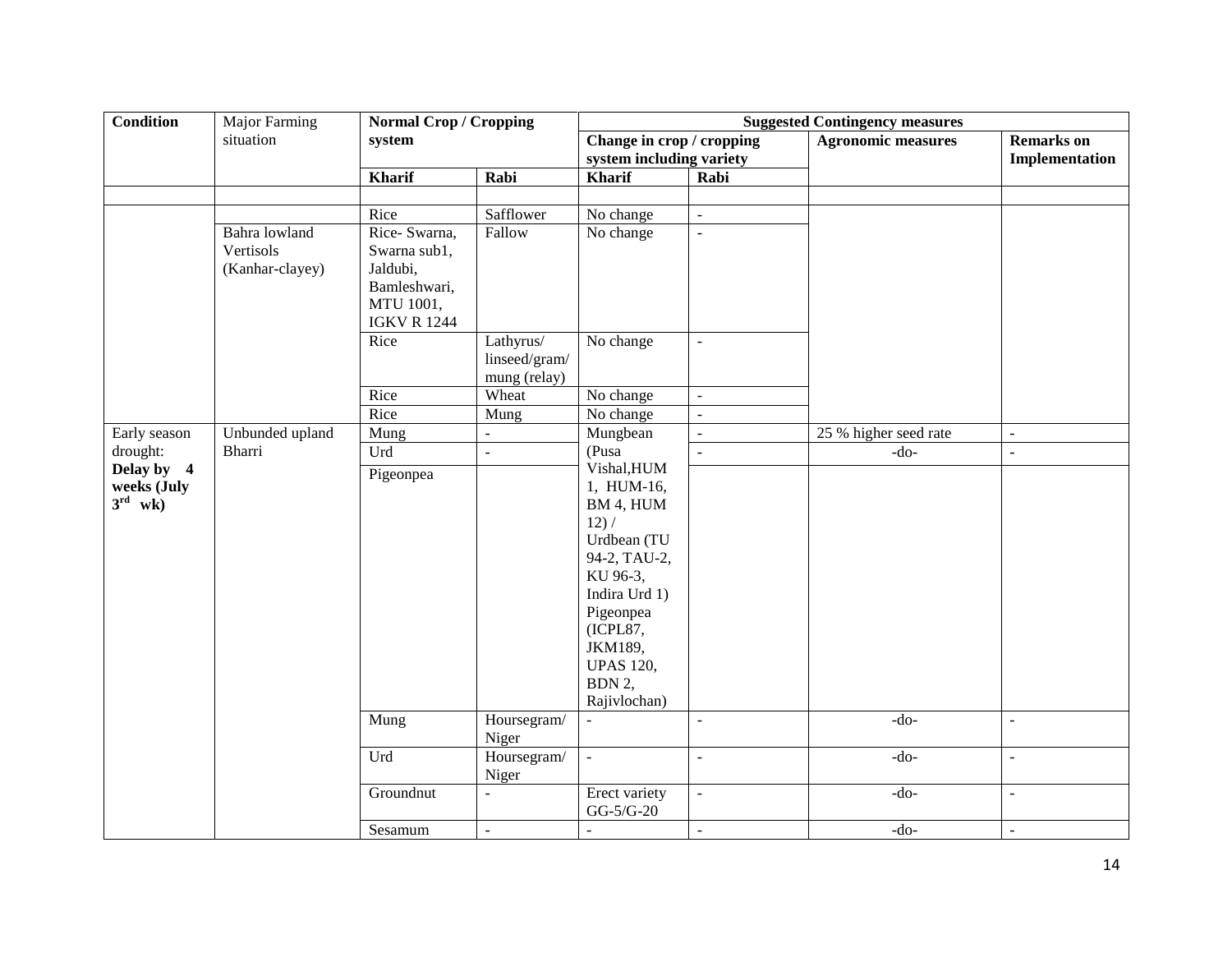| <b>Condition</b> | <b>Major Farming</b>                                                                              | <b>Normal Crop / Cropping</b>                                                                                                                                                                                                                         |                |                                                                                |                | <b>Suggested Contingency measures</b>                                                                                                                                             |                                                                                                                |  |
|------------------|---------------------------------------------------------------------------------------------------|-------------------------------------------------------------------------------------------------------------------------------------------------------------------------------------------------------------------------------------------------------|----------------|--------------------------------------------------------------------------------|----------------|-----------------------------------------------------------------------------------------------------------------------------------------------------------------------------------|----------------------------------------------------------------------------------------------------------------|--|
|                  | situation                                                                                         | system                                                                                                                                                                                                                                                |                | Change in crop / cropping                                                      |                | <b>Agronomic measures</b>                                                                                                                                                         | <b>Remarks</b> on                                                                                              |  |
|                  |                                                                                                   |                                                                                                                                                                                                                                                       |                | system including variety                                                       |                |                                                                                                                                                                                   | Implementation                                                                                                 |  |
|                  |                                                                                                   | <b>Kharif</b>                                                                                                                                                                                                                                         | Rabi           | <b>Kharif</b>                                                                  | Rabi           |                                                                                                                                                                                   |                                                                                                                |  |
|                  |                                                                                                   |                                                                                                                                                                                                                                                       |                |                                                                                |                |                                                                                                                                                                                   |                                                                                                                |  |
|                  | Bundeded upland<br>Bharri                                                                         | Rice - Purnima,<br>Danteshwari,<br>Samleshwari,<br>Annada<br>Maize-Hishell,<br>P 3785, Bio<br>9681, 900M,<br>Seedtech 2324.<br>Pro 4640,<br>DMH 117, Pro<br>Agro-4212<br>PEM $1$ , VH -<br>9,17HQPM-1<br><b>NMH-731NK-</b><br>30, NMH-<br>803KMH-3426 | $\overline{a}$ | Rice-Tulsi,<br>Indira barani<br>dhan-1, Annda                                  | $\overline{a}$ | $\overline{\phantom{a}}$                                                                                                                                                          | $\overline{a}$                                                                                                 |  |
|                  |                                                                                                   | Rice                                                                                                                                                                                                                                                  | Hoursegram     | Groundnut                                                                      | ÷.             | $\overline{\phantom{a}}$                                                                                                                                                          | $\overline{\phantom{a}}$                                                                                       |  |
|                  |                                                                                                   | Rice                                                                                                                                                                                                                                                  | Niger          | Sesamum/<br>soybean(Indira<br>soy9, JS93-05,<br>JS335, JS80-<br>21)            | ÷              | $\overline{a}$                                                                                                                                                                    | $\overline{a}$                                                                                                 |  |
|                  | Midland Inceptisol<br>(Matasi-Sandy<br>loam)                                                      | Rice-<br>MTU1010,<br>IR64, IR 36,<br>Indira Barani<br>Dhan 1,<br>Chandrahasni,<br>Samleshwari                                                                                                                                                         | $\overline{a}$ | Rice-<br>MTU1010,<br>Samleshwari,<br>Danteshwari,<br>Indira barani<br>dhan-1   | $\blacksquare$ | · Direct dry seeding in line<br>technique suggested for<br>better crop yield and<br>double cropping<br>• Line sowing to avoid<br>mortality of germinating<br>seed in case drought | • Linkage with<br><b>RKVY</b> for<br>supply of<br>tractor and<br>animal drawn<br>seed drill for<br>line sowing |  |
|                  | Shallow Lowland<br>Alfisols<br>(Dorsa-clay loam)<br><sub>or</sub><br>Vertisols<br>(Kanhar-clayey) | Rice-<br>Mahamaya, s<br>swarna,<br>Sampda, IGKV<br>R1, IGKV R2,<br>Bamleshwari,                                                                                                                                                                       | $\overline{a}$ | Rice-<br>MTU1010,<br>IR64, IR 36,<br>Indira Barani<br>Dhan 1,<br>Chandrahasni, | $\overline{a}$ | follows after scanty<br>rainfall events<br>• Promote application of<br>post emergence herbicide<br>for timely weed                                                                | • Linkage with<br>MNREGA for<br>WC measures:<br>Digging of<br>shallow dug                                      |  |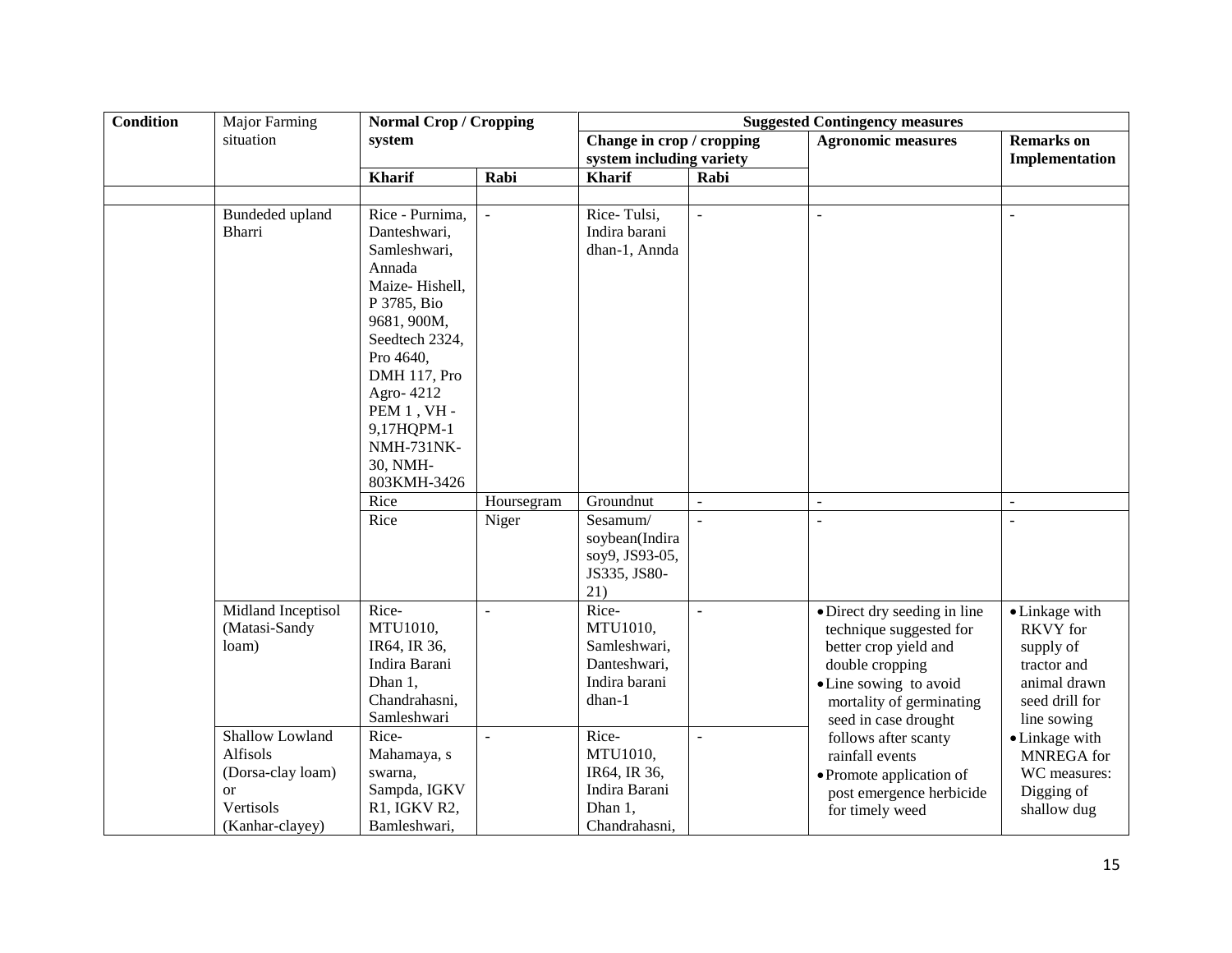| <b>Condition</b>          | <b>Major Farming</b>                          | <b>Normal Crop / Cropping</b>                                                               |                                            | <b>Suggested Contingency measures</b>                                                                  |                                                                      |                           |                                |  |  |
|---------------------------|-----------------------------------------------|---------------------------------------------------------------------------------------------|--------------------------------------------|--------------------------------------------------------------------------------------------------------|----------------------------------------------------------------------|---------------------------|--------------------------------|--|--|
|                           | situation                                     | system                                                                                      |                                            | Change in crop / cropping                                                                              |                                                                      | <b>Agronomic measures</b> | <b>Remarks</b> on              |  |  |
|                           |                                               |                                                                                             |                                            | system including variety                                                                               |                                                                      |                           | Implementation                 |  |  |
|                           |                                               | Kharif                                                                                      | Rabi                                       | <b>Kharif</b>                                                                                          | Rabi                                                                 |                           |                                |  |  |
|                           |                                               |                                                                                             |                                            |                                                                                                        |                                                                      |                           |                                |  |  |
|                           |                                               | Indira Sona                                                                                 |                                            | Samleshwari                                                                                            |                                                                      | management and avoiding   | wells and                      |  |  |
|                           |                                               | Rice                                                                                        | Lathyrus/<br>linseed/gram/<br>mung (relay) | Rice-<br>Chandrahasni<br>IR64,<br>Mahamaya,<br>Bambleshwari,<br>karma masuri                           | Coriander<br>(leaf), toria,<br>Lathyrus/<br>linseed/<br>mung (relay) | biasi operation           | renovation of<br>existing WHSs |  |  |
|                           |                                               | Rice                                                                                        | Lentil                                     | $\mathbf{r}$                                                                                           | Lentil                                                               |                           |                                |  |  |
|                           |                                               | Rice                                                                                        | Gram                                       | $\mathbf{r}$                                                                                           | Gram                                                                 |                           |                                |  |  |
|                           |                                               | Rice                                                                                        | Linseed                                    | $\omega$                                                                                               | Linseed                                                              |                           |                                |  |  |
|                           |                                               | Rice                                                                                        | Safflower                                  | $\overline{a}$                                                                                         | Coriander<br>(leaf), toria                                           |                           |                                |  |  |
|                           | Bahra lowland<br>Vertisols<br>(Kanhar-clayey) | Rice-Swarna,<br>Swarna sub1,<br>Jaldubi,<br>Bamleshwari,<br>MTU 1001,<br><b>IGKV R 1244</b> | Fallow                                     | Rice-<br>Mahamaya,<br>swarna,<br>Sampda,<br>IGKV R1,<br>IGKV R2,<br><b>IGKV R 1244,</b><br>Bamleshwari | Fallow                                                               |                           |                                |  |  |
|                           |                                               | $\sim$                                                                                      | Lathyrus/<br>linseed/gram/<br>mung (relay) |                                                                                                        | Coriander<br>(leaf), toria,<br>Lathyrus/<br>linseed/<br>mung (relay) |                           |                                |  |  |
|                           |                                               | $\overline{a}$                                                                              | Wheat                                      | $\mathbf{r}$                                                                                           | Wheat                                                                |                           |                                |  |  |
|                           |                                               | $\mathbf{r}$                                                                                | Mung                                       | $\sim$                                                                                                 | Mung                                                                 |                           |                                |  |  |
| Early season<br>drought:  | Unbunded upland<br>Bharri                     | Mung                                                                                        | $\blacksquare$                             | Hoursegram/<br>Niger                                                                                   | $\sim$                                                               | 25 % higher seed rate     | $\blacksquare$                 |  |  |
| Delay by 6<br>weeks (Aug. |                                               | Urd                                                                                         | ÷,                                         | Hoursegram/<br>Niger                                                                                   | $\overline{a}$                                                       | $-do-$                    | $\overline{\phantom{a}}$       |  |  |
| $1st$ wk)                 |                                               | Mung                                                                                        | Hoursegram/<br>Niger                       | Mungbean<br>(Pusa                                                                                      | $\overline{a}$                                                       | $-do-$                    | $\mathbf{r}$                   |  |  |
|                           |                                               | Urd                                                                                         | Hoursegram/                                | Vishal, HUM                                                                                            | $\Box$                                                               | $-do-$                    | $\equiv$                       |  |  |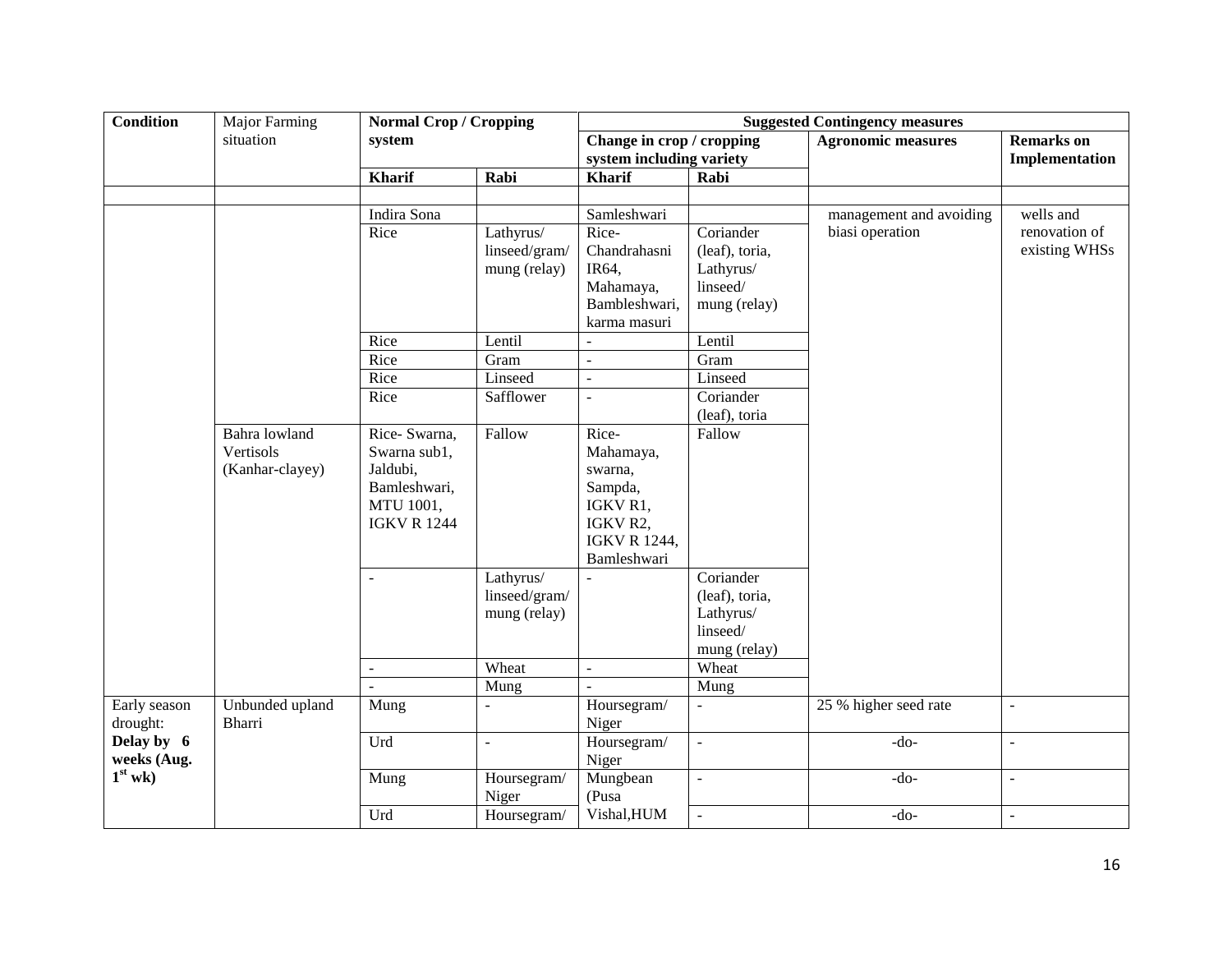| <b>Condition</b> | <b>Major Farming</b> | <b>Normal Crop / Cropping</b> |                | <b>Suggested Contingency measures</b> |                |                            |                          |  |  |
|------------------|----------------------|-------------------------------|----------------|---------------------------------------|----------------|----------------------------|--------------------------|--|--|
|                  | situation            | system                        |                | Change in crop / cropping             |                | <b>Agronomic measures</b>  | <b>Remarks</b> on        |  |  |
|                  |                      |                               |                | system including variety              |                |                            | Implementation           |  |  |
|                  |                      | Kharif                        | Rabi           | <b>Kharif</b>                         | Rabi           |                            |                          |  |  |
|                  |                      |                               |                |                                       |                |                            |                          |  |  |
|                  |                      |                               | Niger          | 1, HUM-16,                            |                |                            |                          |  |  |
|                  |                      |                               |                | BM 4, HUM                             |                |                            |                          |  |  |
|                  |                      |                               |                | 12) /                                 |                |                            |                          |  |  |
|                  |                      |                               |                | Urdbean (TU                           |                |                            |                          |  |  |
|                  |                      |                               |                | 94-2, TAU-2,                          |                |                            |                          |  |  |
|                  |                      |                               |                | KU 96-3,                              |                |                            |                          |  |  |
|                  |                      |                               |                | Indira Urd 1)                         |                |                            |                          |  |  |
|                  |                      |                               |                | Pigeonpea                             |                |                            |                          |  |  |
|                  |                      |                               |                | (ICPL87,                              |                |                            |                          |  |  |
|                  |                      |                               |                | JKM189,                               |                |                            |                          |  |  |
|                  |                      |                               |                | <b>UPAS 120,</b>                      |                |                            |                          |  |  |
|                  |                      |                               |                | BDN 2,                                |                |                            |                          |  |  |
|                  |                      |                               |                | Rajivlochan)                          |                |                            |                          |  |  |
|                  |                      |                               |                |                                       |                |                            |                          |  |  |
|                  |                      | Groundnut                     | $\blacksquare$ | Urd (TU94-2,                          | $\overline{a}$ | $-do-$                     | $\overline{\phantom{a}}$ |  |  |
|                  |                      |                               |                | Pant-U31, KU                          |                |                            |                          |  |  |
|                  |                      |                               |                | 96-3, TAU2)                           |                |                            |                          |  |  |
|                  |                      | Sesamum                       | $\equiv$       | Mungbean                              | $\equiv$       | $-do-$                     | $\overline{\phantom{a}}$ |  |  |
|                  |                      |                               |                | (Pusa                                 |                |                            |                          |  |  |
|                  |                      |                               |                | Vishal, HUM                           |                |                            |                          |  |  |
|                  |                      |                               |                | 1, HUM-16,                            |                |                            |                          |  |  |
|                  |                      |                               |                | BM 4, HUM                             |                |                            |                          |  |  |
|                  |                      |                               |                | 12)                                   |                |                            |                          |  |  |
|                  | Bundeded upland      | Rice Purnima,                 | $\omega$       | Rice-                                 | $\omega$       | Sowing of sprouted seed    | $\Box$                   |  |  |
|                  | <b>Bharri</b>        | Danteshwari,                  |                | Purnima,                              |                | (lai-chaupa)adopting lehi  |                          |  |  |
|                  |                      | Samleshwari,                  |                | Tulsi, Indira                         |                | method of rice cultivation |                          |  |  |
|                  |                      | Annada                        |                | barani dhan-1,                        |                |                            |                          |  |  |
|                  |                      | Maize-Hishell,                |                | Aditya, Anjali                        |                |                            |                          |  |  |
|                  |                      | P 3785, Bio                   |                |                                       |                |                            |                          |  |  |
|                  |                      | 9681, 900M,                   |                |                                       |                |                            |                          |  |  |
|                  |                      | Seedtech 2324,                |                |                                       |                |                            |                          |  |  |
|                  |                      | Pro 4640,<br>DMH 117, Pro     |                |                                       |                |                            |                          |  |  |
|                  |                      | Agro-4212                     |                |                                       |                |                            |                          |  |  |
|                  |                      |                               |                |                                       |                |                            |                          |  |  |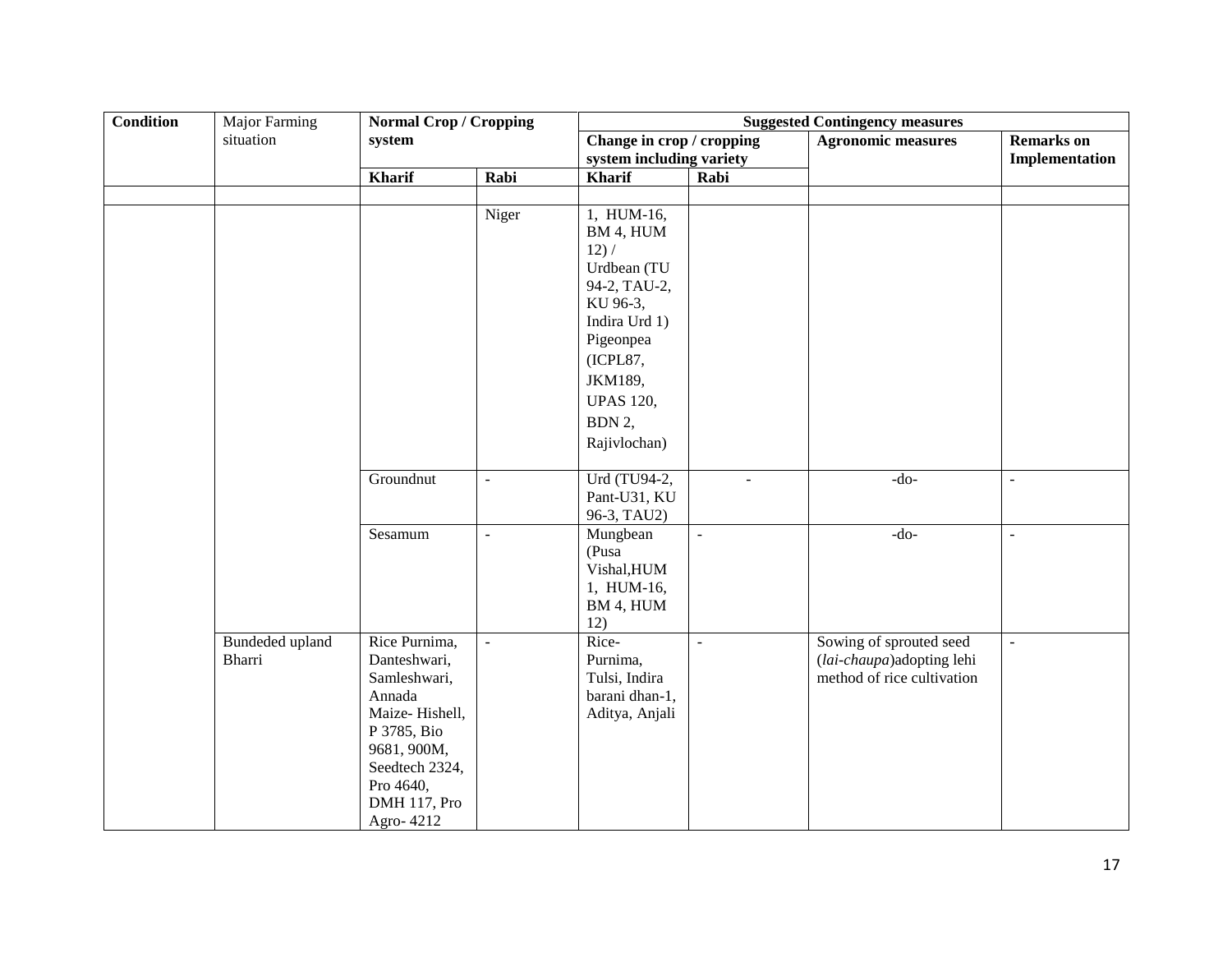| <b>Condition</b> | Major Farming                                                                                       | <b>Normal Crop / Cropping</b>                                                                          |                                                  | <b>Suggested Contingency measures</b>                                                                                                        |                                              |                                                                                                                                                                                                                                                                        |                                                                                                                                                         |  |
|------------------|-----------------------------------------------------------------------------------------------------|--------------------------------------------------------------------------------------------------------|--------------------------------------------------|----------------------------------------------------------------------------------------------------------------------------------------------|----------------------------------------------|------------------------------------------------------------------------------------------------------------------------------------------------------------------------------------------------------------------------------------------------------------------------|---------------------------------------------------------------------------------------------------------------------------------------------------------|--|
|                  | situation                                                                                           | system                                                                                                 |                                                  | Change in crop / cropping                                                                                                                    |                                              | <b>Agronomic measures</b>                                                                                                                                                                                                                                              | <b>Remarks</b> on                                                                                                                                       |  |
|                  |                                                                                                     |                                                                                                        |                                                  | system including variety                                                                                                                     |                                              |                                                                                                                                                                                                                                                                        | Implementation                                                                                                                                          |  |
|                  |                                                                                                     | <b>Kharif</b>                                                                                          | Rabi                                             | <b>Kharif</b>                                                                                                                                | Rabi                                         |                                                                                                                                                                                                                                                                        |                                                                                                                                                         |  |
|                  |                                                                                                     |                                                                                                        |                                                  |                                                                                                                                              |                                              |                                                                                                                                                                                                                                                                        |                                                                                                                                                         |  |
|                  |                                                                                                     | PEM 1, VH -<br>9,17HQPM-1<br><b>NMH-731NK-</b><br>30, NMH-<br>803KMH-3426<br>Rice                      | Hoursegram                                       | Pigeonpea                                                                                                                                    | $\mathbb{L}^2$                               | Mixed or intercropping of                                                                                                                                                                                                                                              | $\sim$                                                                                                                                                  |  |
|                  |                                                                                                     |                                                                                                        |                                                  |                                                                                                                                              |                                              | pigeonpea and mung (4:2)                                                                                                                                                                                                                                               |                                                                                                                                                         |  |
|                  |                                                                                                     | Rice                                                                                                   | Niger                                            | Sesamum                                                                                                                                      | $\blacksquare$                               | Mixed or intercropping of<br>sesamum and mung $(4:2)$                                                                                                                                                                                                                  | $\sim$                                                                                                                                                  |  |
|                  |                                                                                                     |                                                                                                        |                                                  | Groundnut                                                                                                                                    |                                              | $-do-$                                                                                                                                                                                                                                                                 |                                                                                                                                                         |  |
|                  | Midland Inceptisol<br>(Matasi-Sandy<br>loam)                                                        | Rice-<br>MTU1010,<br>IR64, IR 36,<br>Indira Barani<br>Dhan 1,<br>Chandrahasni,<br>Samleshwari          | L.                                               | Rice-<br>Purnima,<br>Danteshwari,<br>Samleshwari,<br>Annada                                                                                  | L.                                           | · Direct dry seeding in line<br>technique suggested for<br>better crop yield and<br>double cropping<br>• Promote direct seeding or<br>rice and discourage<br>transplanting                                                                                             | • Linkage with<br><b>RKVY</b> for<br>supply of<br>tractor and<br>animal drawn<br>seed drill for<br>line sowing                                          |  |
|                  | Shallow Lowland<br><b>Alfisols</b><br>(Dorsa-clay loam)<br>$\alpha$<br>Vertisols<br>(Kanhar-clayey) | Rice-<br>Mahamaya, s<br>swarna,<br>Sampda, IGKV<br>R1, IGKV R2,<br>Bamleshwari,<br>Indira Sona<br>Rice | L.<br>Lathyrus/<br>linseed/gram/<br>mung (relay) | Rice-<br>MTU1010,<br>IR64, IR 36,<br>Indira Barani<br>Dhan 1,<br>Chandrahasni,<br>Samleshwari<br>Rice-IR64,<br>Chandrahasni<br>Bambleshwari, | ÷<br>Coriander<br>(leaf), toria,<br>linseed/ | • Sowing of sprouted seed<br>(lai-chaupa) adopting lehi<br>method of rice cultivation<br>• Line sowing to avoid<br>mortality of germinating<br>seed in case drought<br>follows after scanty<br>rainfall events<br>• Promote application of<br>post emergence herbicide | • Linkage with<br>MNREGA for<br>WC measures:<br>Digging of<br>shallow dug<br>wells and<br>renovation of<br>existing WHSs<br>· Utilize<br>harvested rain |  |
|                  |                                                                                                     | Rice                                                                                                   | Lentil                                           | karma masuri                                                                                                                                 | mung (relay)<br>Lentil                       | for timely weed                                                                                                                                                                                                                                                        | water of WHS                                                                                                                                            |  |
|                  |                                                                                                     | Rice                                                                                                   | Gram                                             | $\sim$                                                                                                                                       | Gram                                         | management and avoiding                                                                                                                                                                                                                                                | in crop                                                                                                                                                 |  |
|                  |                                                                                                     | Rice                                                                                                   | Linseed                                          | $\overline{a}$                                                                                                                               | Linseed                                      | biasi operation                                                                                                                                                                                                                                                        | production by<br>adopting drip                                                                                                                          |  |
|                  |                                                                                                     | Rice                                                                                                   | Safflower                                        |                                                                                                                                              | Coriander                                    | • Increase 25 percent seed<br>rate of rabi crops.                                                                                                                                                                                                                      | system or                                                                                                                                               |  |
|                  |                                                                                                     |                                                                                                        |                                                  |                                                                                                                                              | (leaf), toria                                | • Seed rate of wheat may be                                                                                                                                                                                                                                            | sprinklers that                                                                                                                                         |  |
|                  | Bahra lowland                                                                                       | Rice-Swarna,                                                                                           | Fallow                                           | Rice-                                                                                                                                        | Fallow                                       |                                                                                                                                                                                                                                                                        | may be                                                                                                                                                  |  |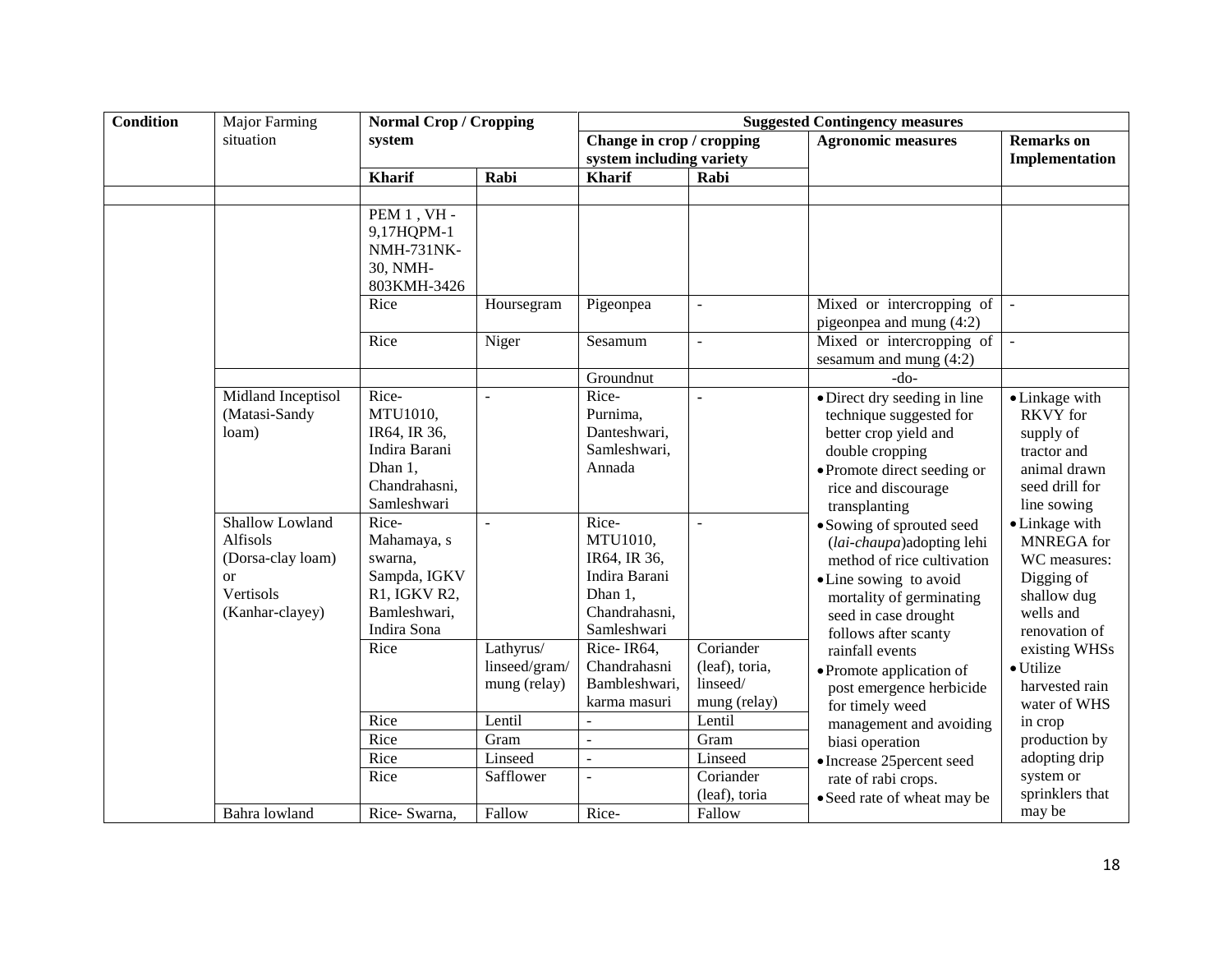| <b>Condition</b>                       | Major Farming                | <b>Normal Crop / Cropping</b>                                               |                                                     | <b>Suggested Contingency measures</b>                                                                                                      |                                                                               |                                                                                                             |                                                                              |
|----------------------------------------|------------------------------|-----------------------------------------------------------------------------|-----------------------------------------------------|--------------------------------------------------------------------------------------------------------------------------------------------|-------------------------------------------------------------------------------|-------------------------------------------------------------------------------------------------------------|------------------------------------------------------------------------------|
|                                        | situation                    | system                                                                      |                                                     | Change in crop / cropping                                                                                                                  |                                                                               | <b>Agronomic measures</b>                                                                                   | <b>Remarks</b> on                                                            |
|                                        |                              |                                                                             |                                                     | system including variety                                                                                                                   |                                                                               |                                                                                                             | Implementation                                                               |
|                                        |                              | <b>Kharif</b>                                                               | Rabi                                                | <b>Kharif</b>                                                                                                                              | Rabi                                                                          |                                                                                                             |                                                                              |
|                                        |                              |                                                                             |                                                     |                                                                                                                                            |                                                                               |                                                                                                             |                                                                              |
|                                        | Vertisols<br>(Kanhar-clayey) | Swarna sub1,<br>Jaldubi,<br>Bamleshwari,<br>MTU 1001,<br><b>IGKV R 1244</b> |                                                     | Mahamaya,<br>swarna,<br>Sampda,<br>IGKV R1,<br>IGKV R2,<br><b>IGKV R 1244,</b><br>Bamleshwari                                              |                                                                               | increased from one-and<br>half to two times<br>• Sowing of rabi crops<br>adopting zero tillage<br>technique | converged from<br>micro irrigation<br>scheme of<br>Agriculture<br>Department |
|                                        |                              | $\overline{\phantom{a}}$                                                    | Lathyrus/<br>linseed/gram/<br>mung (relay)<br>Wheat | $\equiv$                                                                                                                                   | Coriander<br>(leaf), toria,<br>Lathyrus/<br>linseed/<br>mung (relay)<br>Wheat |                                                                                                             |                                                                              |
|                                        |                              |                                                                             | Mung                                                |                                                                                                                                            | Mung                                                                          |                                                                                                             |                                                                              |
| Early season<br>drought:<br>Delay by 8 | Unbunded upland<br>Bharri    | Mung                                                                        |                                                     | Mungbean<br>(Pusa<br>Vishal, HUM                                                                                                           | Hoursegram/<br>Niger                                                          | Sowing in line or<br>broadcasting in September                                                              | $\overline{a}$                                                               |
| weeks (Aug.<br>$3^{\text{rd}}$ wk)     |                              | Urd                                                                         | $\blacksquare$                                      | 1, HUM-16,<br>BM 4, HUM<br>12) /                                                                                                           | Hoursegram/<br>Niger                                                          | Sowing in line or<br>broadcasting in September                                                              | $\overline{\phantom{a}}$                                                     |
|                                        |                              | Pigeonpea                                                                   |                                                     | Urdbean (TU<br>94-2, TAU-2,<br>KU 96-3,<br>Indira Urd 1)<br>Pigeonpea<br>(ICPL87,<br>JKM189,<br><b>UPAS 120,</b><br>BDN 2,<br>Rajivlochan) |                                                                               | ÷,                                                                                                          | $\overline{a}$                                                               |
|                                        |                              | Mung                                                                        | Hoursegram/<br>Niger                                | Mung                                                                                                                                       | $\overline{a}$                                                                | 25 % higher seed rate                                                                                       | $\blacksquare$                                                               |
|                                        |                              | Urd                                                                         | Hoursegram/<br>Niger                                | Mung                                                                                                                                       | $\overline{a}$                                                                | 25 % higher seed rate                                                                                       | $\blacksquare$                                                               |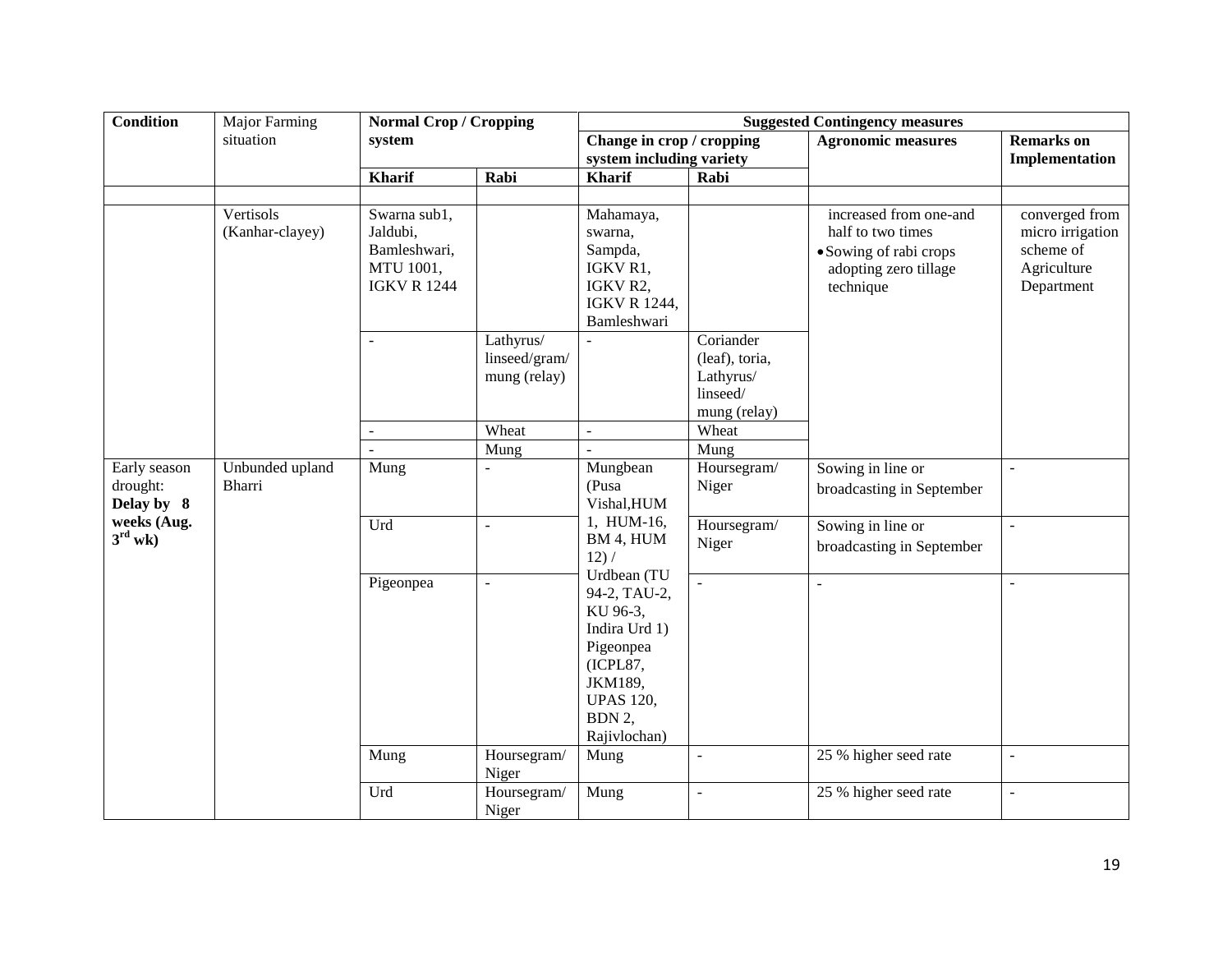| <b>Condition</b> | <b>Major Farming</b>                                                                                | <b>Normal Crop / Cropping</b>                                                                          |                                                        | <b>Suggested Contingency measures</b>                                                                                                                        |                                 |                                                                                                                                                                                                                                                                          |                                                                                                                                                                                |
|------------------|-----------------------------------------------------------------------------------------------------|--------------------------------------------------------------------------------------------------------|--------------------------------------------------------|--------------------------------------------------------------------------------------------------------------------------------------------------------------|---------------------------------|--------------------------------------------------------------------------------------------------------------------------------------------------------------------------------------------------------------------------------------------------------------------------|--------------------------------------------------------------------------------------------------------------------------------------------------------------------------------|
|                  | situation                                                                                           | system                                                                                                 |                                                        | Change in crop / cropping<br>system including variety                                                                                                        |                                 | <b>Agronomic measures</b>                                                                                                                                                                                                                                                | <b>Remarks</b> on<br>Implementation                                                                                                                                            |
|                  |                                                                                                     | <b>Kharif</b>                                                                                          | Rabi                                                   | <b>Kharif</b>                                                                                                                                                | Rabi                            |                                                                                                                                                                                                                                                                          |                                                                                                                                                                                |
|                  |                                                                                                     |                                                                                                        |                                                        |                                                                                                                                                              |                                 |                                                                                                                                                                                                                                                                          |                                                                                                                                                                                |
|                  |                                                                                                     |                                                                                                        |                                                        |                                                                                                                                                              |                                 |                                                                                                                                                                                                                                                                          |                                                                                                                                                                                |
|                  |                                                                                                     | Groundnut                                                                                              | $\overline{\phantom{a}}$                               | Mung                                                                                                                                                         | $\overline{\phantom{a}}$        | 25 % higher seed rate                                                                                                                                                                                                                                                    | $\blacksquare$                                                                                                                                                                 |
|                  |                                                                                                     | Sesamum                                                                                                | $\overline{a}$                                         | Mung                                                                                                                                                         | $\mathbf{r}$                    | 25 % higher seed rate                                                                                                                                                                                                                                                    | $\overline{a}$                                                                                                                                                                 |
|                  | Bundeded upland<br><b>Bharri</b>                                                                    | Rice-Purnima,<br>Danteshwari,<br>Samleshwari,<br>Annada                                                | ÷.                                                     | Mung(pusa<br>vishal,,<br>$Hum1,$ )                                                                                                                           | $\mathbb{Z}^2$                  | Mixed or intercropping of<br>pigeonpea and mung $(4:2)$<br>or sesamum and mung $(4:2)$                                                                                                                                                                                   | ÷,                                                                                                                                                                             |
|                  |                                                                                                     | Rice                                                                                                   | Hoursegram                                             | $\equiv$                                                                                                                                                     | Hoursegram                      | line<br>Sowing<br>in<br><sub>or</sub><br>broadcasting in September                                                                                                                                                                                                       | $\sim$                                                                                                                                                                         |
|                  |                                                                                                     | Rice                                                                                                   | Niger                                                  | $\equiv$                                                                                                                                                     | Niger/mung                      | Sowing<br>in<br>line<br><sub>or</sub><br>broadcasting in September                                                                                                                                                                                                       | $\sim$                                                                                                                                                                         |
|                  | Midland Inceptisol<br>(Matasi-Sandy<br>loam)                                                        | Rice-<br>MTU1010,<br>IR64, IR 36,<br>Indira Barani<br>Dhan 1,<br>Chandrahasni,<br>Samleshwari          | $\overline{\phantom{a}}$                               | Rice-<br>Purnima,<br>Danteshwari,<br>Samleshwari,<br>Annada                                                                                                  | ä,                              | • Promote direct Line<br>seeding of rice and<br>discourage transplanting<br>• Sowing of sprouted seed<br>(lai-chaupa) adopting lehi<br>method of rice cultivation<br>• Promote application of                                                                            | • Linkage with<br><b>RKVY</b> for<br>supply of<br>tractor and<br>animal drawn<br>seed drill for<br>line sowing                                                                 |
|                  | <b>Shallow Lowland</b><br>Alfisols<br>(Dorsa-clay loam)<br>$\alpha$<br>Vertisols<br>(Kanhar-clayey) | Rice-<br>Mahamaya, s<br>swarna,<br>Sampda, IGKV<br>R1, IGKV R2,<br>Bamleshwari,<br>Indira Sona<br>Rice | $\omega$<br>Lathyrus/<br>linseed/gram/<br>mung (relay) | Rice-<br>MTU1010,<br>IR64, IR 36,<br>Indira Barani<br>Dhan 1,<br>Chandrahasni,<br>Samleshwari<br>Rice-IR64,<br>Chandrahasni<br>Bambleshwari,<br>karma masuri | $\mathcal{L}$<br>$\mathbb{Z}^2$ | post emergence herbicide<br>for timely weed<br>management and avoiding<br>biasi operation<br>• Increase 25 percent seed<br>rate of rabi crops.<br>• Seed rate of wheat<br>increased from one-and<br>half to two times<br>· Sowing of rabi crops<br>adopting zero tillage | • Linkage with<br><b>MNREGA</b> for<br>WC measures:<br>Digging of<br>shallow dug<br>wells and<br>renovation of<br>existing WHSs<br>· Utilize<br>harvested rain<br>water of WHS |
|                  |                                                                                                     | Rice                                                                                                   | Lentil                                                 |                                                                                                                                                              | Lentil                          | technique                                                                                                                                                                                                                                                                | in crop                                                                                                                                                                        |
|                  |                                                                                                     | Rice                                                                                                   | Gram                                                   |                                                                                                                                                              | Gram                            |                                                                                                                                                                                                                                                                          |                                                                                                                                                                                |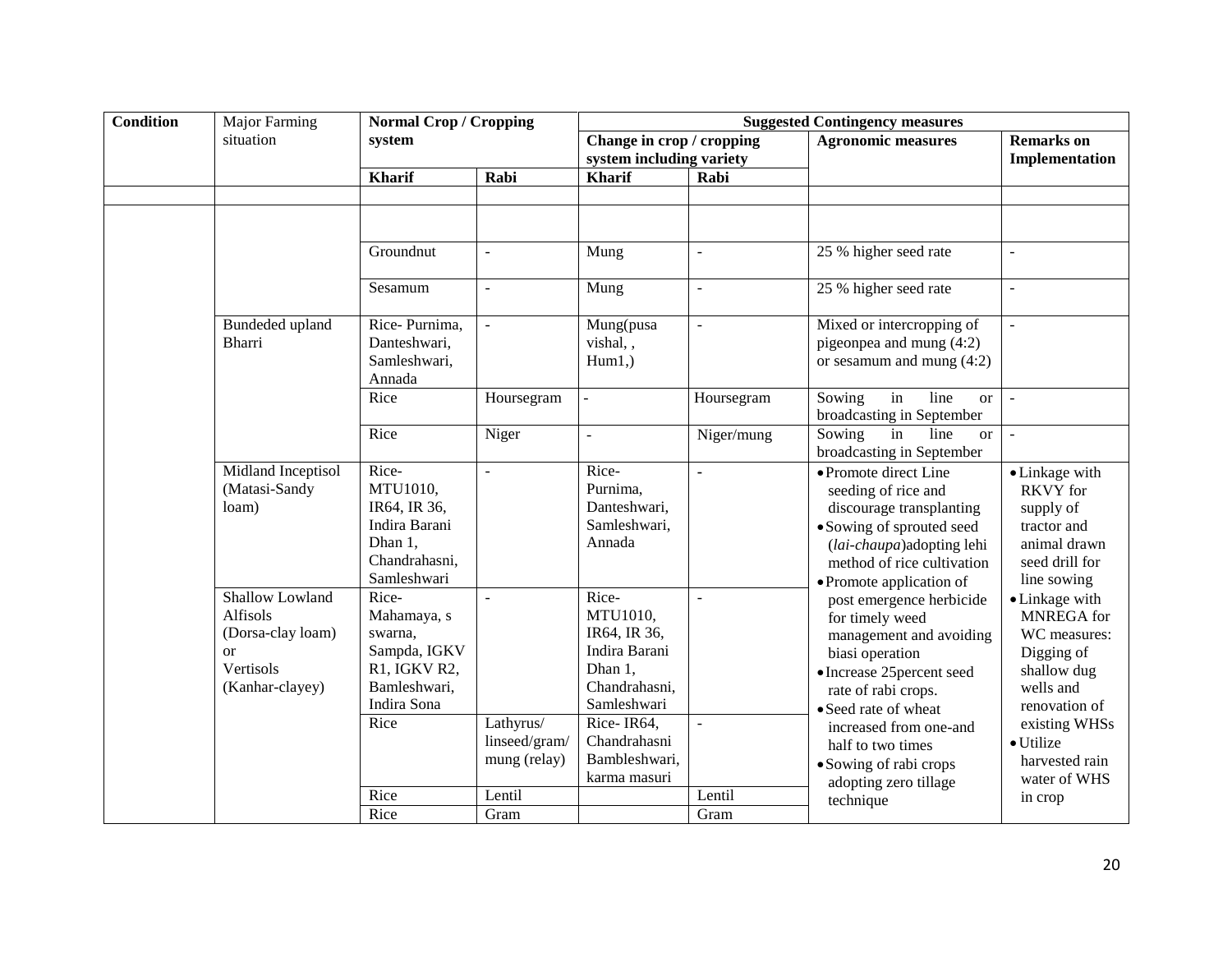| <b>Condition</b> | <b>Major Farming</b> | <b>Normal Crop / Cropping</b> |               | <b>Suggested Contingency measures</b> |                                                       |                           |                                     |
|------------------|----------------------|-------------------------------|---------------|---------------------------------------|-------------------------------------------------------|---------------------------|-------------------------------------|
|                  | situation            | system                        |               |                                       | Change in crop / cropping<br>system including variety | <b>Agronomic measures</b> | <b>Remarks</b> on<br>Implementation |
|                  |                      | <b>Kharif</b>                 | Rabi          | <b>Kharif</b>                         | Rabi                                                  |                           |                                     |
|                  |                      |                               |               |                                       |                                                       |                           |                                     |
|                  |                      | Rice                          | Linseed       |                                       | Linseed                                               |                           | production by                       |
|                  |                      | Rice                          | Safflower     |                                       | Fieldpea/                                             |                           | adopting drip                       |
|                  |                      |                               |               |                                       | Coriander                                             |                           | system or                           |
|                  |                      |                               |               |                                       | (leaf)/ toria                                         |                           | sprinklers that                     |
|                  | Bahra lowland        | Rice-Swarna,                  | Fallow        | Rice-                                 | Fallow                                                |                           | may be                              |
|                  | Vertisols            | Swarna sub1,                  |               | Mahamaya,                             |                                                       |                           | converged from                      |
|                  | (Kanhar-clayey)      | Jaldubi,                      |               | swarna,                               |                                                       |                           | micro irrigation                    |
|                  |                      | Bamleshwari,                  |               | Sampda,                               |                                                       |                           | scheme of                           |
|                  |                      | MTU 1001,                     |               | IGKV R1,                              |                                                       |                           | Agriculture                         |
|                  |                      | <b>IGKV R 1244</b>            |               | IGKV R2,                              |                                                       |                           | Department                          |
|                  |                      |                               |               | <b>IGKV R 1244,</b>                   |                                                       |                           |                                     |
|                  |                      |                               |               | Bamleshwari                           |                                                       |                           |                                     |
|                  |                      |                               | Lathyrus/     |                                       |                                                       |                           |                                     |
|                  |                      |                               | linseed/gram/ |                                       |                                                       |                           |                                     |
|                  |                      |                               | mung (relay)  |                                       |                                                       |                           |                                     |
|                  |                      |                               | Wheat         |                                       | Wheat                                                 |                           |                                     |
|                  |                      |                               | Mung          |                                       | Mung/Fieldpea                                         |                           |                                     |
|                  |                      |                               |               |                                       | /Coriander                                            |                           |                                     |
|                  |                      |                               |               |                                       | (leaf)/toria                                          |                           |                                     |

**Normal onset of monsoon, mid season-vegetative stage and terminal drought**

| <b>Condition</b>                                                                                                                | Major Farming             | Normal Crop/                                                                                                                                                                                                                  | <b>Suggested Contingency measures</b>                           |                                                                                                                                                                       |                                                                                                                                                   |
|---------------------------------------------------------------------------------------------------------------------------------|---------------------------|-------------------------------------------------------------------------------------------------------------------------------------------------------------------------------------------------------------------------------|-----------------------------------------------------------------|-----------------------------------------------------------------------------------------------------------------------------------------------------------------------|---------------------------------------------------------------------------------------------------------------------------------------------------|
|                                                                                                                                 | situation                 | <b>Cropping</b>                                                                                                                                                                                                               | Crop management                                                 | Soil nutrient & moisture                                                                                                                                              | <b>Remarks</b> on                                                                                                                                 |
|                                                                                                                                 |                           | system                                                                                                                                                                                                                        |                                                                 | conservation measures                                                                                                                                                 | Implementation                                                                                                                                    |
| <b>Normal onset</b><br>followed by 15-20<br>days dry spell<br>after sowing<br>leading to poor<br>germination/crop<br>stand etc. | Unbunded upland<br>Bharri | Mungbean (Pusa Vishal, HUM 1,<br>HUM-16, BM 4, HUM 12) /<br>Urdbean (TU 94-2, TAU-2, KU 96-<br>$3$ , Indira Urd 1)<br>Pigeonpea (ICPL87, JKM189,<br>UPAS 120, BDN 2, Rajivlochan)<br>Mung / Urd and rabi Hoursegram/<br>Niger | Gap filling<br>Resowing in line<br>when very poor<br>population | Inter tilling for soil<br>mulch<br>Mulching with paddy<br>straw or use plastic<br>mulch or other locally<br>available material<br>Compartmental<br>bunding, Ridge and | • Linkage with<br>RKVY / NFSM /<br>state seed<br>corporation for<br>timely supply of<br>seed of suitable<br>varieties of upland<br>crops and rice |
|                                                                                                                                 |                           | Groundnut /Sesamum                                                                                                                                                                                                            |                                                                 | Furrows, Tied ridges                                                                                                                                                  |                                                                                                                                                   |
|                                                                                                                                 | Bundeded upland           | Rice Purnima, Danteshwari,                                                                                                                                                                                                    |                                                                 |                                                                                                                                                                       |                                                                                                                                                   |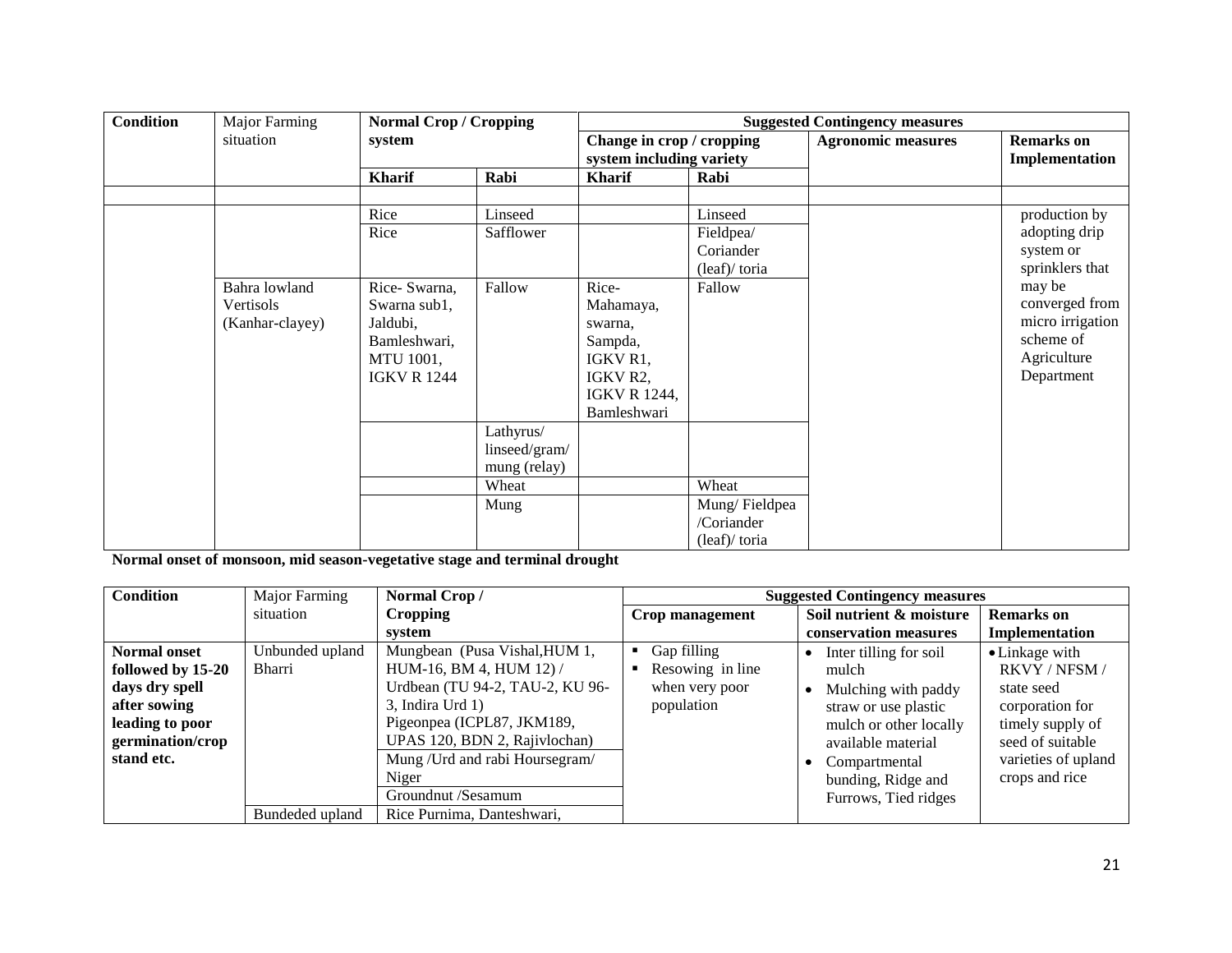| Condition                                                                                                                | <b>Major Farming</b>                                                                              | Normal Crop/                                                                                                                                                                                                      |                                                                                                                                                                                                                       | <b>Suggested Contingency measures</b>                                                                                                       |                                                                                                                         |
|--------------------------------------------------------------------------------------------------------------------------|---------------------------------------------------------------------------------------------------|-------------------------------------------------------------------------------------------------------------------------------------------------------------------------------------------------------------------|-----------------------------------------------------------------------------------------------------------------------------------------------------------------------------------------------------------------------|---------------------------------------------------------------------------------------------------------------------------------------------|-------------------------------------------------------------------------------------------------------------------------|
|                                                                                                                          | situation                                                                                         | <b>Cropping</b>                                                                                                                                                                                                   | <b>Crop management</b>                                                                                                                                                                                                | Soil nutrient & moisture                                                                                                                    | <b>Remarks</b> on                                                                                                       |
|                                                                                                                          |                                                                                                   | system                                                                                                                                                                                                            |                                                                                                                                                                                                                       | conservation measures                                                                                                                       | Implementation                                                                                                          |
|                                                                                                                          | <b>Bharri</b>                                                                                     | Samleshwari, Annada<br>Rice and rabi Hoursegram/                                                                                                                                                                  |                                                                                                                                                                                                                       | to conserve rainwater<br>during kharif for                                                                                                  |                                                                                                                         |
|                                                                                                                          |                                                                                                   | Niger                                                                                                                                                                                                             |                                                                                                                                                                                                                       | regular sowing of rabi                                                                                                                      |                                                                                                                         |
|                                                                                                                          |                                                                                                   | Mung(pusa vishal, Hum1)                                                                                                                                                                                           |                                                                                                                                                                                                                       | crops                                                                                                                                       |                                                                                                                         |
|                                                                                                                          | Midland<br>Inceptisol<br>(Matasi-Sandy<br>loam)                                                   | Rice- MTU1010, IR64, IR 36,<br>Indira Barani Dhan 1,<br>Chandrahasni, Samleshwari                                                                                                                                 | • Gap filling or<br>• Resowing of dry seed                                                                                                                                                                            |                                                                                                                                             |                                                                                                                         |
|                                                                                                                          | Shallow Lowland<br>Alfisols<br>(Dorsa-clay loam)<br><sub>or</sub><br>Vertisols<br>(Kanhar-clayey) | Rice-Mahamaya, s<br>swarna, Sampda, IGKV R1, IGKV<br>R2, Bamleshwari, Indira Sona<br>Rice-Lathyrus/linseed/gram/<br>mung (relay)<br>Rice-lentil/gram/linseed/safflower/<br>fieldpea                               | • Gap filling<br>• Sowing of sprouted<br>seed (lai-<br>chaupa)adopting lehi<br>method of rice<br>cultivation<br>• Sowing of relatively<br>early varieties like<br>IR64, Chandrahasni<br>Bambleshwari, karma           |                                                                                                                                             |                                                                                                                         |
|                                                                                                                          | Bahra lowland<br>Vertisols<br>(Kanhar-clayey)                                                     | Rice- Swarna, Swarna sub1,<br>Jaldubi, Bamleshwari, MTU 1001,<br><b>IGKV R 1244</b><br>Rice-Lathyrus/linseed/gram/<br>mung (relay)<br>Rice-wheat/ mung                                                            | masuri<br>• Gap filling<br>• Sowing of sprouted<br>seed (lai-<br>chaupa)adopting lehi<br>method of rice<br>cultivation<br>• Sowing of relatively<br>early varieties like<br>Mahamaya, swarna<br>sub1, Jaldubi, masuri |                                                                                                                                             |                                                                                                                         |
| Mid season drought<br>(long dry spell,<br>consecutive 2<br>weeks rainless<br>$(>2.5$ mm) period):<br>At vegetative stage | Unbunded upland<br><b>Bharri</b>                                                                  | Mungbean (Pusa Vishal, HUM 1,<br>HUM-16, BM 4, HUM 12) /<br>Urdbean (TU 94-2, TAU-2, KU 96-<br>3, Indira Urd 1)<br>Pigeonpea (ICPL87, JKM189,<br>UPAS 120, BDN 2, Rajivlochan)<br>Mung / Urd and rabi Hoursegram/ | Weeding and protection<br>against sucking pests<br>Weeding and protection                                                                                                                                             | Inter tilling for soil<br>$\bullet$<br>mulch<br>Mulching with paddy<br>straw or use plastic<br>mulch or other locally<br>available material | • Linkage with<br>Agriculture<br>Department<br>/RKVY for supply<br>of interculture<br>implements for<br>interculture in |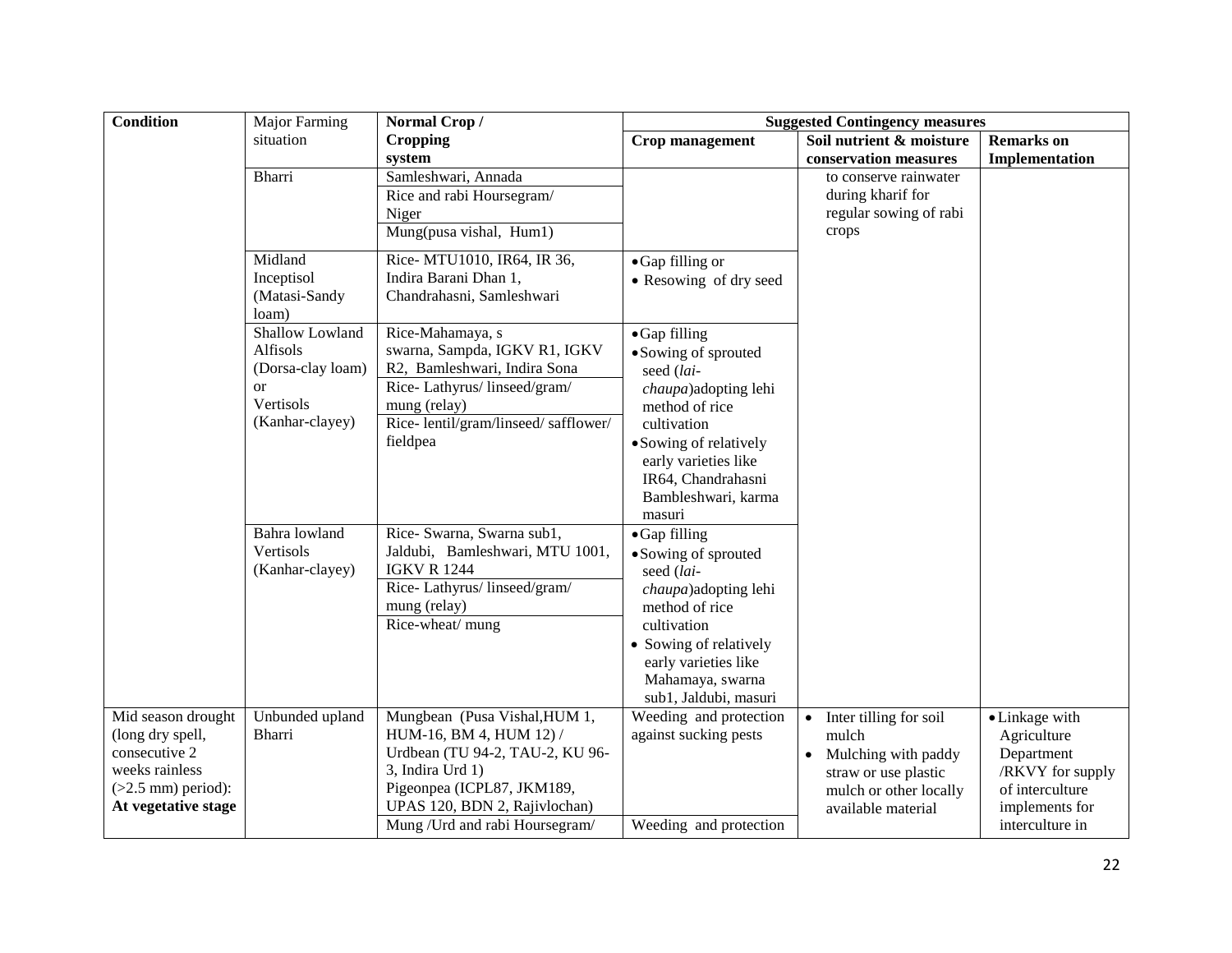| Condition                              | <b>Major Farming</b> | Normal Crop/                                          | <b>Suggested Contingency measures</b>              |                          |                                     |  |
|----------------------------------------|----------------------|-------------------------------------------------------|----------------------------------------------------|--------------------------|-------------------------------------|--|
|                                        | situation            | <b>Cropping</b>                                       | Crop management                                    | Soil nutrient & moisture | <b>Remarks</b> on                   |  |
|                                        |                      | system                                                |                                                    | conservation measures    | Implementation                      |  |
|                                        |                      | Niger                                                 | against sucking pests                              |                          | upland crops                        |  |
|                                        |                      | Groundnut /Sesamum                                    | Avoid top dressing of                              |                          |                                     |  |
|                                        | Bundeded upland      | Rice-Purnima, Danteshwari,                            | urea                                               |                          |                                     |  |
|                                        | <b>Bharri</b>        | Samleshwari, Annada                                   |                                                    |                          |                                     |  |
|                                        |                      | Rice and rabi Hoursegram/                             |                                                    |                          |                                     |  |
|                                        |                      | Niger                                                 |                                                    |                          |                                     |  |
|                                        |                      | Mung(pusa vishal, Hum1)                               | Weeding and protection<br>against insect and pests |                          |                                     |  |
|                                        | Midland              | Rice- MTU1010, IR64, IR 36,                           | • Weeding and                                      | • Compartmental bunding, | • Linkage with                      |  |
|                                        | Inceptisol           | Indira Barani Dhan 1,                                 | protection against                                 | Ridge and Furrows,       | micro irrigation                    |  |
|                                        | (Matasi-Sandy        | Chandrahasni, Samleshwari                             | insect and pests                                   | Tied ridges to conserve  | scheme of                           |  |
|                                        | loam)                |                                                       | • Avoid top dressing of                            | rainwater during kharif  | Agriculture                         |  |
|                                        | Shallow Lowland      | Rice-Mahamaya, s                                      | urea                                               | for regular sowing of    | Department for                      |  |
|                                        | Alfisols             | swarna, Sampda, IGKV R1, IGKV                         | • Supplemental irrigation                          | rabi crops               | supply of drip                      |  |
|                                        | (Dorsa-clay loam)    | R2, Bamleshwari, Indira Sona                          | from water harvesting                              | · Sowing of rabi crops   | system and                          |  |
|                                        | <sub>or</sub>        | Rice-Lathyrus/linseed/gram/                           | structures using micro                             | adopting zero tillage    | sprinklers                          |  |
|                                        | Vertisols            | fieldpea                                              | irrigation i.e. drip and                           | technique                |                                     |  |
|                                        | (Kanhar-clayey)      | mung (relay)<br>Rice-lentil/ gram/ linseed/ safflower | sprinklers                                         |                          |                                     |  |
|                                        | Bahra lowland        | Rice- Swarna, Swarna sub1,                            |                                                    |                          |                                     |  |
|                                        | Vertisols            | Jaldubi, Bamleshwari, MTU 1001,                       |                                                    |                          |                                     |  |
|                                        | (Kanhar-clayey)      | <b>IGKV R 1244</b>                                    |                                                    |                          |                                     |  |
|                                        |                      | Rice-Lathyrus/linseed/gram/                           |                                                    |                          |                                     |  |
|                                        |                      | mung (relay)                                          |                                                    |                          |                                     |  |
|                                        |                      | Rice-wheat/mung                                       |                                                    |                          |                                     |  |
| Mid season                             | Unbunded upland      | Mungbean (Pusa Vishal, HUM 1,                         | Weeding and protection                             | Mulching                 | • Linkage with                      |  |
| drought (long dry                      | <b>Bharri</b>        | HUM-16, BM 4, HUM 12) /                               | against insect and pests                           | Inter tilling            | Agriculture                         |  |
| spell, consecutive<br>2 weeks rainless |                      | Urdbean (TU 94-2, TAU-2, KU 96-                       |                                                    |                          | Department                          |  |
| $(>2.5$ mm)                            |                      | 3, Indira Urd 1)<br>Pigeonpea (ICPL87, JKM189,        |                                                    |                          | /RKVY for supply<br>of interculture |  |
| period): At                            |                      | UPAS 120, BDN 2, Rajivlochan)                         |                                                    |                          | implements for                      |  |
| flowering/fruiting                     |                      | Mung / Urd and rabi Hoursegram/                       |                                                    |                          | interculture in                     |  |
| stage                                  |                      | Niger                                                 |                                                    |                          | upland crops                        |  |
|                                        |                      | Groundnut /Sesamum                                    |                                                    |                          |                                     |  |
|                                        | Bundeded upland      | Rice-Purnima, Danteshwari,                            |                                                    |                          |                                     |  |
|                                        | Bharri               | Samleshwari, Annada                                   |                                                    |                          |                                     |  |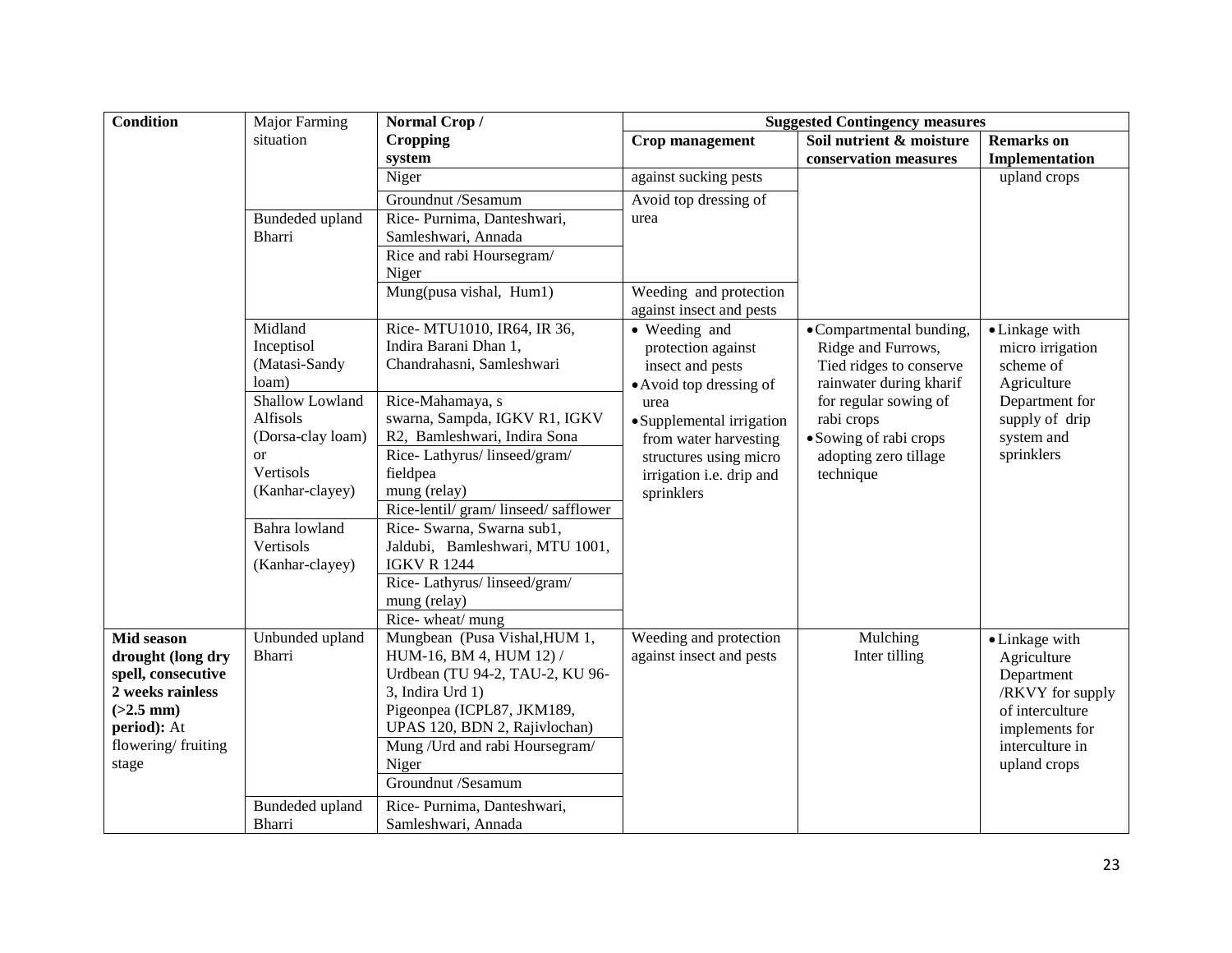| Condition                                                   | <b>Major Farming</b>                                                                                                                                                                       | Normal Crop/                                                                                                                                                                                                                                                                                                                                                                                                                         | <b>Suggested Contingency measures</b>                                                                                                                                          |                                                                                                                                                                                                                                                                                                                                                       |                                                                                                                                         |
|-------------------------------------------------------------|--------------------------------------------------------------------------------------------------------------------------------------------------------------------------------------------|--------------------------------------------------------------------------------------------------------------------------------------------------------------------------------------------------------------------------------------------------------------------------------------------------------------------------------------------------------------------------------------------------------------------------------------|--------------------------------------------------------------------------------------------------------------------------------------------------------------------------------|-------------------------------------------------------------------------------------------------------------------------------------------------------------------------------------------------------------------------------------------------------------------------------------------------------------------------------------------------------|-----------------------------------------------------------------------------------------------------------------------------------------|
|                                                             | situation                                                                                                                                                                                  | <b>Cropping</b>                                                                                                                                                                                                                                                                                                                                                                                                                      | <b>Crop management</b>                                                                                                                                                         | Soil nutrient & moisture                                                                                                                                                                                                                                                                                                                              | <b>Remarks</b> on                                                                                                                       |
|                                                             |                                                                                                                                                                                            | system                                                                                                                                                                                                                                                                                                                                                                                                                               |                                                                                                                                                                                | conservation measures                                                                                                                                                                                                                                                                                                                                 | Implementation                                                                                                                          |
|                                                             |                                                                                                                                                                                            | Rice and rabi Hoursegram/                                                                                                                                                                                                                                                                                                                                                                                                            |                                                                                                                                                                                |                                                                                                                                                                                                                                                                                                                                                       |                                                                                                                                         |
|                                                             |                                                                                                                                                                                            | Niger                                                                                                                                                                                                                                                                                                                                                                                                                                |                                                                                                                                                                                |                                                                                                                                                                                                                                                                                                                                                       |                                                                                                                                         |
|                                                             |                                                                                                                                                                                            | Mung (Pusa vishal, Hum-1)                                                                                                                                                                                                                                                                                                                                                                                                            |                                                                                                                                                                                |                                                                                                                                                                                                                                                                                                                                                       |                                                                                                                                         |
|                                                             | Midland<br>Inceptisol<br>(Matasi-Sandy<br>loam)<br>Shallow Lowland<br>Alfisols<br>(Dorsa-clay loam)<br>or<br>Vertisols<br>(Kanhar-clayey)<br>Bahra lowland<br>Vertisols<br>(Kanhar-clayey) | Rice- MTU1010, IR-64, IR-36,<br>Indira Barani Dhan 1,<br>Chandrahasni, Samleshwari<br>Rice-Mahamaya, s<br>swarna, Sampda, IGKV R1, IGKV<br>R2, Bamleshwari, Indira Sona<br>Rice-Lathyrus/linseed/gram/<br>fieldpea<br>mung (relay)<br>Rice-lentil/ gram/ linseed/ safflower<br>Rice- Swarna, Swarna sub1,<br>Jaldubi, Bamleshwari, MTU 1001,<br><b>IGKV R 1244</b><br>Rice-Lathyrus/linseed/gram/<br>mung (relay)<br>Rice-wheat/mung | · Weeding and protection<br>against insect and pests<br>• Supplemental<br>irrigation from water<br>harvesting structures<br>using micro irrigation<br>i.e. drip and sprinklers | • Compartmental bunding,<br>Ridge and Furrows,<br>Tied ridges to conserve<br>rainwater during kharif<br>for regular sowing of<br>rabi crops<br>· Increase 25 percent seed<br>rate of <i>rabi</i> crops.<br>• Seed rate of wheat<br>increased from one-and<br>half to two times<br>• Sowing of <i>rabi</i> crops<br>adopting zero tillage<br>technique | • Linkage with<br>micro irrigation<br>scheme of<br>Agriculture<br>Department for<br>supply of drip<br>system and<br>sprinklers          |
| <b>Terminal drought</b><br>(Early withdrawal<br>of monsoon) | Unbunded upland<br><b>Bharri</b>                                                                                                                                                           | Mungbean (Pusa Vishal, HUM 1,<br>HUM-16, BM 4, HUM 12) /<br>Urdbean (TU 94-2, TAU-2, KU 96-<br>3, Indira Urd 1)<br>Pigeonpea (ICPL87, JKM189,<br>UPAS 120, BDN 2, Rajivlochan)<br>Mung / Urd and rabi Hoursegram/<br>Niger<br>Groundnut /Sesamum                                                                                                                                                                                     | Harvest mature plants<br>Thin out plant<br>population                                                                                                                          | Mulching<br>Inter tilling                                                                                                                                                                                                                                                                                                                             | • Linkage with<br>Agriculture<br>Department<br>/RKVY for supply<br>of interculture<br>implements for<br>interculture in<br>upland crops |
|                                                             | Bundeded upland<br>Bharri                                                                                                                                                                  | Rice-Purnima, Danteshwari,<br>Samleshwari, Annada<br>Rice and rabi Hoursegram/<br>Niger<br>Mung (pusa vishal, Hum1)                                                                                                                                                                                                                                                                                                                  | Life saving irrigation if<br>available<br>Harvest mature plants<br>Thin out plant<br>population                                                                                |                                                                                                                                                                                                                                                                                                                                                       |                                                                                                                                         |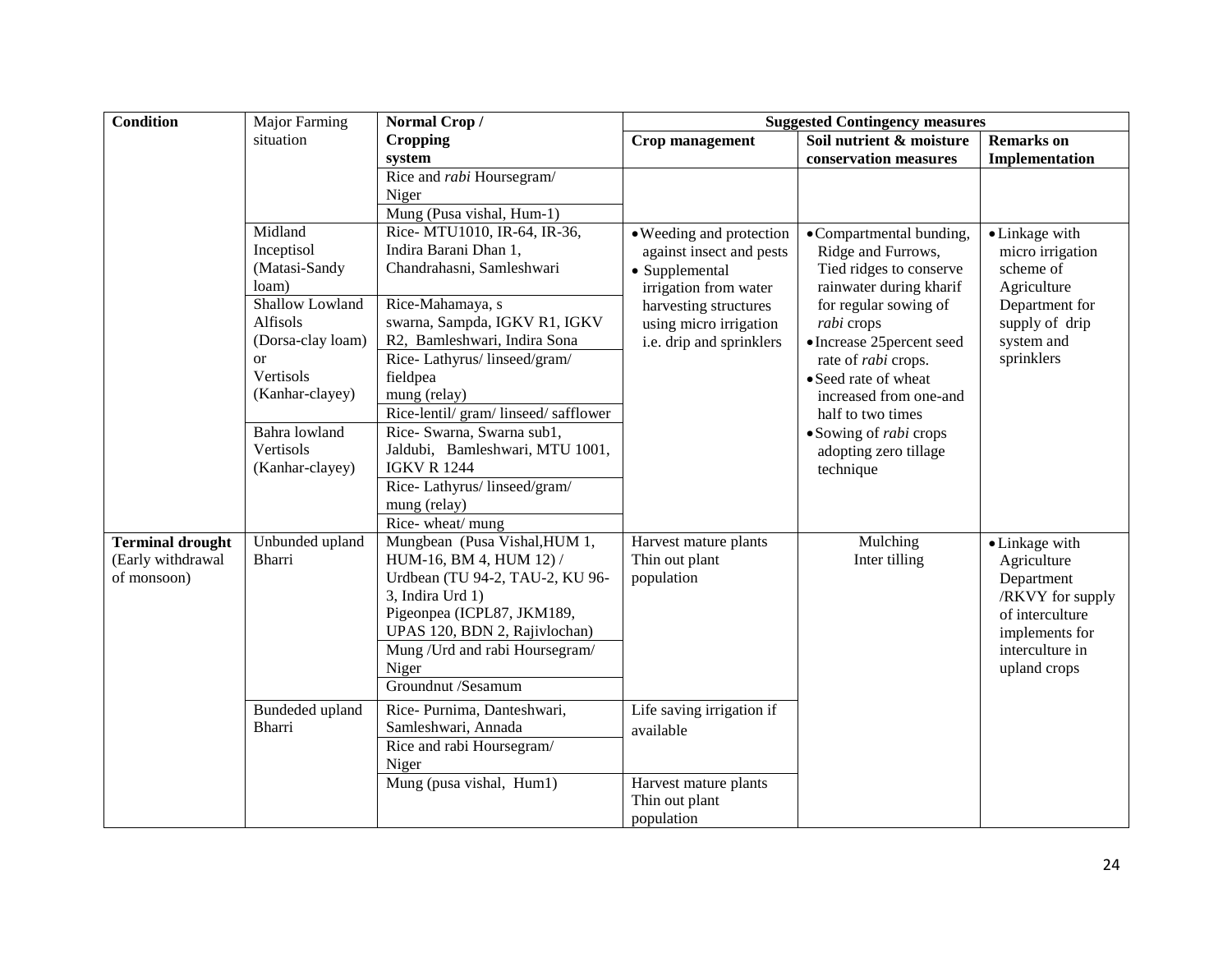| Condition | Major Farming     | Normal Crop/                       | <b>Suggested Contingency measures</b> |                          |                   |
|-----------|-------------------|------------------------------------|---------------------------------------|--------------------------|-------------------|
|           | situation         | <b>Cropping</b>                    | Crop management                       | Soil nutrient & moisture | <b>Remarks</b> on |
|           |                   | system                             |                                       | conservation measures    | Implementation    |
|           |                   |                                    |                                       |                          |                   |
|           | Midland           | Rice- MTU1010, IR64, IR 36,        | • Weeding and protection              | • Compartmental bunding, | • Linkage with    |
|           | Inceptisol        | Indira Barani Dhan 1.              | against insect and pests              | Ridge and Furrows,       | micro irrigation  |
|           | (Matasi-Sandy     | Chandrahasni, Samleshwari          | • Supplemental                        | Tied ridges to conserve  | scheme of         |
|           | loam)             |                                    | irrigation from water                 | rainwater during kharif  | Agriculture       |
|           | Shallow Lowland   | Rice-Mahamaya, s                   | harvesting structures                 | for regular sowing of    | Department for    |
|           | Alfisols          | swarna, Sampda, IGKV R1, IGKV      | using micro irrigation                | rabi crops               | supply of drip    |
|           | (Dorsa-clay loam) | R2, Bamleshwari, Indira Sona       | i.e. drip and sprinklers              | • Seed rate of wheat     | system and        |
|           | to                | Rice-Lathyrus/linseed/gram/        |                                       | increased from one-and   | sprinklers        |
|           | Vertisols         | fieldpea                           |                                       | half to two times        |                   |
|           | (Kanhar-clayey)   | mung (relay)                       |                                       | • Sowing of rabi crops   |                   |
|           |                   | Rice-lentil/gram/linseed/safflower |                                       | adopting zero tillage    |                   |
|           | Bahra lowland     | Rice- Swarna, Swarna sub1,         |                                       | technique                |                   |
|           | Vertisols         | Jaldubi, Bamleshwari, MTU 1001,    |                                       |                          |                   |
|           | (Kanhar-clayey)   | <b>IGKV R 1244</b>                 |                                       |                          |                   |
|           |                   | Rice-Lathyrus/linseed/gram/        |                                       |                          |                   |
|           |                   | mung (relay)                       |                                       |                          |                   |
|           |                   | Rice-wheat/mung                    |                                       |                          |                   |

### **2.1.2 Drought - Irrigated situation**

| <b>Condition</b>    | Major Farming   | Normal Crop/                    |                      | <b>Suggested Contingency measures</b> |                     |
|---------------------|-----------------|---------------------------------|----------------------|---------------------------------------|---------------------|
|                     | situation       | Cropping system                 | Change in            | <b>Agronomic measures</b>             | <b>Remarks</b> on   |
|                     |                 |                                 | crop/cropping system |                                       | Implementation      |
| Delayed release of  | Unbunded upland | Mungbean (Pusa Vishal, HUM 1,   | No change            |                                       | • Linkage with      |
| water in canals due | Bharri          | HUM-16, BM 4, HUM 12) /         |                      |                                       | RKVY / NFSM /       |
| to low rainfall     |                 | Urdbean (TU 94-2, TAU-2, KU 96- |                      |                                       | <b>IWMP</b> / micro |
|                     |                 | $3$ , Indira Urd $1$ )          |                      |                                       | irrigation schemes  |
|                     |                 | Pigeonpea (ICPL87, JKM189,      |                      |                                       | for construction of |
|                     |                 | UPAS 120, BDN 2, Rajivlochan)   |                      |                                       | shallow tube wells  |
|                     |                 | Mung / Urd and rabi Hoursegram/ | No change            |                                       | and WHS             |
|                     |                 | Niger                           |                      |                                       | including farm      |
|                     |                 | Groundnut /Sesamum              | No change            |                                       | ponds for           |
|                     | Bundeded upland | Rice-Purnima, Danteshwari,      | Mung(pusa vishal,    |                                       | conjunctive use of  |
|                     | Bharri          | Samleshwari, Annada             | pragya, Hum1,        |                                       | water in canal      |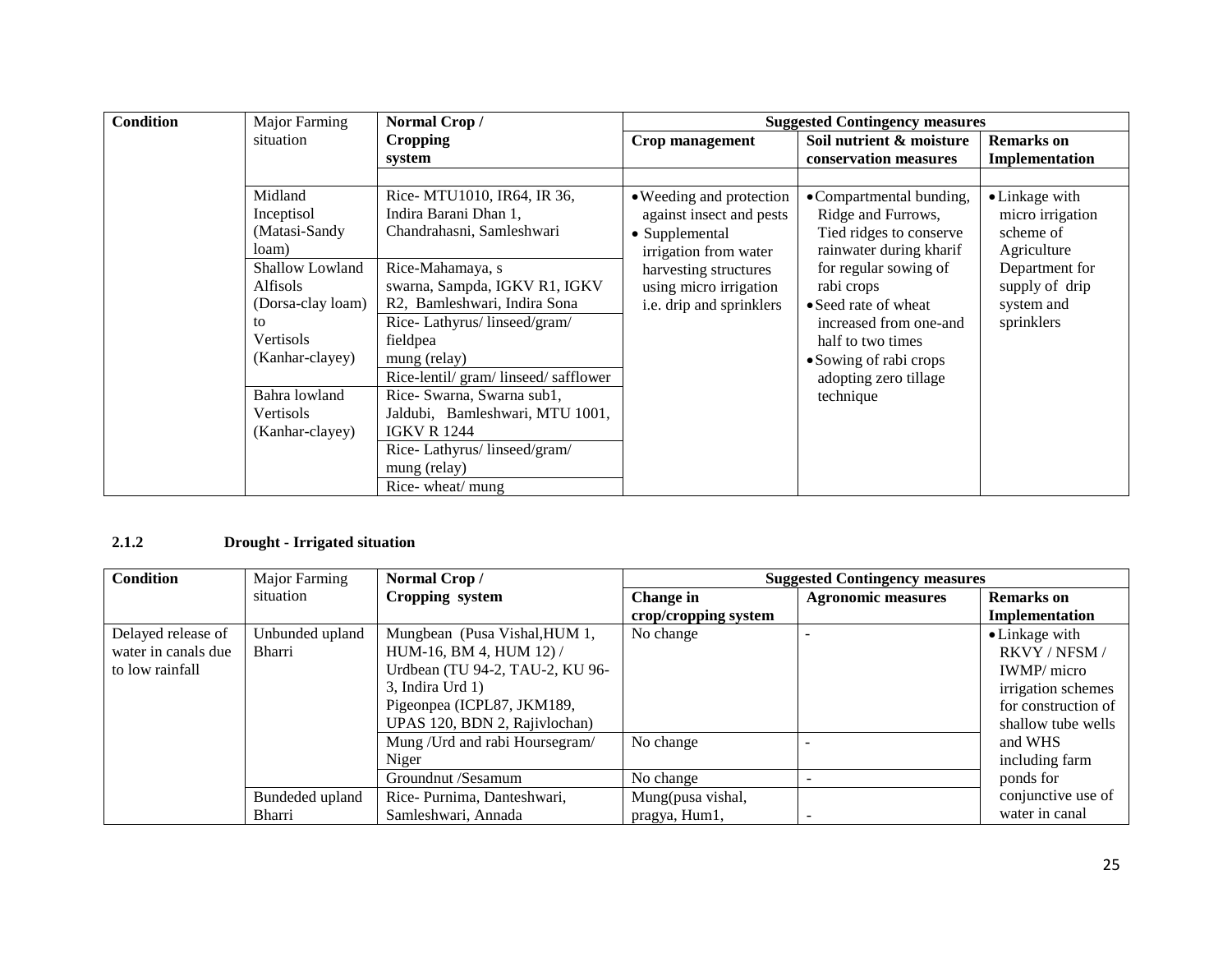| <b>Condition</b>                                             | <b>Major Farming</b>                                                                                                                                                                                  | Normal Crop/                                                                                                                                                                                                                                                                                                                                                                                                                       |                                                                                                                                      | <b>Suggested Contingency measures</b>                                                                                                                                                                                                                                                                                                                                                                                                 |                                                                                                                                                                                                                                                   |
|--------------------------------------------------------------|-------------------------------------------------------------------------------------------------------------------------------------------------------------------------------------------------------|------------------------------------------------------------------------------------------------------------------------------------------------------------------------------------------------------------------------------------------------------------------------------------------------------------------------------------------------------------------------------------------------------------------------------------|--------------------------------------------------------------------------------------------------------------------------------------|---------------------------------------------------------------------------------------------------------------------------------------------------------------------------------------------------------------------------------------------------------------------------------------------------------------------------------------------------------------------------------------------------------------------------------------|---------------------------------------------------------------------------------------------------------------------------------------------------------------------------------------------------------------------------------------------------|
|                                                              | situation                                                                                                                                                                                             | Cropping system                                                                                                                                                                                                                                                                                                                                                                                                                    | Change in                                                                                                                            | <b>Agronomic measures</b>                                                                                                                                                                                                                                                                                                                                                                                                             | <b>Remarks</b> on                                                                                                                                                                                                                                 |
|                                                              |                                                                                                                                                                                                       |                                                                                                                                                                                                                                                                                                                                                                                                                                    | crop/cropping system                                                                                                                 |                                                                                                                                                                                                                                                                                                                                                                                                                                       | Implementation                                                                                                                                                                                                                                    |
|                                                              |                                                                                                                                                                                                       | Rice and rabi Hoursegram/                                                                                                                                                                                                                                                                                                                                                                                                          | pairimung)                                                                                                                           |                                                                                                                                                                                                                                                                                                                                                                                                                                       | command                                                                                                                                                                                                                                           |
|                                                              |                                                                                                                                                                                                       | Niger                                                                                                                                                                                                                                                                                                                                                                                                                              | Pigeonpea(ICPL87,                                                                                                                    |                                                                                                                                                                                                                                                                                                                                                                                                                                       | • Compartmental                                                                                                                                                                                                                                   |
|                                                              |                                                                                                                                                                                                       |                                                                                                                                                                                                                                                                                                                                                                                                                                    | Rajivlochan. Maruti)                                                                                                                 |                                                                                                                                                                                                                                                                                                                                                                                                                                       | bunding, Ridge                                                                                                                                                                                                                                    |
|                                                              | Midland<br>Inceptisol<br>(Matasi-Sandy<br>loam)<br>Shallow Lowland<br>Alfisols<br>(Dorsa-clay loam)<br><sub>or</sub><br>Vertisols<br>(Kanhar-clayey)<br>Bahra lowland<br>Vertisols<br>(Kanhar-clayey) | Rice- MTU1010, IR64, IR 36,<br>Indira Barani Dhan 1,<br>Chandrahasni, Samleshwari<br>Rice-Mahamaya, s<br>swarna, Sampda, IGKV R1, IGKV<br>R2, Bamleshwari, Indira Sona<br>Rice-Lathyrus/linseed/gram/<br>mung (relay)<br>Rice-lentil/gram/linseed/safflower/<br>fieldpea<br>Rice- Swarna, Swarna sub1,<br>Jaldubi, Bamleshwari, MTU 1001,<br><b>IGKV R 1244</b><br>Rice-Lathyrus/linseed/gram/<br>mung (relay)<br>Rice-wheat/ mung |                                                                                                                                      | Direct seeding of rice<br>$\bullet$<br>preferably in line<br>In case of failure of<br>$\bullet$<br>crop or poor crop stand<br>then Sowing of<br>sprouted seed (lai-<br>chaupa)adopting lehi<br>method of rice<br>cultivation<br>If seedlings raised for<br>$\bullet$<br>transplanting then it<br>should be done with<br>rainwater or from other<br>sources of water<br>Weed control by<br>٠<br>herbicide and avoid<br>biasi operation | and Furrows, Tied<br>ridges to conserve<br>rainwater during<br>kharif for regular<br>sowing of rabi<br>crops                                                                                                                                      |
| Limited release of<br>water in canals due<br>to low rainfall | Unbunded upland<br>Bharri<br>Bundeded upland<br>Bharri                                                                                                                                                | Mungbean (Pusa Vishal, HUM 1,<br>HUM-16, BM 4, HUM 12) /<br>Urdbean (TU 94-2, TAU-2, KU 96-<br>3, Indira Urd 1)<br>Pigeonpea (ICPL87, JKM189,<br>UPAS 120, BDN 2, Rajivlochan)<br>Mung / Urd and rabi Hoursegram/<br>Niger<br>Groundnut /Sesamum<br>Rice-Purnima, Danteshwari,<br>Samleshwari, Annada<br>Rice and rabi Hoursegram/<br>Niger                                                                                        | No change<br>No change<br>No change<br>Mung(pusa vishal,<br>pragya, Hum1,<br>pairimung)<br>Pigeonpea(ICPL87,<br>Rajivlochan. Maruti) | $\overline{a}$<br>$\overline{a}$                                                                                                                                                                                                                                                                                                                                                                                                      | • Linkage with<br>RKVY / NFSM /<br>IWMP/ micro<br>irrigation schemes<br>for construction of<br>shallow tube wells<br>and WHS<br>including farm<br>ponds for<br>conjunctive use of<br>water in canal<br>command<br>• Linkage with<br>RKVY / NFSM / |
|                                                              | Midland<br>Inceptisol                                                                                                                                                                                 | Rice- MTU1010, IR64, IR 36,<br>Indira Barani Dhan 1,                                                                                                                                                                                                                                                                                                                                                                               | Rice-Indira barani dhan-<br>1, Samleshwari,                                                                                          | • Direct seeding of rice                                                                                                                                                                                                                                                                                                                                                                                                              | IWMP/ micro<br>irrigation schemes                                                                                                                                                                                                                 |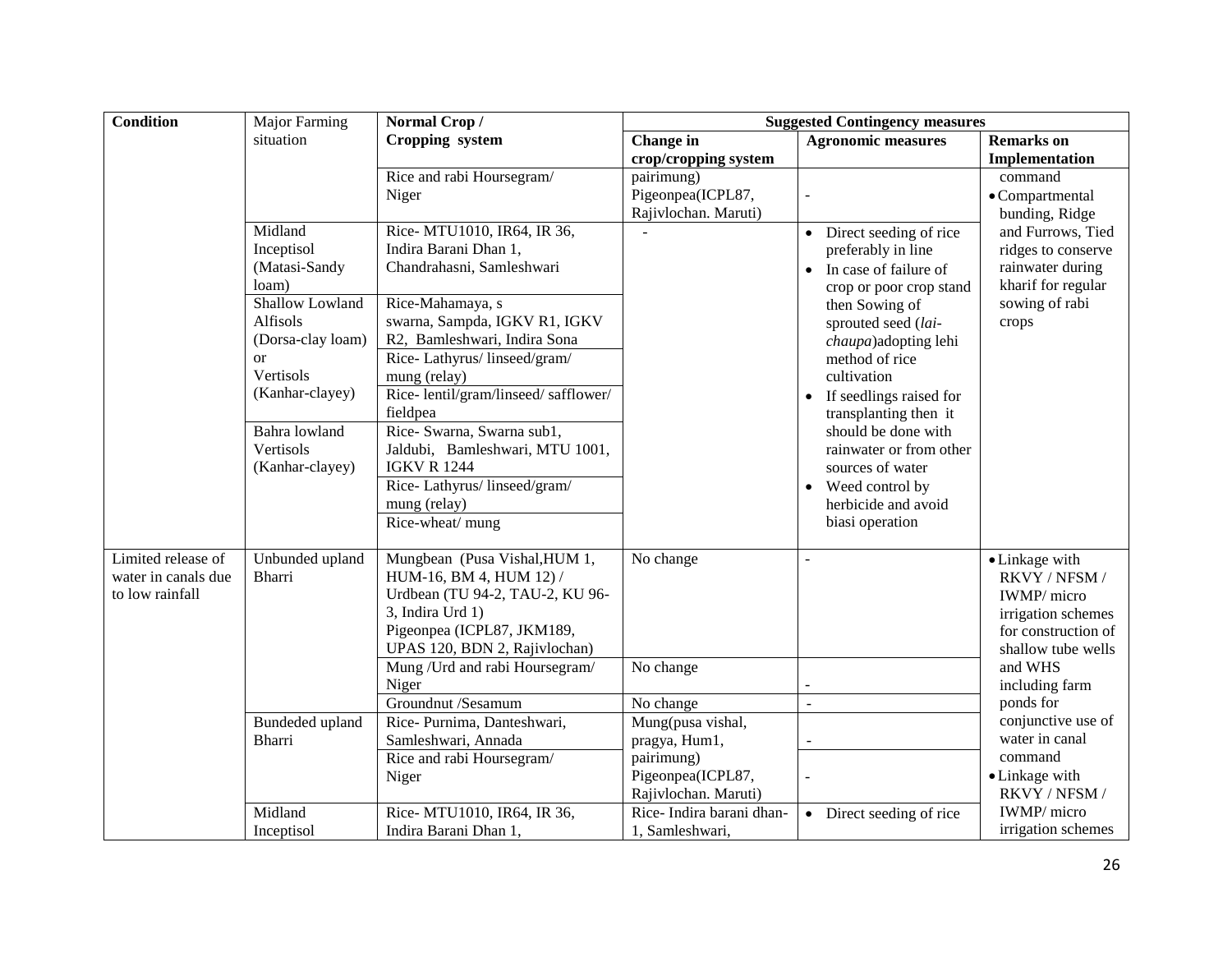| <b>Condition</b>                                                                       | Major Farming                                                        | Normal Crop/                                                                                                                                                                   | <b>Suggested Contingency measures</b>                                                                      |                                                                                                        |                                                                                                                   |
|----------------------------------------------------------------------------------------|----------------------------------------------------------------------|--------------------------------------------------------------------------------------------------------------------------------------------------------------------------------|------------------------------------------------------------------------------------------------------------|--------------------------------------------------------------------------------------------------------|-------------------------------------------------------------------------------------------------------------------|
|                                                                                        | situation                                                            | Cropping system                                                                                                                                                                | Change in                                                                                                  | <b>Agronomic measures</b>                                                                              | <b>Remarks</b> on                                                                                                 |
|                                                                                        |                                                                      |                                                                                                                                                                                | crop/cropping system                                                                                       |                                                                                                        | Implementation                                                                                                    |
|                                                                                        | (Matasi-Sandy<br>loam)                                               | Chandrahasni, Samleshwari                                                                                                                                                      | Danteshwari, purnima                                                                                       | preferably dry seeding<br>in line                                                                      | for supply of<br>micro irrigation                                                                                 |
|                                                                                        | Shallow Lowland<br><b>Alfisols</b><br>(Dorsa-clay loam)<br><b>or</b> | Rice-Mahamaya, s<br>swarna, Sampda, IGKV R1, IGKV<br>R2, Bamleshwari, Indira Sona                                                                                              | Rice- MTU1010, IR64,<br>IR 36, Indira Barani<br>Dhan 1, Chandrahasni,<br>Samleshwari                       | In case of failure of<br>$\bullet$<br>crop or poor crop stand<br>then Sowing of<br>sprouted seed (lai- | systems                                                                                                           |
|                                                                                        | Vertisols<br>(Kanhar-clayey)                                         | Rice-Lathyrus/linseed/gram/<br>mung (relay)<br>Rice-lentil/gram/linseed/safflower/<br>fieldpea                                                                                 |                                                                                                            | chaupa)adopting lehi<br>method of rice<br>cultivation<br>Avoid transplanting of                        |                                                                                                                   |
|                                                                                        | Bahra lowland<br>Vertisols<br>(Kanhar-clayey)                        | Rice- Swarna, Swarna sub1,<br>Jaldubi, Bamleshwari, MTU 1001,<br><b>IGKV R 1244</b><br>Rice-Lathyrus/linseed/gram/<br>mung (relay)<br>Rice-wheat/ mung                         | Rice-Mahamaya,<br>swarna, Sampda, IGKV<br>R1, IGKV R2, IGKV R<br>1244, Bamleshwari                         | rice<br>Weed control by<br>$\bullet$<br>herbicide and avoid<br>biasi operation                         |                                                                                                                   |
| Non release of<br>water in canals<br>under delayed onset<br>of monsoon in<br>catchment | Unbunded upland<br><b>Bharri</b>                                     | Mungbean (Pusa Vishal, HUM 1,<br>HUM-16, BM 4, HUM 12) /<br>Urdbean (TU 94-2, TAU-2, KU 96-<br>3, Indira Urd 1)<br>Pigeonpea (ICPL87, JKM189,<br>UPAS 120, BDN 2, Rajivlochan) | No change                                                                                                  |                                                                                                        | • Linkage with<br>RKVY / NFSM /<br>IWMP/ micro<br>irrigation schemes<br>for construction of<br>shallow tube wells |
|                                                                                        |                                                                      | Mung / Urd and rabi Hoursegram/<br>Niger                                                                                                                                       | No change                                                                                                  | $\overline{a}$                                                                                         | and WHS<br>including farm                                                                                         |
|                                                                                        | Bundeded upland<br>Bharri                                            | Groundnut /Sesamum<br>Rice-Purnima, Danteshwari,<br>Samleshwari, Annada<br>Rice and rabi Hoursegram/<br>Niger                                                                  | No change<br>Mung(pusa vishal,<br>pragya, Hum1,<br>pairimung)<br>Pigeonpea(ICPL87,<br>Rajivlochan. Maruti) | $\sim$                                                                                                 | ponds for<br>conjunctive use of<br>water in canal<br>command<br>• Linkage with<br>RKVY / NFSM /                   |
|                                                                                        | Midland<br>Inceptisol<br>(Matasi-Sandy<br>loam)<br>Shallow Lowland   | Rice-MTU1010, IR64, IR 36,<br>Indira Barani Dhan 1,<br>Chandrahasni, Samleshwari<br>Rice-Mahamaya, s                                                                           | Rice-Purnima,<br>Danteshwari,<br>Samleshwari, Annada<br>Rice- MTU1010, IR64,                               | Direct seeding of rice<br>preferably dry seeding<br>in line<br>Avoid transplanting of<br>$\bullet$     | IWMP/ micro<br>irrigation schemes<br>for supply of<br>micro irrigation<br>systems                                 |
|                                                                                        | Alfisols                                                             | swarna, Sampda, IGKV R1, IGKV                                                                                                                                                  | IR 36, Indira Barani                                                                                       | rice                                                                                                   |                                                                                                                   |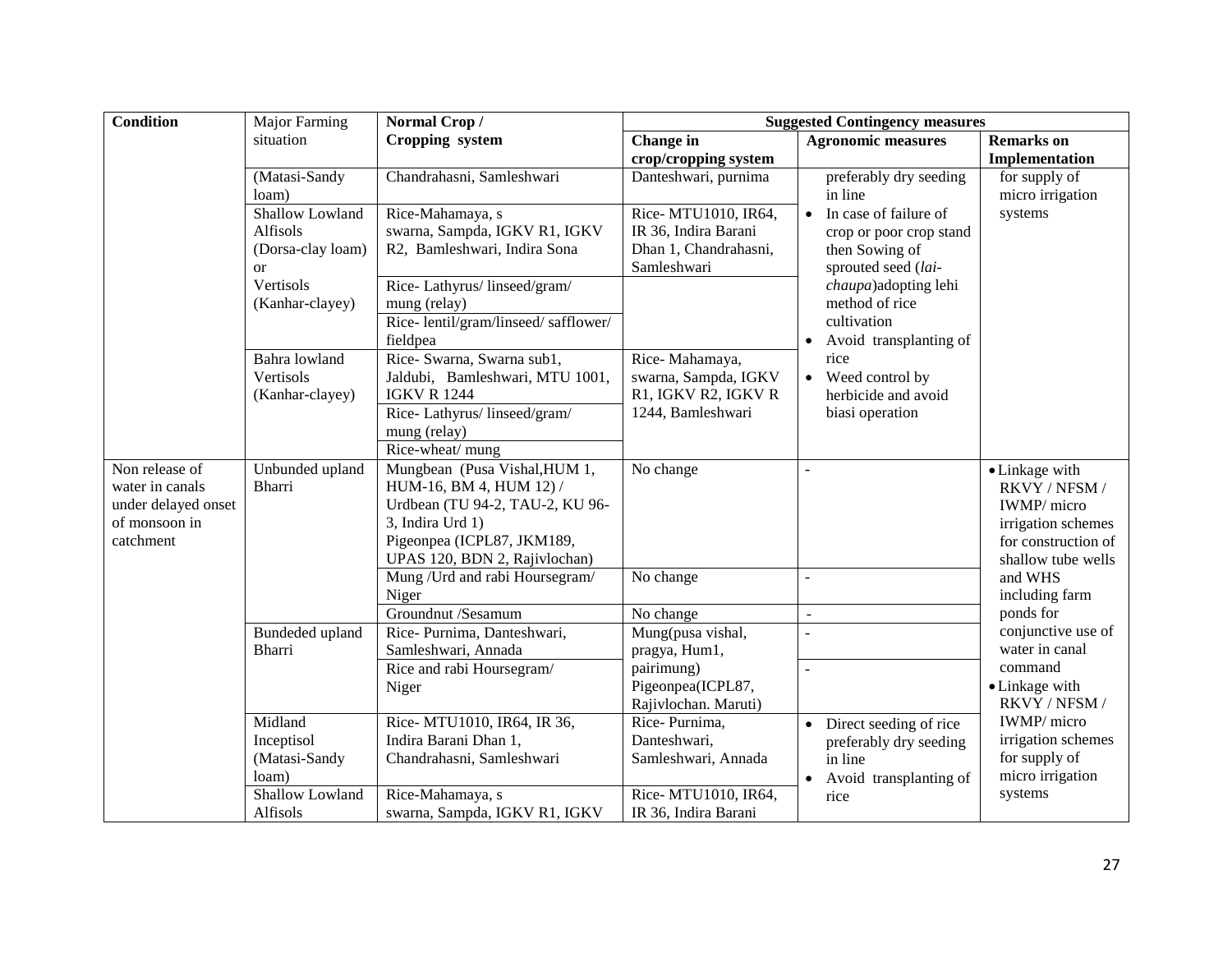| <b>Condition</b>  | Major Farming            | Normal Crop/                                      | <b>Suggested Contingency measures</b>        |                                     |                             |  |
|-------------------|--------------------------|---------------------------------------------------|----------------------------------------------|-------------------------------------|-----------------------------|--|
|                   | situation                | Cropping system                                   | Change in                                    | <b>Agronomic measures</b>           | <b>Remarks</b> on           |  |
|                   |                          |                                                   | crop/cropping system                         |                                     | Implementation              |  |
|                   | (Dorsa-clay loam)        | R2, Bamleshwari, Indira Sona                      | Dhan 1, Chandrahasni,                        | • Weed control by                   |                             |  |
|                   | $\alpha$                 |                                                   | Samleshwari                                  | herbicide and avoid                 |                             |  |
|                   | Vertisols                | Rice-Lathyrus/linseed/gram/                       |                                              | biasi operation                     |                             |  |
|                   | (Kanhar-clayey)          | mung (relay)                                      |                                              | Supplemental<br>$\bullet$           |                             |  |
|                   |                          | Rice-lentil/gram/linseed/safflower/               |                                              | irrigation from WHS                 |                             |  |
|                   |                          | fieldpea                                          |                                              | using drip and                      |                             |  |
|                   | Bahra lowland            | Rice- Swarna, Swarna sub1,                        | Rice-Mahamaya,                               | sprinklers                          |                             |  |
|                   | Vertisols                | Jaldubi, Bamleshwari, MTU 1001,                   | swarna, Sampda, IGKV                         | Adopt zero tillage<br>$\bullet$     |                             |  |
|                   | (Kanhar-clayey)          | <b>IGKV R 1244</b>                                | R1, IGKV R2, IGKV R                          | technique for sowing                |                             |  |
|                   |                          | Rice-Lathyrus/linseed/gram/                       | 1244, Bamleshwari                            | of rabi crops                       |                             |  |
|                   |                          | mung (relay)                                      |                                              |                                     |                             |  |
|                   |                          | Rice-wheat/ mung                                  |                                              |                                     |                             |  |
| Lack of inflows   | Unbunded upland          | Mungbean (Pusa Vishal, HUM 1,                     | No change                                    |                                     | • Linkage with              |  |
| into tanks due to | Bharri                   | HUM-16, BM 4, HUM 12) /                           |                                              |                                     | RKVY / NFSM /               |  |
| insufficient      |                          | Urdbean (TU 94-2, TAU-2, KU 96-                   |                                              |                                     | IWMP/ micro                 |  |
| /delayed onset of |                          | 3, Indira Urd 1)                                  |                                              |                                     | irrigation schemes          |  |
| monsoon           |                          | Pigeonpea (ICPL87, JKM189,                        |                                              |                                     | for construction of         |  |
|                   |                          | UPAS 120, BDN 2, Rajivlochan)                     |                                              |                                     | shallow tube wells          |  |
|                   |                          | Mung / Urd and rabi Hoursegram/                   | No change                                    | L.                                  | and WHS                     |  |
|                   |                          | Niger                                             |                                              |                                     | including farm              |  |
|                   | Bundeded upland          | Rice-Purnima, Danteshwari,                        | Mung(pusa vishal,                            | $\overline{a}$                      | ponds for                   |  |
|                   | Bharri                   | Samleshwari, Annada                               | pragya, Hum1,                                |                                     | conjunctive use of          |  |
|                   |                          | Rice and rabi Hoursegram/                         | pairimung)                                   |                                     | water in canal              |  |
|                   |                          | Niger                                             | Pigeonpea(ICPL87,                            |                                     | command                     |  |
|                   |                          |                                                   | Rajivlochan. Maruti)                         |                                     | • Linkage with              |  |
|                   | Midland                  | Rice- MTU1010, IR64, IR 36,                       | Rice-Purnima,                                | Direct seeding of rice<br>$\bullet$ | RKVY / NFSM /               |  |
|                   | Inceptisol               | Indira Barani Dhan 1,                             | Danteshwari,                                 | preferably dry seeding              | IWMP/ micro                 |  |
|                   | (Matasi-Sandy            | Chandrahasni, Samleshwari                         | Samleshwari, Annada                          | in line                             | irrigation schemes          |  |
|                   | loam)<br>Shallow Lowland |                                                   |                                              | Avoid transplanting of<br>$\bullet$ | for supply of               |  |
|                   | Alfisols                 | Rice-Mahamaya, s<br>swarna, Sampda, IGKV R1, IGKV | Rice- MTU1010, IR64,<br>IR 36, Indira Barani | rice                                | micro irrigation<br>systems |  |
|                   | (Dorsa-clay loam)        | R2, Bamleshwari, Indira Sona                      | Dhan 1, Chandrahasni,                        | • Weed control by                   |                             |  |
|                   | <sub>or</sub>            |                                                   | Samleshwari                                  | herbicide and avoid                 |                             |  |
|                   | Vertisols                | Rice-Lathyrus/linseed/gram/                       |                                              | biasi operation                     |                             |  |
|                   | (Kanhar-clayey)          | mung (relay)                                      |                                              | Supplemental<br>$\bullet$           |                             |  |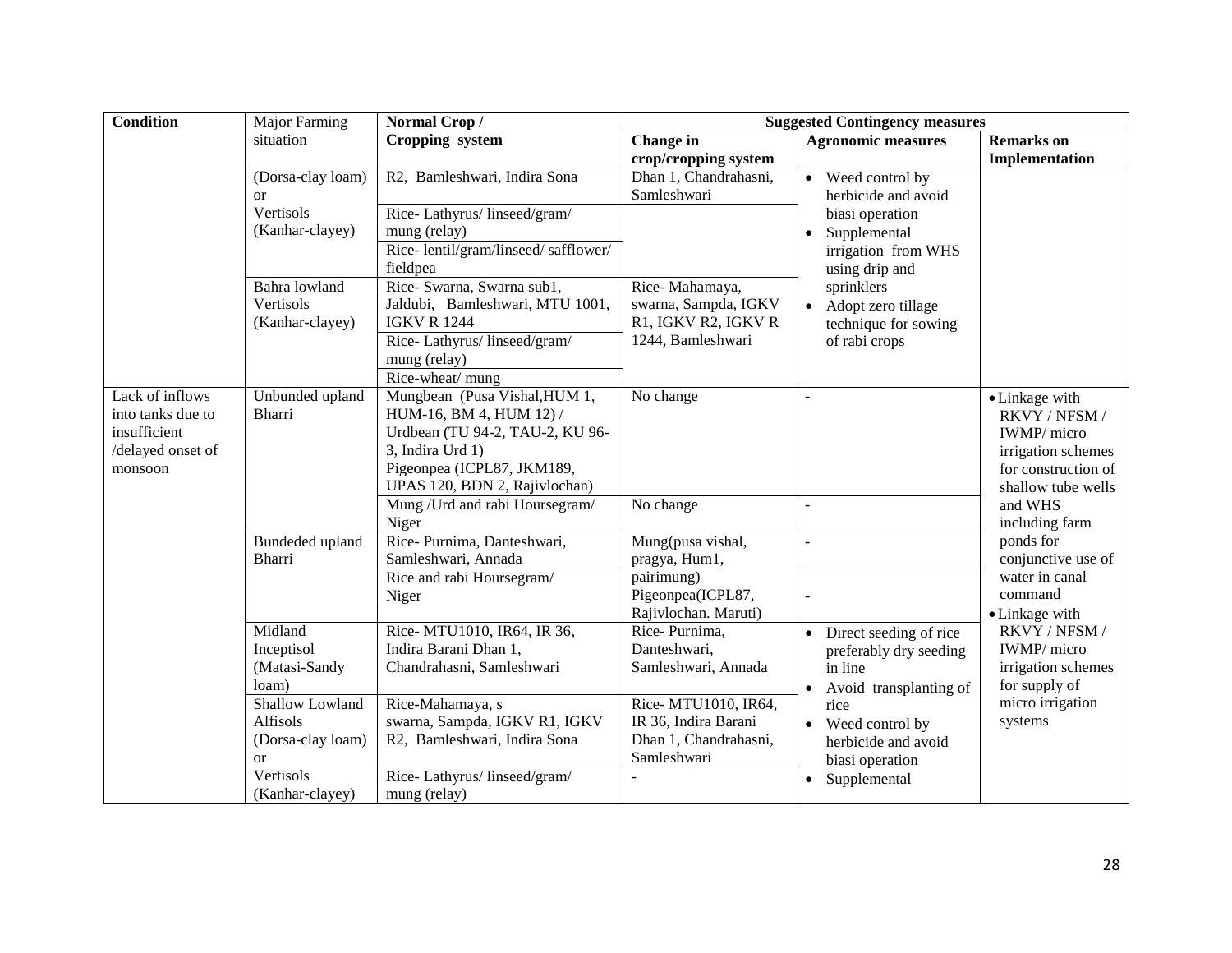| <b>Condition</b>    | Major Farming     | Normal Crop/                                                     | <b>Suggested Contingency measures</b> |                                       |                           |
|---------------------|-------------------|------------------------------------------------------------------|---------------------------------------|---------------------------------------|---------------------------|
|                     | situation         | Cropping system                                                  | Change in                             | <b>Agronomic measures</b>             | <b>Remarks</b> on         |
|                     |                   |                                                                  | crop/cropping system                  |                                       | Implementation            |
|                     | Bahra lowland     | Rice- Swarna, Swarna sub1,                                       | Rice-Mahamaya,                        | irrigation from WHS                   |                           |
|                     | Vertisols         | Jaldubi, Bamleshwari, MTU 1001,                                  | swarna, Sampda, IGKV                  | using drip and                        |                           |
|                     | (Kanhar-clayey)   | <b>IGKV R 1244</b>                                               | R1, IGKV R2, IGKV R                   | sprinklers                            |                           |
|                     |                   | Rice-Lathyrus/linseed/gram/<br>mung (relay – Pragya, Pairy Mung) | 1244, Bamleshwari                     | Adopt zero tillage                    |                           |
|                     |                   |                                                                  |                                       | technique for sowing<br>of rabi crops |                           |
| Insufficient        | Unbunded upland   | Mungbean (Pusa Vishal, HUM 1,                                    | No change                             |                                       | • Linkage with            |
| groundwater         | Bharri            | HUM-16, BM 4, HUM 12) /                                          |                                       |                                       | RKVY / NFSM /             |
| recharge due to low |                   | Urdbean (TU 94-2, TAU-2, KU 96-                                  |                                       |                                       | IWMP/ micro               |
| rainfall            |                   | 3, Indira Urd 1)                                                 |                                       |                                       | irrigation schemes        |
|                     |                   | Pigeonpea (ICPL87, JKM189,                                       |                                       |                                       | for construction of       |
|                     |                   | UPAS 120, BDN 2, Rajivlochan)                                    |                                       |                                       | shallow tube wells        |
|                     |                   | Mung / Urd and rabi Hoursegram/                                  | No change                             |                                       | and WHS                   |
|                     |                   | Niger                                                            |                                       |                                       | including farm            |
|                     |                   | Groundnut /Sesamum                                               | No change                             | $\overline{a}$                        | ponds for                 |
|                     | Bundeded upland   | Rice-Purnima, Danteshwari,                                       | Pigeonpea(ICPL87,                     |                                       | conjunctive use of        |
|                     | Bharri            | Samleshwari, Annada                                              | Rajivlochan. Maruti)                  |                                       | water in canal<br>command |
|                     |                   | Rice and rabi Hoursegram/<br>Niger                               |                                       |                                       | • Linkage with            |
|                     | Midland           | Rice- MTU1010, IR64, IR 36,                                      | $\overline{a}$                        | Direct seeding of rice<br>$\bullet$   | RKVY / NFSM /             |
|                     | Inceptisol        | Indira Barani Dhan 1,                                            |                                       | preferably dry seeding                | IWMP/micro                |
|                     | (Matasi-Sandy     | Chandrahasni, Samleshwari                                        |                                       | in line                               | irrigation schemes        |
|                     | loam)             |                                                                  |                                       | Avoid transplanting<br>$\bullet$      | for supply of             |
|                     | Shallow Lowland   | Rice-Mahamaya, s                                                 |                                       | Weed control by                       | micro irrigation          |
|                     | Alfisols          | swarna, Sampda, IGKV R1, IGKV                                    |                                       | herbicide and avoid                   | systems                   |
|                     | (Dorsa-clay loam) | R2, Bamleshwari, Indira Sona                                     |                                       | biasi operation                       |                           |
|                     | <sub>or</sub>     | Rice-Lathyrus/linseed/gram/                                      |                                       | Supplemental                          |                           |
|                     | Vertisols         | mung (relay)                                                     |                                       | irrigation from WHS                   |                           |
|                     | (Kanhar-clayey)   | Rice-lentil/gram/linseed/safflower/                              |                                       | using drip and                        |                           |
|                     |                   | fieldpea                                                         |                                       | sprinklers                            |                           |
|                     | Bahra lowland     | Rice- Swarna, Swarna sub1,                                       |                                       |                                       |                           |
|                     | Vertisols         | Jaldubi, Bamleshwari, MTU 1001,                                  |                                       |                                       |                           |
|                     | (Kanhar-clayey)   | <b>IGKV R 1244</b><br>Rice-Lathyrus/linseed/gram/                |                                       |                                       |                           |
|                     |                   | mung (relay- Pragya, Pairymung)                                  |                                       |                                       |                           |
|                     |                   | Rice-wheat/mung/potato                                           |                                       |                                       |                           |
|                     |                   |                                                                  |                                       |                                       |                           |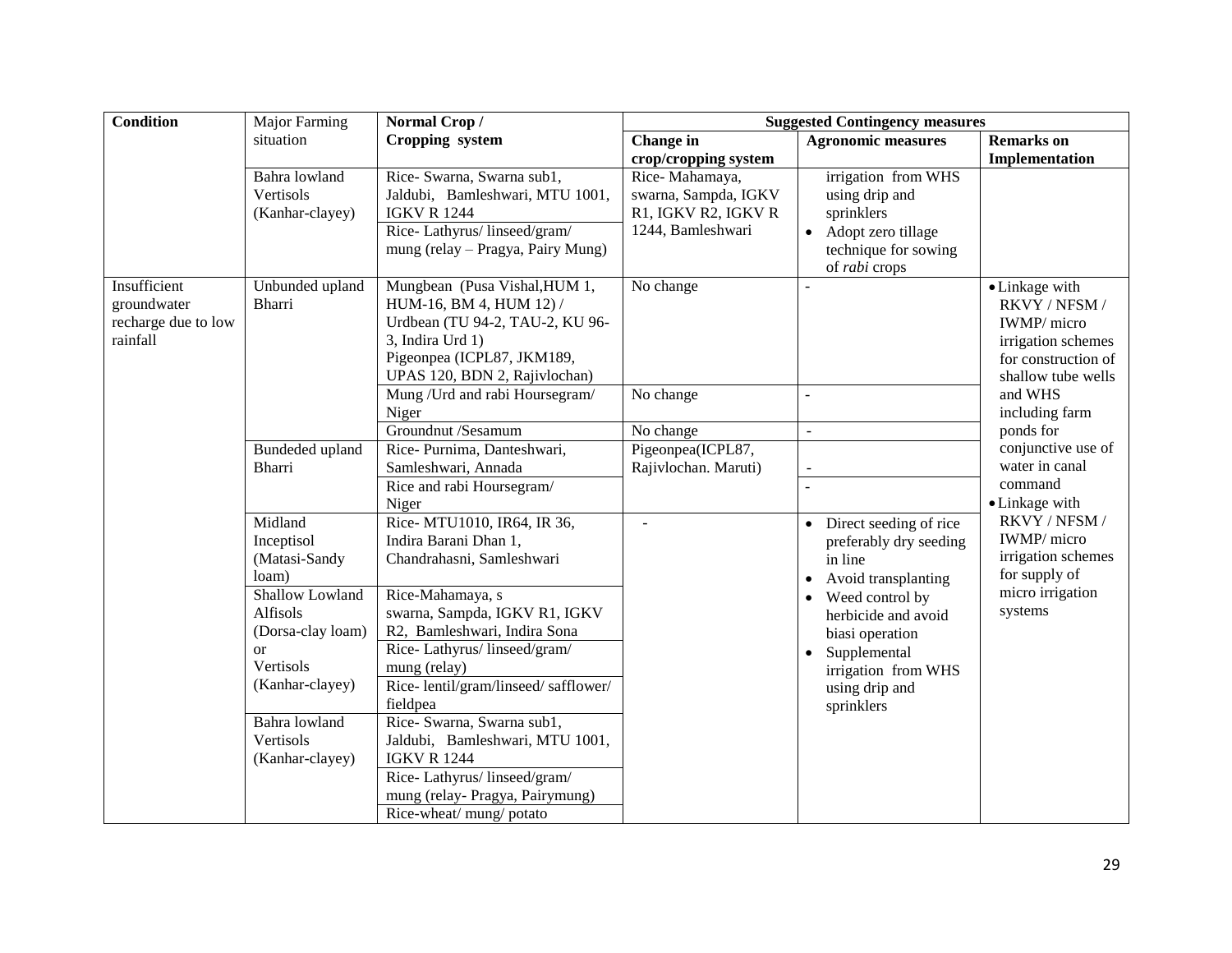### **2.2 Unusual rains (untimely, unseasonal etc.)** (for both rainfed and irrigated situations)

| <b>Condition</b>                    | <b>Suggested contingency measure</b>                                                 |                                                                                   |                                                                                                                                   |                                                                                                                                     |  |
|-------------------------------------|--------------------------------------------------------------------------------------|-----------------------------------------------------------------------------------|-----------------------------------------------------------------------------------------------------------------------------------|-------------------------------------------------------------------------------------------------------------------------------------|--|
|                                     | <b>Vegetative stage</b>                                                              | <b>Flowering stage</b>                                                            | Crop maturity stage                                                                                                               | Post harvest                                                                                                                        |  |
|                                     |                                                                                      |                                                                                   | Continuous high rainfall in a short span leading to water logging or heavy rainfall coupled with high speed winds in a short span |                                                                                                                                     |  |
| Urd/mung/maize                      | Drain out excess water                                                               | Earthing up in maize                                                              | Picking of matured pods,<br>Harvesting and drying of cobs                                                                         | To cover produce with plastic sheet or shift<br>produces to farm shed                                                               |  |
| Groundnut/<br>sesamum/pigeon pea    | Drain out excess water                                                               | Earthing in groundnut<br>Drain out excess water                                   | Drain out excess water,<br>Harvesting and drying<br>of plants                                                                     | To cover produce with plastic sheet or shift<br>produces to farm shed                                                               |  |
| Rice                                | Drain excess water                                                                   | Drain excess water                                                                | Drain excess water<br>Harvest the crop and put on bunds                                                                           | To cover produce with plastic sheet or shift<br>produces to farm shed                                                               |  |
| Rabi oilseed and<br>pulses          | Drain excess water                                                                   | Drain excess water                                                                | Drain excess water<br>Harvest the crop and put on bunds                                                                           | To cover produce with plastic sheet or shift<br>produces to farm shed                                                               |  |
| Wheat                               | Surface drainage                                                                     | Surface drainage                                                                  | Surface drainage                                                                                                                  | To cover produce with plastic sheet or shift<br>produces to farm shed<br>To supply tarpaulin to farmers through<br><b>RKVY/NFSM</b> |  |
| Horticulture                        |                                                                                      |                                                                                   |                                                                                                                                   |                                                                                                                                     |  |
| Tomato/brinjal                      | Surface drainage,<br>earthing and fertilizer<br>application after water<br>drain out | Surface drainage, earthing<br>and fertilizer application<br>after water drain out | Surface drainage, picking up<br>matured fruits                                                                                    | $\overline{a}$                                                                                                                      |  |
| Coriander                           | Surface drainage                                                                     | Surface drainage                                                                  | Surface drainage                                                                                                                  | To cover produce with plastic sheet or shift<br>produces to farm shed<br>To supply tarpaulin to farmers through<br><b>RKVY/NFSM</b> |  |
| Garlic/Onion                        | Surface drainage                                                                     | Surface drainage                                                                  | Surface drainage                                                                                                                  | To cover produce with plastic sheet or shift<br>produces to farm shed<br>To supply tarpaulin to farmers through<br><b>RKVY/NFSM</b> |  |
|                                     | Outbreak of pests and diseases due to unseasonal rains                               |                                                                                   |                                                                                                                                   |                                                                                                                                     |  |
| Urd/ mung/ maize                    | Spraying of contact<br>insecticide for control<br>of caterpillar/color rot           | Spraying of contact<br>insecticide for control of<br>pest                         |                                                                                                                                   |                                                                                                                                     |  |
| Groundnut/<br>sesamum/pigeon<br>pea | Spraying of contact<br>insecticide for control<br>of caterpillar/color rot           | Spraying of contact<br>insecticide for control of<br>pest                         |                                                                                                                                   | ÷,                                                                                                                                  |  |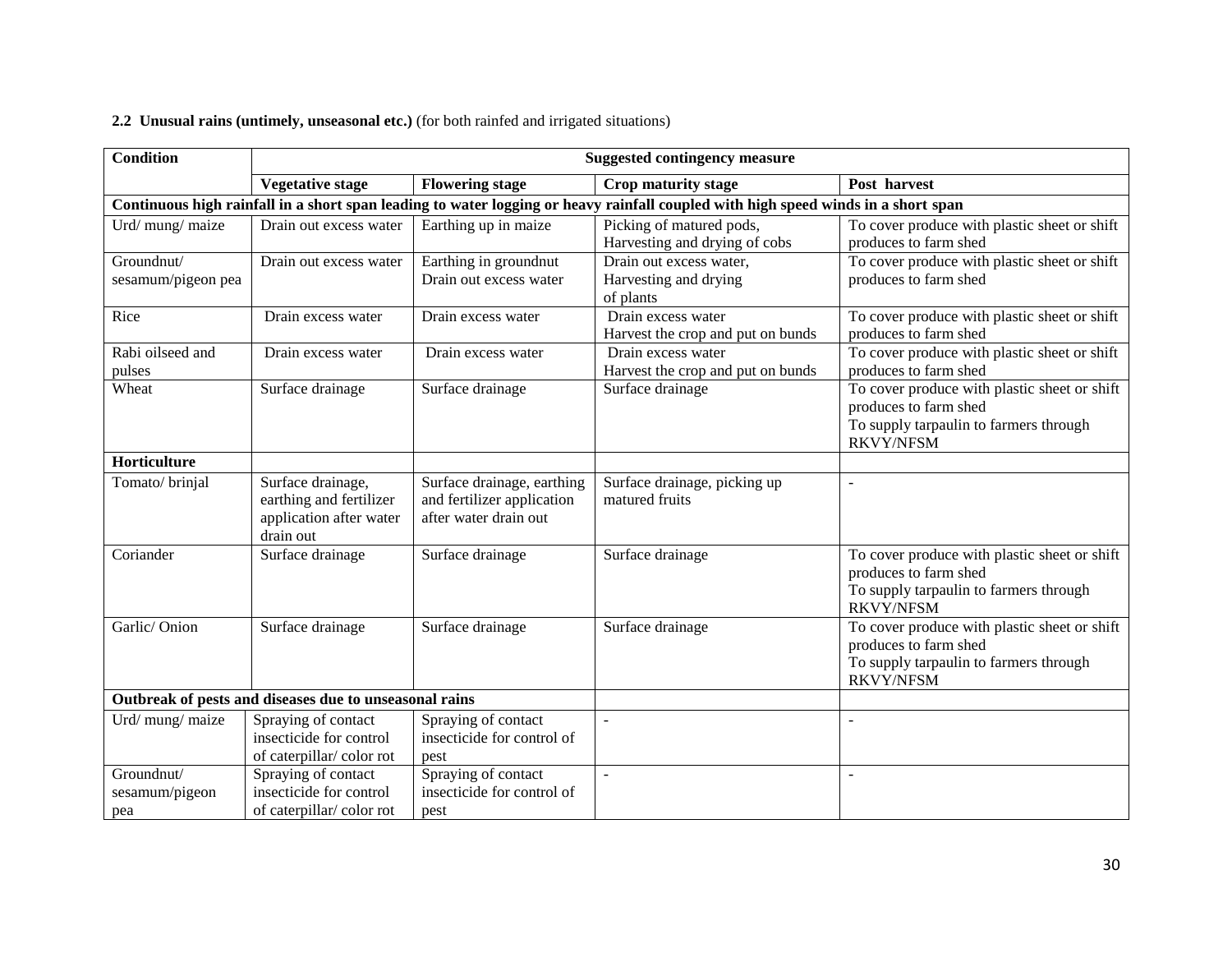| Rice             | Spraying of insecticide  | Spraying of insecticide    | $\blacksquare$                  |                                       |
|------------------|--------------------------|----------------------------|---------------------------------|---------------------------------------|
|                  | for control of stem      | for control of pest like   |                                 |                                       |
|                  | borer                    | gundhibug                  |                                 |                                       |
| Rabi oilseed and | Spraying of insecticide  | Spraying of insecticide    | $\overline{\phantom{a}}$        |                                       |
| pulses           | for control of aphid     | for control of insect      |                                 |                                       |
| Wheat            | Spraying of insecticide  |                            |                                 |                                       |
|                  | for control of stem      |                            |                                 |                                       |
|                  | borer                    |                            |                                 |                                       |
| Horticulture     |                          |                            |                                 |                                       |
| Tomato/brinjal   | Spraying of contact      | Spraying of contact        | Harvest the fruit               |                                       |
|                  | insecticide for control  | insecticide for control of |                                 |                                       |
|                  | of caterpillar           | caterpillar/ fruit borer   |                                 |                                       |
|                  | Stacking for protecting  | Stacking for protecting    |                                 |                                       |
|                  | fungal diseases          | fungal diseases            |                                 |                                       |
| Coriander        | Harvest the leaves       | Harvest the leaves         |                                 |                                       |
| Garlic/Onion     |                          |                            |                                 |                                       |
| Mango            |                          | Spray 0.2% wettable        |                                 |                                       |
|                  |                          | sulphur for protection     |                                 |                                       |
|                  |                          | against PM                 | Harvest at pre maturity stage   | Unripe fruit may be used for pickles. |
| Citrus           | Control citrus canker by | Control citrus canker by   | Control citrus canker by Copper |                                       |
|                  | Copper Oxy chloride      | Copper Oxy chloride 0.5    | Oxy chloride $0.5 %$ &          |                                       |
|                  | 0.5 % & streptocycline   | % & streptocycline 100     | streptocycline 100 ppm,         |                                       |
|                  | $100$ ppm                | ppm                        | collect mature fruits           |                                       |

#### **2.3 Floods**

| <b>Condition</b>                                         | <b>Suggested contingency measure</b> |                           |                           |            |
|----------------------------------------------------------|--------------------------------------|---------------------------|---------------------------|------------|
|                                                          | Seedling / nursery stage             | <b>Vegetative stage</b>   | <b>Reproductive stage</b> | At harvest |
| Transient water logging/ partial inundation <sup>1</sup> |                                      |                           |                           |            |
| Urd/ mung/ maize                                         | Surface drainage                     | Surface drainage          | Surface drainage          |            |
| Groundnut/ sesame/pigeon pea                             | Surface drainage                     | Surface drainage          | Surface drainage          |            |
| Rice                                                     | Surface drainage                     | After draining apply urea | Drain excess water        |            |
| Rabi oilseed and pulses                                  | Surface drainage                     | Surface drainage          | Surface drainage          |            |
| Wheat                                                    | Surface drainage                     | Surface drainage          | Surface drainage          | -          |
| <b>Horticulture</b>                                      |                                      |                           |                           |            |
| Tomato/brinjal                                           | Surface drainage                     | Surface drainage          | Surface drainage          |            |
| Coriander                                                | Surface drainage                     | Surface drainage          | Surface drainage          |            |
| Garlic/Onion                                             | Surface drainage                     | Surface drainage          | Surface drainage          |            |